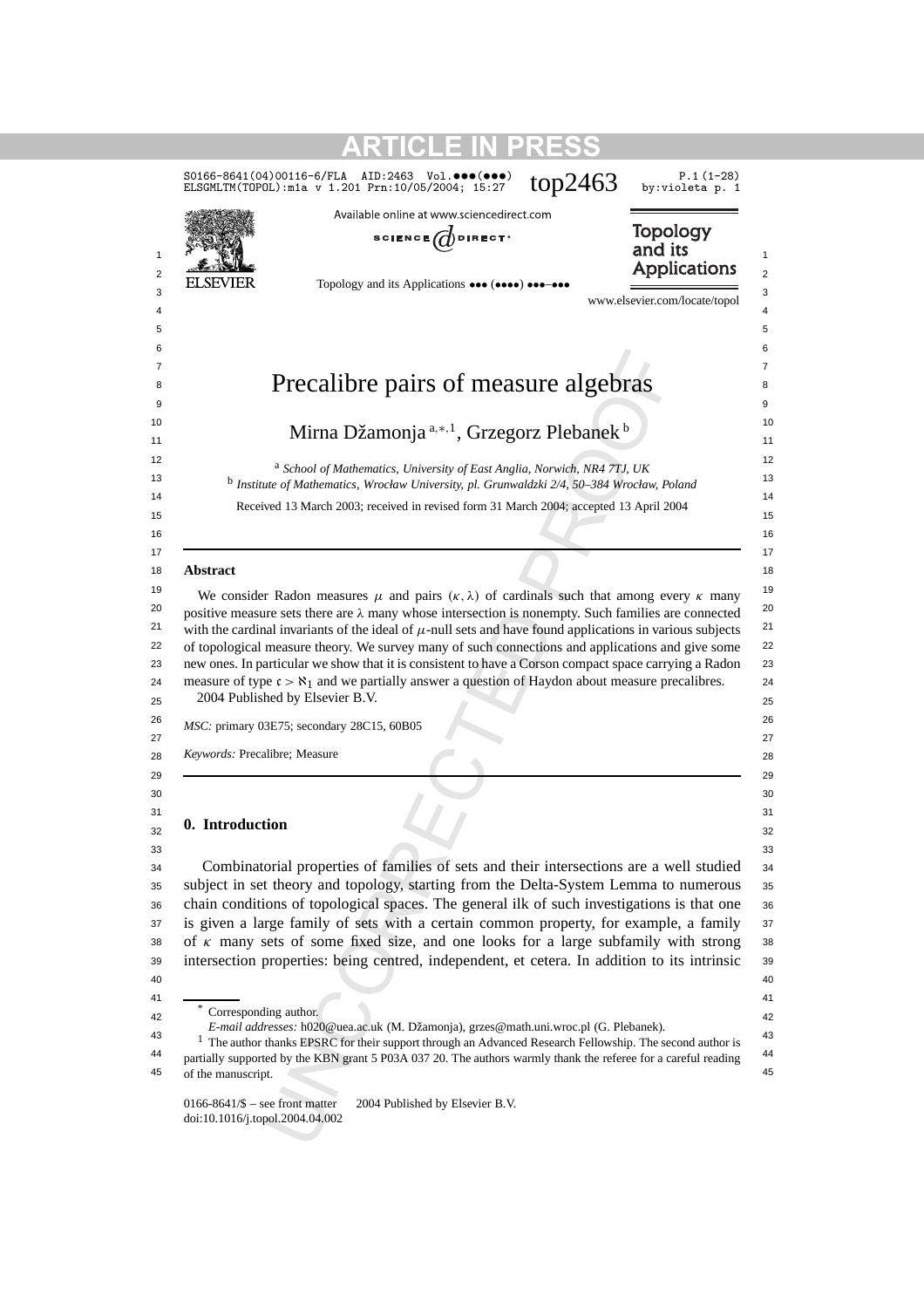SO166-8641(04)00116-6/FLA AID:2463 Vol. ••• (•••)  $top2463$  P.2(1-28) ELSGMLTM(TOPOL):mia v 1.201 Prn:10/05/2004; 15:27  $top2463$  by:violeta p. 2 ELSGMLTM(TOPOL):m1a v 1.201 Prn:10/05/2004; 15:27

2 *M. Džamonja, G. Plebanek / Topology and its Applications* ••• *(*••••*)* •••*–*•••

<sup>1</sup> combinatorial interest, the notion has become very central to independence proofs because <sup>1</sup> 2 of its applications to chain conditions in forcing. 2

<sup>3</sup> Calibres and precalibres form a fruitful area of interest in general topology. The <sup>3</sup> <sup>4</sup> monograph by Comfort and Negrepontis [9] is a very general reference, of particular <sup>4</sup> <sup>5</sup> relevance to the present paper is its Chapter 6; Todorcevic [41] gives an excellent recent  $5$ <sup>6</sup> survey; see also Turzański [42] and Juhász and Szentmiklóssy [27]. <sup>6</sup>

<sup>7</sup> The present paper studies precalibres of measure algebras or, equivalently, calibres of <sup>7</sup> <sup>8</sup> Radon measures on topological spaces. The exact notions we work with are defined in  $8$ <sup>9</sup> Section 2, but for the sake of this introduction the reader may concentrate on the situation in  $9$ <sup>10</sup> which one is given a family of  $\kappa$  many positive elements in some measure algebra and faced <sup>10</sup> <sup>11</sup> with the question of the existence of a subfamily of  $\lambda$  many whose all finite intersections are <sup>11</sup> <sup>12</sup> nonzero. Given the relevance of chain conditions in mathematics it is not at all surprising  $12$ <sup>13</sup> that this and similar notions have found their way into a number of applications regarding  $13$ <sup>14</sup> measure algebras and topological measure theory. We give some of them in the references<sup>14</sup> <sup>15</sup> and explain some in the paper, whilst including some new applications in Section 5.<sup>15</sup>

<sup>16</sup> In contrast with the general theory in the context of pure sets or the one of topological<sup>16</sup> <sup>17</sup> spaces, where extensive literature exists, there seems to be a lack of the similarly general <sup>17</sup> <sup>18</sup> treatment of the concept of precalibres in measure algebras. We hope that this paper will <sup>19</sup> narrow that gap. We of course hasten to add that many authors have already considered  $\frac{20}{\epsilon}$  precalibres of measure algebras within various contexts and we include their results here; <sup>21</sup> in particular the list includes Cichon et al. [6], Cichon and Pawlikowski [8], Cichon [7], <sup>21</sup>  $\frac{22}{22}$  Fremlin [16,17]. In the fifth volume of his extensive monograph on Measure Theory (in  $\frac{22}{22}$  $23$  23 preparation as [24]), D.H. Fremlin surveys several cardinal invariants related to measures.  $\frac{1}{24}$ 25 In particular, Chapter 524 of [24] contains many of the facts we discuss here.

Iso Iurzanski [42] and dunawz and Szentinkiosyy [2/].<br>In paper studies proclubes of measure algebras or, equivalently, ress on tropological spaces. The exact notions we work with are for the aske of this introduction the 26 26 26 26 27 Our intention is to present a unified treatment of the subject including some of the 26  $_{27}$  results mentioned in the references above and some new results, while avoiding as much  $_{27}$ <sub>28</sub> as possible an unnecessary repetition of what is already available in the literature. Striking <sub>28</sub> <sub>29</sub> the right balance has not always been easy and we apologise in advance to the authors <sub>29</sub> <sub>30</sub> of the many related theorems that have not been mentioned for the lack of space. Among <sub>30</sub>  $_{31}$  new results presented here there are two results on cardinal numbers  $\kappa > c$  which are  $_{31}$  $_{32}$  precalibres of measure algebras; see Section 4. Theorem 4.3 partially answers a question of  $_{32}$  $_{33}$  Haydon about measure precalibres; Theorem 4.7 was inspired by Shelah's result from [40]  $_{33}$ <sub>34</sub> on independent families in measure algebras. It turned out that the methods developed <sub>34</sub>  $_{35}$  in the proof of Theorem 4.7 could be used to give a somewhat easier proof of Shelah's  $_{35}$  $36$  theorem which also has slightly weaker assumptions than the original; see Section 6. In  $36$ 37 Section 5 we prove that it is consistent to have a Corson compact space carrying a Radon 37  $\alpha$  38 measure of type  $c > \aleph_1$ .

 39 The paper is organised as follows: Section 1 gives all the necessary background and 40 is divided into the following subsections: Radon measures, measure algebras, ideals of 41 null sets and combinatorics. Section 2 introduces the main notions, those of calibres 42 and precalibres and shows that for our purposes they are more or less equivalent. 42 43 Section 3 studies the connections between precalibres and the ideals of null sets, mostly 44 concentrating on the situation below and at the continuum. The situation above c is studied 45 separately in Section 4. In Section 5 we give some applications. Section 6 is devoted to the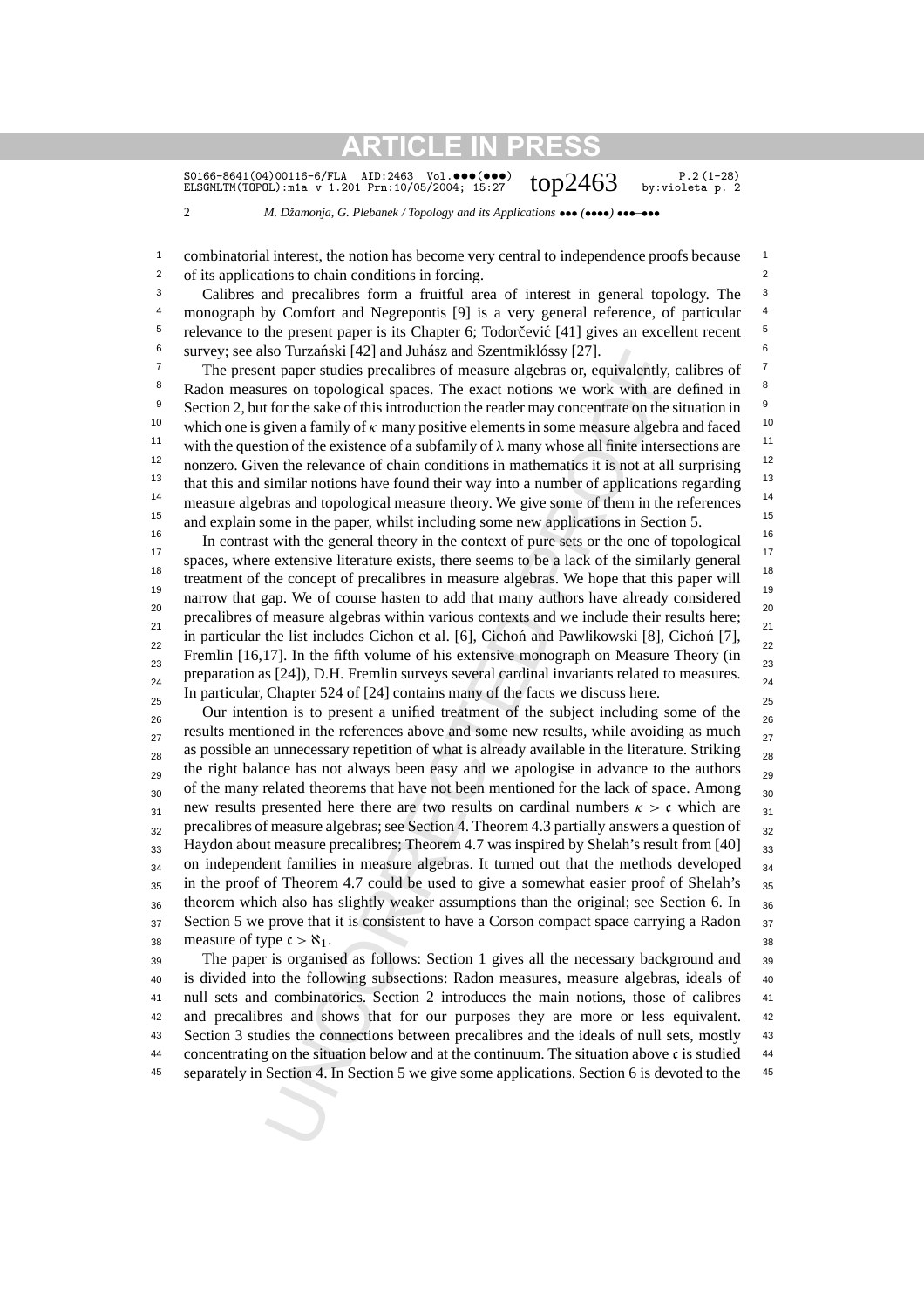S0166-8641(04)00116-6/FLA AID:2463 Vol. $\bullet\bullet\bullet\bullet\bullet\bullet$ )  $\bullet\bullet\bullet$  P.3(1-28)<br>ELSGMLTM(TOPOL):m1a v 1.201 Prn:10/05/2004; 15:27  $\bullet$  top2463 by:violeta p. 3

*M. Džamonja, G. Plebanek / Topology and its Applications* ••• *(*••••*)* •••*–*••• 3

| independent families in measure algebras and in particular to Shelah's theorem mentioned<br>above. Finally, Section 7 gives some open questions.                                                            |
|-------------------------------------------------------------------------------------------------------------------------------------------------------------------------------------------------------------|
|                                                                                                                                                                                                             |
|                                                                                                                                                                                                             |
| 1. Background and the notation                                                                                                                                                                              |
|                                                                                                                                                                                                             |
| In the interest of clarity we include a section giving our notation and some basic facts                                                                                                                    |
| that will be used later.                                                                                                                                                                                    |
|                                                                                                                                                                                                             |
| Notation 1.1.                                                                                                                                                                                               |
| (1) Greek letters $\kappa$ , $\lambda$ and $\theta$ always stand for infinite cardinals.                                                                                                                    |
| (2) $\chi_A$ denotes the characteristic function of the set A. For a set A contained in some                                                                                                                |
| universal set B which is clear from the context, we write $A^1$ for A and $A^0$ for the                                                                                                                     |
| complement of A.                                                                                                                                                                                            |
| (3) For a set X of ordinals $2^X$ denotes the set $X$ 2 endowed with the product topology. The                                                                                                              |
| subbasic clopen sets here are                                                                                                                                                                               |
| $C_{\alpha X}^l \stackrel{\text{def}}{=} \{f \in X2: f(\alpha) = l\}$ for $l \in \{0, 1\}.$                                                                                                                 |
|                                                                                                                                                                                                             |
| If X is clear from the context then we write $C^l_{\alpha}$ for $C^l_{\alpha,X}$ . We also write (following (2))                                                                                            |
| $C_{\alpha}$ for $C_{\alpha}^1$ .                                                                                                                                                                           |
| (4) For $Z \subseteq X$ we denote by $\pi_Z : 2^X \to 2^Z$ the coordinatewise projection.                                                                                                                   |
|                                                                                                                                                                                                             |
| 1.1. Radon measures                                                                                                                                                                                         |
|                                                                                                                                                                                                             |
| We remind the reader of some basic concepts from topological measure theory and fix                                                                                                                         |
| the notation concerning product measures on Cantor cubes.                                                                                                                                                   |
|                                                                                                                                                                                                             |
| <b>Definition 1.2.</b> We say that $\mu$ is a Radon measure on a (Hausdorff topological) space T<br>when $\mu$ is a complete finite measure defined on some $\sigma$ -algebra $\Sigma$ of subsets of T, and |
|                                                                                                                                                                                                             |
| (i) every open subset of T is in $\Sigma$ (so that $\Sigma$ contains the Borel $\sigma$ -algebra of T);                                                                                                     |
| (ii) $\mu(A) = \sup \{ \mu(K): K \subseteq A, K \text{ compact} \}$ for every $A \in \Sigma$ .                                                                                                              |
|                                                                                                                                                                                                             |
| Such a measure is called <i>a Radon probability measure</i> if $\mu(T) = 1$ .                                                                                                                               |
|                                                                                                                                                                                                             |
| <b>Notation 1.3.</b> For an arbitrary set X, by the measure on $2^X$ we mean the completed product                                                                                                          |
| measure on $2^X$ induced by giving each subbasic clopen set measure 1/2. It will be denoted                                                                                                                 |
| by $\mu_X$ , and its domain by $\Sigma_X$ .                                                                                                                                                                 |
|                                                                                                                                                                                                             |
| We shall now recall some basic properties of $\mu_X$ ; more facts on measures $\mu_X$ can be                                                                                                                |
| found in Fremlin [16, 1.15-1.16]; see also Fremlin [22, 254]; [23, 416]. The following                                                                                                                      |
| definition is crucial in understanding product measures.                                                                                                                                                    |
|                                                                                                                                                                                                             |
|                                                                                                                                                                                                             |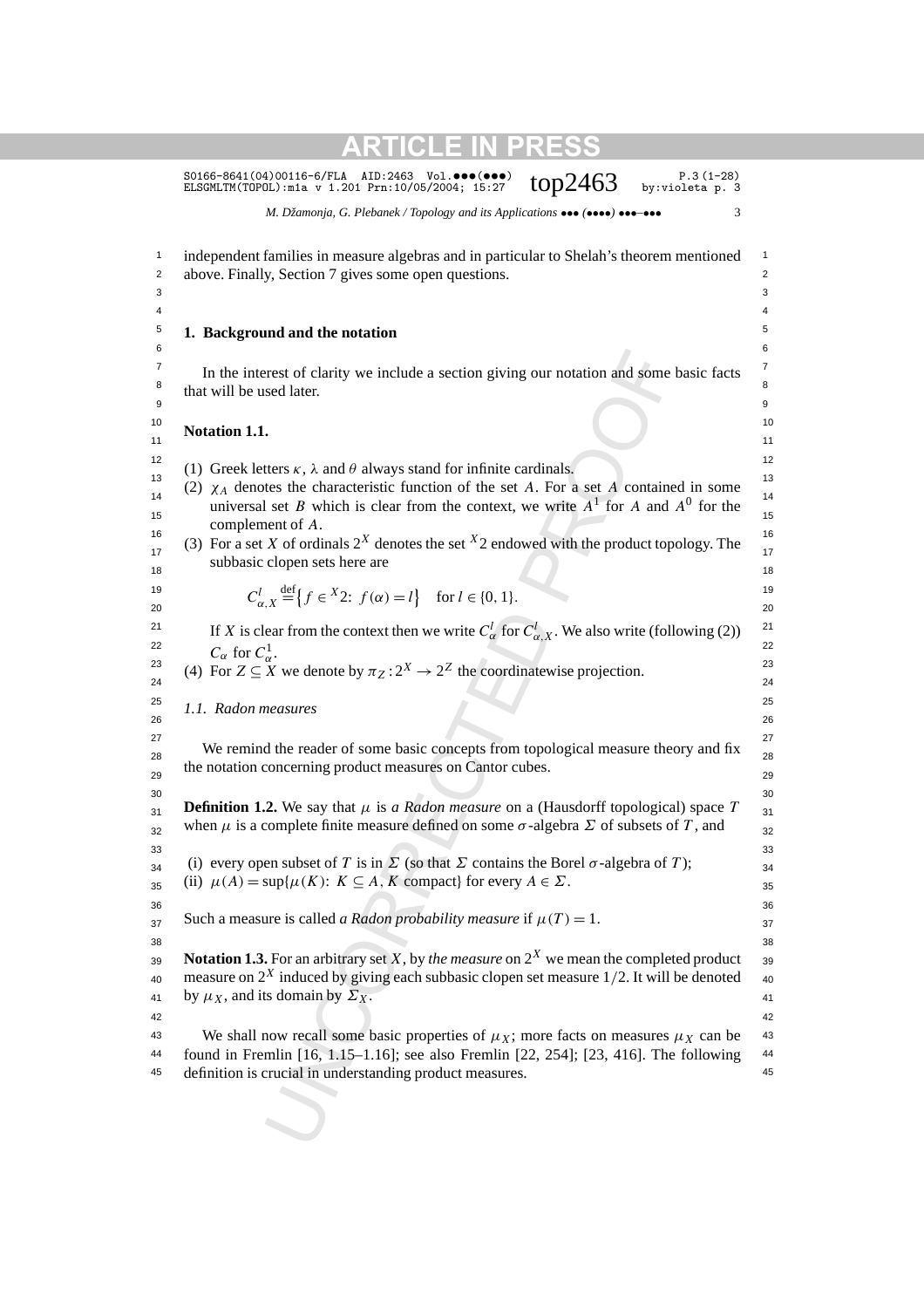S0166-8641(04)00116-6/FLA AID:2463 Vol.•••(•••) P.4 (1-28) ELSGMLTM(TOPOL):m1a v 1.201 Prn:10/05/2004; 15:27 top2463 by:violeta p. 4

4 *M. Džamonja, G. Plebanek / Topology and its Applications* ••• *(*••••*)* •••*–*•••

In some finite set.<br>
X be an infinite set and let us write  $\Sigma = \Sigma_X$  and  $\mu = \mu_X$  for simpact  $G_8$  set in  $2^X$  is the intersection of countably many basic is  $A \in \Sigma$  we have is determined by the coordinates in a countabl **1 Definition 1.4.** A set  $A \subseteq 2^X$  depends only on the coordinates in or is determined by the 2 coordinates in  $Z \subseteq X$  iff  $A = \pi_Z^{-1}[\pi_Z[A]]$ .  $3<sup>3</sup>$ 4 In other words, if  $A \subseteq 2^X$  is determined by the coordinates in  $Z \subseteq X$  then  $x \in A$  and <sup>4</sup> <sup>5</sup> *y*<sub>| $Z = x$ | $Z$  imply  $y \in A$  for  $y \in 2^X$ . Clearly every clopen subset of  $2^X$  is determined by the <sup>5</sup></sub> 6 6 coordinates in some finite set. 7 7 **Fact 1.5.** Let *X* be an infinite set and let us write  $\Sigma = \Sigma_X$  and  $\mu = \mu_X$  for simplicity. 9 9 <sup>10</sup> (1) *Every compact*  $G_{\delta}$  *set in*  $2^{X}$  *is the intersection of countably many basic clopen sets*<sup>10</sup> 11 11 *and hence is determined by the coordinates in a countable subset of X.* 12 (2) *For every*  $A \in \Sigma$  *we have* 12 13 13 14  $\mu(A) = \sup \{ \mu(K): K \subseteq A, K \text{ is a compact } G_{\delta} \}.$  (\*) 14 15 (3) *Every open subset of*  $2^X$  *is in*  $\Sigma$ *, so*  $\mu$  *is a Radon probability measure on*  $2^X$ .  $16$  (b) Every open subset of 2 as  $m \geq 0$  for  $\omega$  is a radion probability measure on 2. (4) For every subset A of  $2^X$  of positive measure there is a compact  $G_\delta$  set F which is  $\frac{17}{17}$ *determined by countably many coordinates and satisfies*  $F \subseteq A$  *and*  $\mu(F) > 0$ . (5) *For every*  $A \in \Sigma$  *there is*  $B \in \Sigma$  *such that B is determined by countably many coordinates,*  $B \subseteq A$  *and*  $\mu(A \setminus B) = 0$ . (6) *For every*  $A \in \Sigma$  *and*  $\delta > 0$  *there is a clopen set C such that*  $\mu(A \triangle C) < \delta$ . 22 22 **Proof.** (1) Let *C* be a compact  $G_\delta$ -set such that  $C = \bigcap_{n < \omega} O_n$  where each  $O_n$  is open. By compactness we can find for each *n* a basic clopen set  $C_n$  such that  $C \subseteq C_n \subseteq O_n$ . Hence 25  $2^5$   $-1 \ln 30$   $n^3$ 26 (2) Let F be the family of those  $A \in \Sigma$  for which (\*) holds. Then F contains all clopen <sub>26</sub> sets and  $F$  is a monotone class (i.e., is closed under increasing unions and countable  $_{27}$ decreasing intersections). So  $\mathcal F$  contains the smallest monotone class generated by the  $_{28}$ clopen sets; i.e., F contains the product  $\sigma$ -algebra, and hence its (measure-theoretic) <sub>29</sub>  $30$  completion  $2.3$  $31$  (3) This follows from the fact that the measure is completion regular, which is a well- $\frac{32}{2}$  known theorem of Kakutani from [28]. (4) and (5) follow immediately from (1), (2). To check (6) first find a compact  $K \subseteq A$  <sup>33</sup>  $34$  such that *µ*(*A* \ *K*) < δ/2; next find a clopen set *C* ≥ *K* with *µ*(*C* \ *K*) < δ/2. Then *C* is  $34$  $35$  as required.  $\Box$  35 36 36  $37$  Fact 1.5(4) will be in frequent use, which is why we state it explicitly above. Actually  $37$  $38$  we do not use Kakutani's theorem anywhere—we may think of  $\mu_X$  as the usual product  $38$ 39 measure, but it seems to be worth recalling that  $\mu_X$  is really Radon. 40 40 41 41 *1.2. Measure algebras* 42 42 43 43 Concerning measure algebras we generally follow Fremlin [16] but again we tacitly 44 assume that all measures are finite, so by *a measure algebra* we mean a  $\sigma$ -complete 44 45 45 Boolean algebra equipped with a finite strictly positive and countably additive functional.*.* (∗)  $C = \bigcap_{n < \omega} C_n$ . completion *Σ*. as required.  $\square$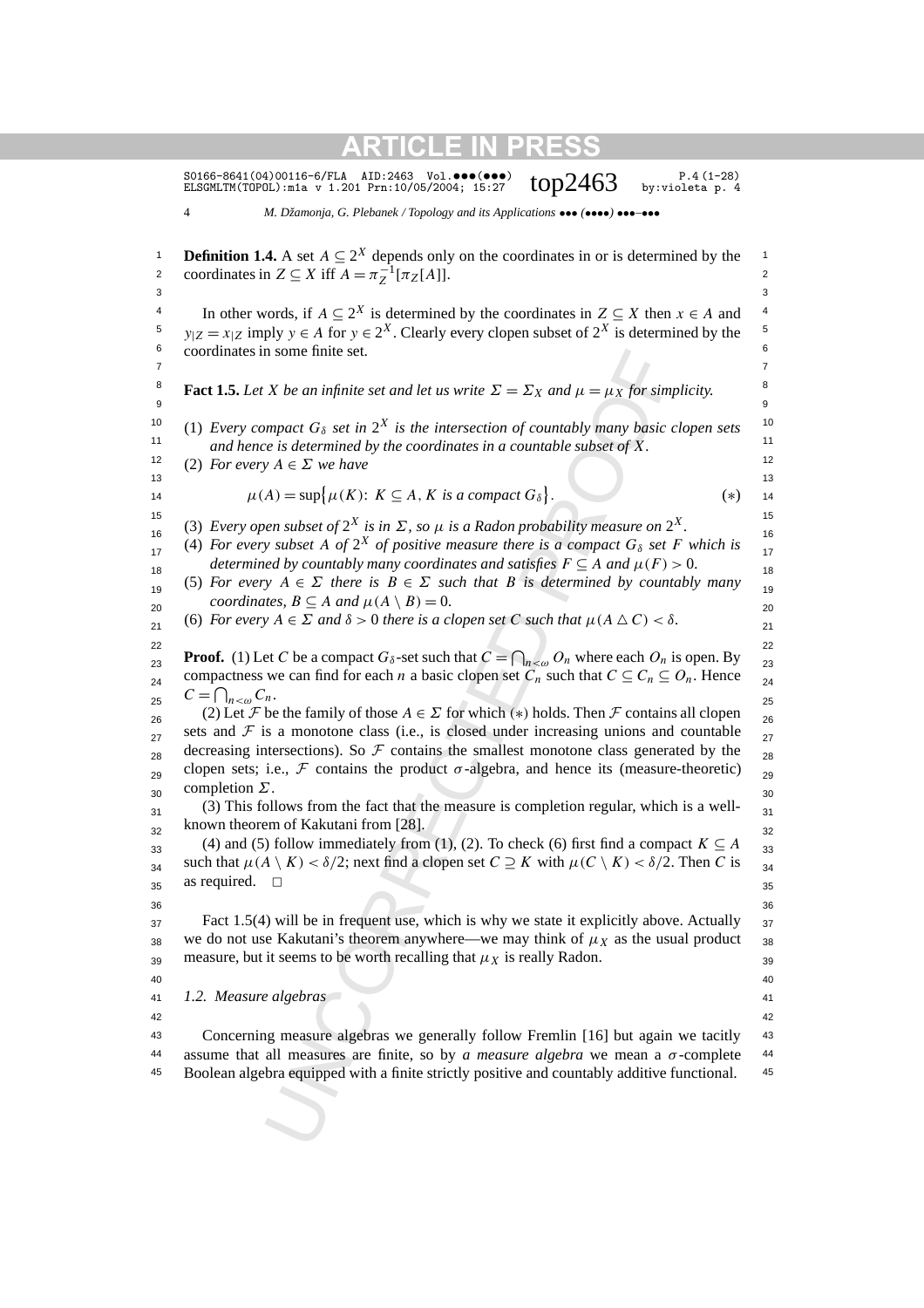S0166-8641(04)00116-6/FLA AID:2463 Vol. ••• (•••)  $top2463$  P.5 (1-28)<br>ELSGMLTM(TOPOL):mia v 1.201 Prn:10/05/2004; 15:27  $top2463$  by:violeta p. 5 ELSGMLTM(TOPOL):m1a v 1.201 Prn:10/05/2004; 15:27

*M. Džamonja, G. Plebanek / Topology and its Applications* ••• *(*••••*)* •••*–*••• 5

nite) complete measure admits a lifting.<br>  $\Sigma \Sigma$  is a lifting then for every family  $\{a_i : \xi < \kappa\} \subseteq \mathfrak{A}$  the union  $\lfloor \log \frac{1}{\kappa} \rfloor$  is the same as that of  $\lfloor \log \frac{1}{\kappa} \rfloor$   $\ell(\alpha_{\xi})$ .<br>  $\lfloor \log \frac{1}{\kappa} \rfloor$  for th 1 1 Throughout this subsection assume that *µ* is a (finite) complete (i.e., all subsets of any 2 set of measure 0 are measurable) measure with domain *Σ* and *A* is its measure algebra. 2 <sup>3</sup> For *A* ∈ *Σ* we denote by *A*<sup> $\cdot$ </sup> the corresponding element of  $\mathfrak{A}$ . Recall that a *lifting* of *μ* is <sup>3</sup> 4 a Boolean homomorphism  $\varphi : \mathfrak{A} \to \Sigma$  such that  $\varphi(0) = \emptyset$  and  $\varphi(a)^{\dagger} = a$  for every  $a \in \mathfrak{A}$ . 5 5 Part (2) of the following Fact is one of the most useful properties of liftings.  $6$  $7 \quad \text{Fact 1.6.}$ 8 8 9 9 (1) *Every* (*finite*) *complete measure admits a lifting.* 10 (2) If  $\varphi : \mathfrak{A} \to \Sigma$  is a lifting then for every family  $\{a_{\xi} : \xi < \kappa\} \subseteq \mathfrak{A}$  the union  $\bigcup_{\xi < \kappa} \varphi(a_{\xi})$  10 11 11 *is measurable, and in fact there is a countable J* ⊆ *κ such that the measure of* 12  $\bigcup_{\xi \leq \kappa} \varphi(a_{\xi})$  *is the same as that of*  $\bigcup_{\xi \in J} \varphi(a_{\xi})$ *.* 12 13 13 **Proof.** For (1), which is a celebrated result with a long proof and a long history see [16, 14] 15 Theorem 4.4]. (15) 15 16 16 To check (2) let 17 and  $\left( \begin{array}{cc} 1 & 1 \end{array} \right)$  and  $\left( \begin{array}{cc} 1 & 1 \end{array} \right)$  and  $\left( \begin{array}{cc} 1 & 1 \end{array} \right)$  and  $\left( \begin{array}{cc} 1 & 1 \end{array} \right)$ 18  $\mathcal{L} = \int \int \varphi(a\xi), \qquad r = \sup{\{\mu \mid \int \varphi(a\xi)\} : I \in [K]}^{\circ}$ . 19  $\xi < \kappa$  19 20 Then there is a set  $J \in [\kappa]^{80}$  such that writing  $A = \bigcup_{\xi \in J} \varphi(a_{\xi}) \in \Sigma$  we have  $\mu(A) = r$ . 21 Therefore for every  $\xi < \kappa$  the set  $\varphi(a_{\xi}) \setminus A$  is null. This implies that  $a_{\xi} = \varphi(a_{\xi}) \leq A$ ; <sup>21</sup> 22 and  $\varphi(a_{\xi}) \subseteq \varphi(A')$ . Hence  $A \subseteq Z \subseteq \varphi(A')$ ; as  $\varphi(A') \setminus A$  is of measure zero this gives that <sup>22</sup> 23  $Z \in \Sigma$  and that *J* is as required.  $□$  23 24 24 <sup>25</sup> The Maharam type  $\tau(\mathfrak{A})$  of  $\mathfrak{A}$  (or of a measure  $\mu$  itself) can be defined as the density <sup>25</sup> <sup>26</sup> of the metric space  $(\mathfrak{A}, \rho)$ , where  $\rho(a, b) = \mu(a \Delta b)$ . In other words 27 27  $\tau(\mathfrak{A}) = \min\{|C|: C \subseteq \Sigma, C \text{ is } \triangle\text{-dense in } \Sigma\},\$  28 29 where C is said to be  $\triangle$ -dense in  $\Sigma$  if for every  $E \in \Sigma$  and every  $\varepsilon > 0$  there is  $C \in \mathcal{C}$  such 29 30 that  $\mu(E \triangle C) < \varepsilon$ . 31 A measure  $\mu$  is *Maharam homogeneous* or just *homogeneous* if it has the same type  $31$ 32 on every  $E \subseteq \Sigma$  with  $\mu(E) > 0$ , and then we also say that its measure algebra is 32 33 33 homogeneous.  $34$   $34$ 35 **Notation 1.7.** For every *κ* we denote by  $\mathfrak{A}_k$  the measure algebra of  $\mu_k$ . The set of positive 35 36 elements of a Boolean algebra  $\mathfrak A$  endowed with the induced operations is denoted by  $\mathfrak A^+$ . 36  $37$   $37$ **38 Recall that for every** *κ***,**  $\mathfrak{A}_{k}$  **is a homogeneous measure algebra of type** *κ***. The essence 38** 39 of the Maharam theorem (see [16, p. 908, Paragraph 1]) states that if  $\mu$  is a homogeneous 39 40 40 probability measure of type *κ* then its measure algebra A is isomorphic to A*<sup>κ</sup>* . Recall also 41 41 the following (see [16, Corollary 3.12]): 42 42 43 43 **Fact 1.8.** *If (*A*, µ) is a probability measure algebra of type κ then there is a measure*  $\mathfrak{A}_4$  preserving homomorphism  $f : \mathfrak{A} \to \mathfrak{A}_k$  (so  $\mu_k[f(a)] = \mu(a)$  for every  $a \in \mathfrak{A}$  and  $f$  is  $\mu(A)$ 45 45 *necessarily injective*)*.***Fact 1.6.**  $Z = \begin{bmatrix} \end{bmatrix}$ *ξ<κ*  $\varphi(a_{\xi}), \qquad r = \sup \{ \mu \mid \xi \}$ *ξ*∈*I*  $\varphi(a_{\xi})$  $\overline{ }$ :  $I \in [\kappa]^{\aleph_0}$ *.*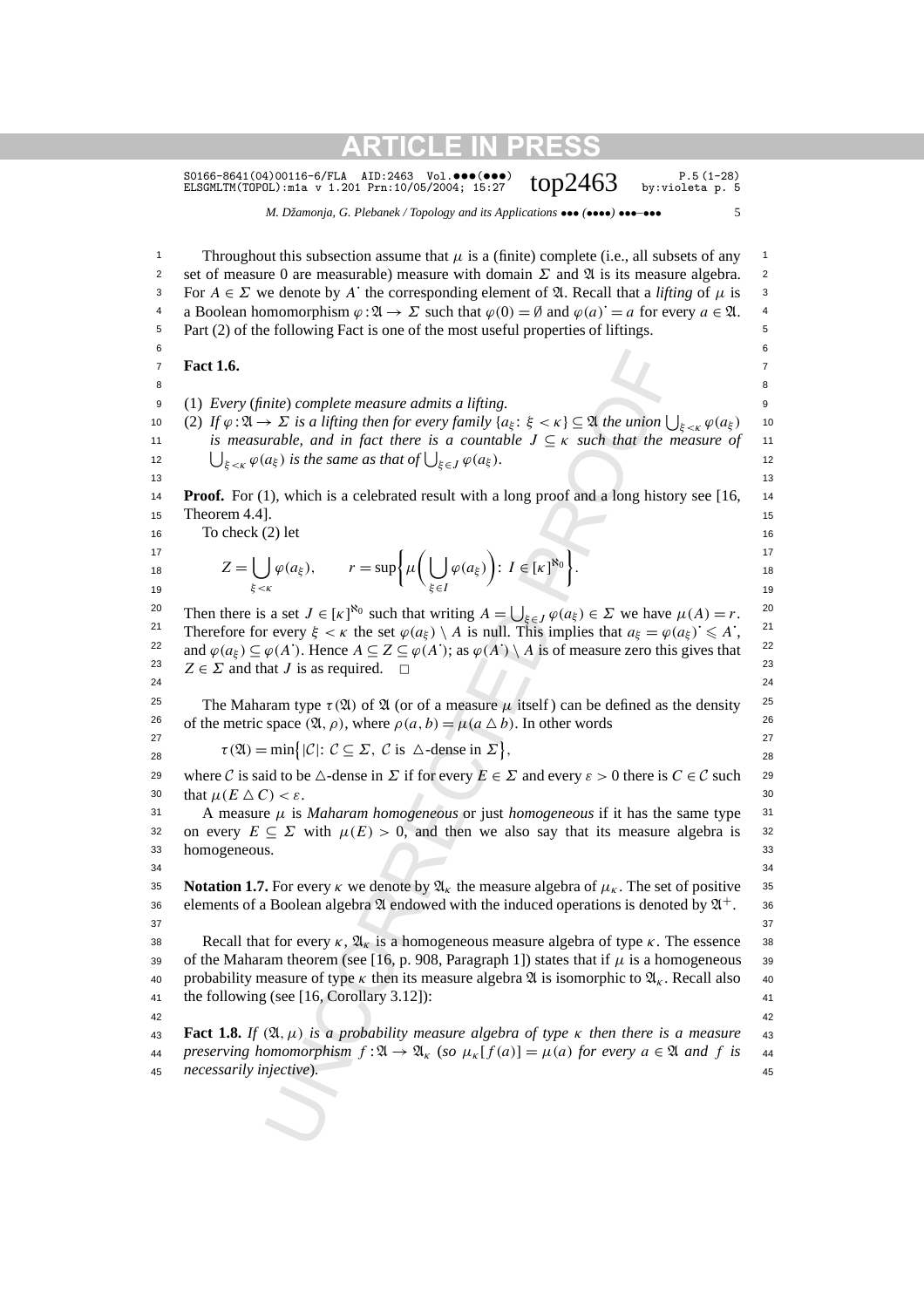SO166-8641(04)00116-6/FLA AID:2463 Vol. ••• (•••)  $top2463$  P.6(1-28)<br>ELSGMLTM(TOPOL):mia v 1.201 Prn:10/05/2004; 15:27  $top2463$  by:violeta p. 6 ELSGMLTM(TOPOL):m1a v 1.201 Prn:10/05/2004; 15:27

6 *M. Džamonja, G. Plebanek / Topology and its Applications* ••• *(*••••*)* •••*–*•••

1 1 *1.3. Ideals of null sets*

2  $\sim$  2 3 Let N be a proper ideal of subsets of a space X with  $\bigcup \mathcal{N} = X$ . Recall that the cardinal <sup>3</sup> 4 numbers  $add(N)$ ,  $cov(N)$  and  $non(N)$  of N are defined as follows 4 5 behavior of the contract of the contract of the contract of the contract of the contract of the contract of the contract of the contract of the contract of the contract of the contract of the contract of the contract of

 $\epsilon_6$  add(N) = min{|E|:  $\mathcal{E} \subseteq \mathcal{N}$ ,  $\bigcup \mathcal{E} \notin \mathcal{N}$ },

 $7 \quad \text{and} \quad \text{or} \quad \text{or} \quad \text{or} \quad \text{or} \quad \text{or} \quad \text{or} \quad \text{or} \quad \text{or} \quad \text{or} \quad \text{or} \quad \text{or} \quad \text{or} \quad \text{or} \quad \text{or} \quad \text{or} \quad \text{or} \quad \text{or} \quad \text{or} \quad \text{or} \quad \text{or} \quad \text{or} \quad \text{or} \quad \text{or} \quad \text{or} \quad \text{or} \quad \text{or} \quad \text{or} \quad \text{or} \quad \text{or} \quad \text{or} \quad$  $\mathcal{E} = \text{cov}(\mathcal{N}) = \min\{|\mathcal{E}|: \mathcal{E} \subseteq \mathcal{N}, \bigcup \mathcal{E} = X\},$ 

 $\text{non}(\mathcal{N}) = \min\{|Y|: Y \notin \mathcal{N}\}.$ 

) = min $\{|\mathcal{E}|: \mathcal{E} \subseteq \mathcal{N}, \bigcup \mathcal{E} = X\},$ <br>
(bend) = min $\{|\mathcal{E}|: \mathcal{E} \subseteq \mathcal{N}, \bigcup \mathcal{E} = X\},$ <br>
that add( $\mathcal{N} \leq \text{cov}(\mathcal{N})$ , and add( $\mathcal{N} \leq \text{non}(\mathcal{N})$ . The ordering depends on the model. See, e.g., the proof 10 It is clear that  $add(\mathcal{N}) \leq cov(\mathcal{N})$ , and  $add(\mathcal{N}) \leq non(\mathcal{N})$ . The ordering of  $cov(\mathcal{N})$  <sup>10</sup> <sup>11</sup> and non $(N)$  depends on the model. See, e.g., the proof in [4] that Mathias forcing <sup>11</sup> <sup>12</sup> increases non $(N)$  and leaves intact cov $(N)$  where  $N$  is the ideal of Lebesgue null sets, <sup>13</sup> while [4] also gives a model (Model 7.5.5, pg. 384) in which non $(N) < cov(N)$ . In fact <sup>13</sup> <sup>14</sup> a fundamental example of such a model is provided by Solovay's random real model. If <sup>14</sup> <sup>15</sup>  $V \models GCH$  and  $V[G]$  is the extension obtained by adding *κ* random reals for  $\kappa > \aleph_1$ <sup>15</sup> <sup>16</sup> regular, then in *V*[*G*] there is a Sierpinski set of size  $\aleph_1$  and  $2^\omega$  is not a union of fewer than <sup>16</sup> <sup>17</sup> *κ* null sets. So  $\aleph_1 = \text{add}(\mathcal{N}) = \text{non}(\mathcal{N}) < \text{cov}(\mathcal{N}) = \kappa$ . This may be found in Kunen's <sup>17</sup> <sup>18</sup> exposition [30], including Theorem 3.18 where one takes  $N$  for  $S$ , and Theorem 3.19 <sup>18</sup> <sup>19</sup> where the notation BAIRE( $\mathcal{N}$ ) is used to say that  $cov(\mathcal{N}) = \kappa$ ; see also Remark 1.10(6)<sup>19</sup> <sup>20</sup> below. We shall consider these cardinal functions on the ideals of  $\mu_k$ -null sets. 21 21

**Notation 1.9.** For every *κ* we denote by  $\mathcal{N}_k$  the  $\sigma$ -ideal  $\{N \subseteq 2^k : \mu_k(N) = 0\}$ .

23 23

Basic facts concerning ideals  $\mathcal{N}_k$  and their cardinal functions, as well as further <sup>25</sup> references, may be found, e.g., in Fremlin [16]; Vaughan [43] surveys many other cardinal <sup>25</sup> <sup>26</sup> functions related to combinatorics, measure and category; Kraszewski [29] offers a detailed  $26$ <sup>27</sup> discussion on cardinal functions on a larger class of  $\sigma$ -ideals in Cantor cubes.<sup>27</sup>

28 A useful fact is that if  $\mu$  is a Radon measure then the cardinal functions of the ideal of 28 <sup>29</sup>  $\mu$ -null sets can be expressed in terms of the measure algebra of  $\mu$ , see Fremlin [16], Section <sup>29</sup> <sup>30</sup> 6 (in particular, Theorem 6.13). This implies that if two Radon measures have isomorphic <sup>30</sup> <sup>31</sup> measure algebras, then the cardinal invariants agree on their corresponding ideals of null <sup>31</sup>  $32$  sets  $32$ sets.

 $33$   $33$ 

34 34 **Remark 1.10.**

 $35$  35

36 (1) If N is a  $\sigma$ -ideal, in particular if N is the ideal of null sets for a non-trivial measure, <sup>36</sup> 37 then  $add(\mathcal{N}) > \aleph_0$  (hence  $cov(\mathcal{N})$ ,  $non(\mathcal{N}) > \aleph_0$  as well). 37 38 (2) The function  $\kappa \mapsto \text{cov}(\mathcal{N}_{\kappa})$  is nonincreasing; in particular  $\text{cov}(\mathcal{N}_{\kappa_0}) \geq \text{cov}(\mathcal{N}_{\kappa_1})$  and <sup>38</sup> <sup>39</sup> the equality need not hold (adding  $\aleph_{\omega}$  random reals over a model of GCH produces a <sup>39</sup> 40 40 model of this; see [29, Remark after Theorem 5.5]).

<sup>41</sup> (3) The function 
$$
\kappa \mapsto \text{non}(\mathcal{N}_{\kappa})
$$
 is nondecreasing; however,

 $\text{non}(\mathcal{N}_{\aleph_0}) = \text{non}(\mathcal{N}_{\aleph_1}) = \text{non}(\mathcal{N}_{\aleph_2}),$ <sup>43</sup>

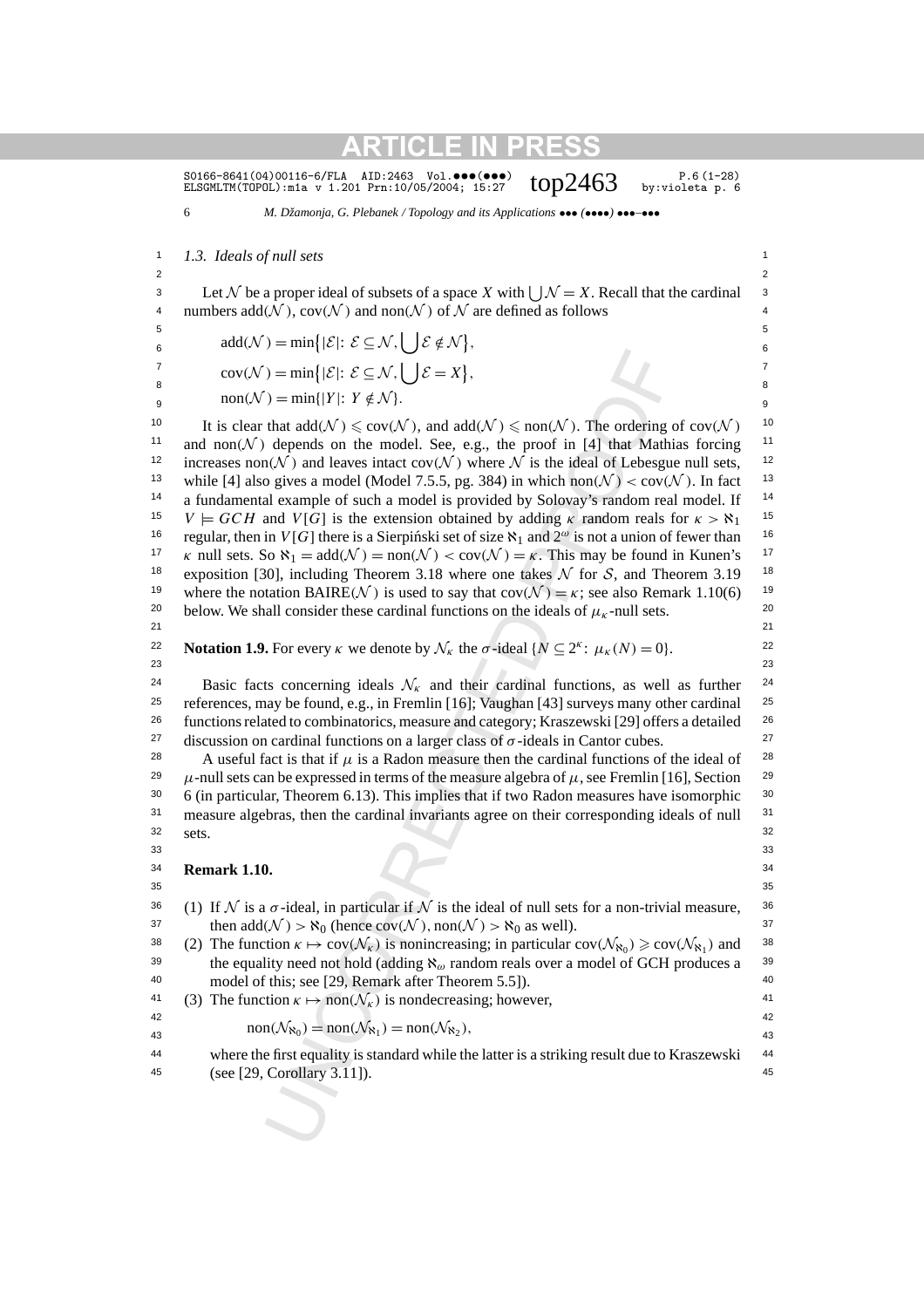| $SO166-8641(04)00116-6/FLA$ AID:2463 Vol.000(000)<br>$P.7(1-28)$<br>top $2463$<br>by:violeta p. 7<br>ELSGMLTM(TOPOL): m1a v 1.201 Prn: 10/05/2004; 15:27                                                                                                                                                                                                                                                                        |
|---------------------------------------------------------------------------------------------------------------------------------------------------------------------------------------------------------------------------------------------------------------------------------------------------------------------------------------------------------------------------------------------------------------------------------|
| M. Džamonja, G. Plebanek / Topology and its Applications ••• (****) ***-***<br>7                                                                                                                                                                                                                                                                                                                                                |
| (4) non $(\mathcal{N}_{\aleph_1})$ < cov $(\mathcal{N}_{\aleph_1})$ is relatively consistent (adding $\aleph_\omega$ random reals over a model                                                                                                                                                                                                                                                                                  |
| of GCH produces a model of this; see [29, Remark after Theorem 5.5]).                                                                                                                                                                                                                                                                                                                                                           |
| (5) The existence of an atomlessly measurable cardinal implies $\aleph_1 = \text{non}(\mathcal{N}_{\aleph_0})$                                                                                                                                                                                                                                                                                                                  |
| $cov(\mathcal{N}_{\aleph_1})$ (see [17, 6G and 6L]).                                                                                                                                                                                                                                                                                                                                                                            |
| (6) Bartoszyński et al. [5] (see also [4, Theorem 3.2.57]) construct a model V of set                                                                                                                                                                                                                                                                                                                                           |
| theory such that adding a random real over it produces a model $V[G]$ that satisfies                                                                                                                                                                                                                                                                                                                                            |
| $add(\mathcal{N}_{\aleph_0}) < cov(\mathcal{N}_{\aleph_0}).$                                                                                                                                                                                                                                                                                                                                                                    |
| 1.4. Combinatorics                                                                                                                                                                                                                                                                                                                                                                                                              |
|                                                                                                                                                                                                                                                                                                                                                                                                                                 |
| When dealing with calibres and precalibres one often encounters the combinatorial $\Delta$ -                                                                                                                                                                                                                                                                                                                                    |
| System Lemma. We quote the instances of it that we need. The complete references, proofs                                                                                                                                                                                                                                                                                                                                        |
| and a historical discussion can be found in [9]. We note only that Theorem 1.12 has a much                                                                                                                                                                                                                                                                                                                                      |
| simpler proof than 1.13 and was proved about thirty years earlier (1940s versus 1970s).                                                                                                                                                                                                                                                                                                                                         |
|                                                                                                                                                                                                                                                                                                                                                                                                                                 |
| <b>Definition 1.11.</b> We say that $\kappa$ is $\aleph_1$ -inaccessible and write $\aleph_1 \ll \kappa$ iff for every $\tau < \kappa$ also                                                                                                                                                                                                                                                                                     |
| $\tau^{\aleph_0} < \kappa$ .                                                                                                                                                                                                                                                                                                                                                                                                    |
|                                                                                                                                                                                                                                                                                                                                                                                                                                 |
| In particular for $\aleph_1$ -inaccessible $\kappa$ we have $\aleph_1 \leq c = 2^{\aleph_0} < \kappa$ .                                                                                                                                                                                                                                                                                                                         |
| <b>Theorem 1.12.</b> If $\kappa$ is regular and $\aleph_1 \ll \kappa$ then for every family $\{J_{\xi} : \xi < \kappa\}$ of countable                                                                                                                                                                                                                                                                                           |
| sets there is $X \in [\kappa]^{\kappa}$ such that the family $\{J_{\xi} : \xi \in X\}$ forms a $\Delta$ -system with some root J,                                                                                                                                                                                                                                                                                               |
| meaning that for every $\xi \neq \eta \in X$ we have $J_{\xi} \cap J_{\eta} = J$ .                                                                                                                                                                                                                                                                                                                                              |
|                                                                                                                                                                                                                                                                                                                                                                                                                                 |
| <b>Theorem 1.13.</b> Suppose that $\theta$ is a singular cardinal satisfying $\aleph_1 \ll \theta$ . Then for every                                                                                                                                                                                                                                                                                                             |
| family $\{J_{\alpha}: \alpha < \theta\}$ of countable sets and for any increasing sequence of regular $\aleph_1$ .                                                                                                                                                                                                                                                                                                              |
| inaccessible cardinals $\langle \theta_i : i < \text{cf}(\theta) \rangle$ , converging to $\theta$ , there are $\langle I_i : j < \text{cf}(\theta) \rangle$ and                                                                                                                                                                                                                                                                |
| $\langle R_i : j < \text{cf}(\theta) \rangle$ such that                                                                                                                                                                                                                                                                                                                                                                         |
|                                                                                                                                                                                                                                                                                                                                                                                                                                 |
| (i) $I_i \in [\theta]^{i}$ are pairwise disjoint;                                                                                                                                                                                                                                                                                                                                                                               |
| (ii) $J_{\alpha} \cap J_{\beta} = R_j$ for $\alpha \neq \beta \in I_j$ ; and                                                                                                                                                                                                                                                                                                                                                    |
| (iii) $J_{\alpha} \cap J_{\beta} \subseteq R_{i'}$ for $\alpha \in I_j$ , $\beta \in I_{i'}$ and $j < j'$ .                                                                                                                                                                                                                                                                                                                     |
| Another fact about $\aleph_1$ -inaccessible cardinals that will be useful to us is contained in the                                                                                                                                                                                                                                                                                                                             |
| following simple Lemma, which we give with a proof.                                                                                                                                                                                                                                                                                                                                                                             |
|                                                                                                                                                                                                                                                                                                                                                                                                                                 |
| <b>Lemma 1.14.</b> Let $\kappa$ be an $\aleph_1$ -inaccessible cardinal of countable cofinality. Then there is                                                                                                                                                                                                                                                                                                                  |
| an increasing sequence $\langle \kappa_n : n < \omega \rangle$ of regular $\aleph_1$ -inaccessible cardinals with limit $\kappa$ .                                                                                                                                                                                                                                                                                              |
|                                                                                                                                                                                                                                                                                                                                                                                                                                 |
| <b>Proof.</b> Let $\langle \rho_n : n \langle \omega \rangle$ be any sequence of cardinals increasing to $\kappa$ . By induction on <i>n</i>                                                                                                                                                                                                                                                                                    |
|                                                                                                                                                                                                                                                                                                                                                                                                                                 |
|                                                                                                                                                                                                                                                                                                                                                                                                                                 |
| $\Box$                                                                                                                                                                                                                                                                                                                                                                                                                          |
|                                                                                                                                                                                                                                                                                                                                                                                                                                 |
| We shall also use the following Theorem of Engelking and Karłowicz from [15].                                                                                                                                                                                                                                                                                                                                                   |
|                                                                                                                                                                                                                                                                                                                                                                                                                                 |
|                                                                                                                                                                                                                                                                                                                                                                                                                                 |
|                                                                                                                                                                                                                                                                                                                                                                                                                                 |
| define $\tau_n$ , $\kappa_n$ as follows.<br>Let $\tau_0 = \aleph_0$ . For any <i>n</i> , assuming that $\tau_n < \kappa$ let $\kappa_n \stackrel{\text{def}}{=} (\tau_n^{\aleph_0})^+$ . Then $\kappa_n < \kappa$ is regular,<br>and if $\tau < \kappa_n$ then $\tau \leq \tau_n^{\aleph_0}$ so $\tau^{\aleph_0} \leq \tau_n^{\aleph_0} < \kappa_n$ . We define $\tau_{n+1} \stackrel{\text{def}}{=} \max\{\rho_n, \kappa_n\}.$ |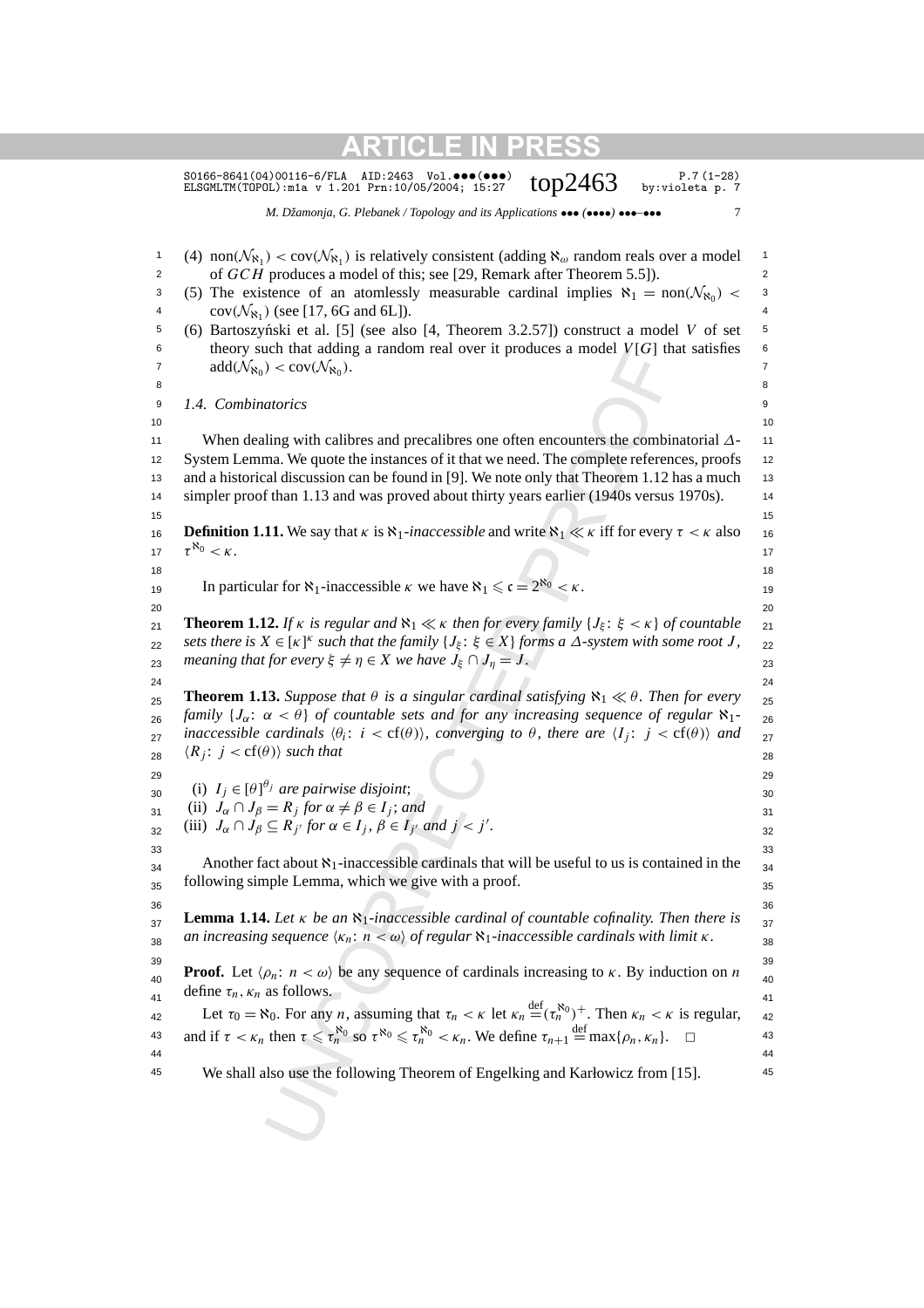S0166-8641(04)00116-6/FLA AID:2463 Vol. $\bullet\bullet\bullet\bullet\bullet\bullet$ )  $\bullet\bullet\bullet$  P.8(1-28) P.8(1-28)<br>ELSGMLTM(TOPOL):m1a v 1.201 Prn:10/05/2004; 15:27  $\bullet$   $\bullet$   $\bullet$  py:violeta p.8

8 *M. Džamonja, G. Plebanek / Topology and its Applications* ••• *(*••••*)* •••*–*•••

and precautores<br>
trito we introduce the definition of the precalibre of a measure and<br>
ementary properties. With only a few exceptions, the facts given<br>
from the literature or belong to the mathematical folklore.<br>
1. If **Theorem 1.15.** *Suppose that*  $\theta = \theta^{\aleph_0}$ . *Then there is a family of functions*  $\{f_\gamma : \gamma < 2^\theta\}$  *in*  $\theta$ *θ**such that for all sequences* $\langle \gamma_n : n < \omega \rangle$ *in* $2^\theta$ *and* $\langle \zeta_n : n < \omega \rangle$ *in* $\theta$ *, there is* $\zeta < \theta$ *such* **2** 3 *that*  $f_{\gamma_n}(\zeta) = \zeta_n$  *holds for all n*.  $4 \times 4$  $5$ 6 6 **2. Calibres and precalibres** 7 7 <sup>8</sup> In this section we introduce the definition of the precalibre of a measure algebra and <sup>8</sup> <sup>9</sup> note some elementary properties. With only a few exceptions, the facts given below are <sup>9</sup> 10 10 either basic, from the literature or belong to the mathematical folklore.  $11$  11 **12 Definition 2.1.** If  $\kappa \ge \lambda$  are cardinal numbers and  $\mathfrak{A}$  is a Boolean algebra we say that  $(\kappa, \lambda)$  12 13 is a *precalibre of*  $\mathfrak A$  iff for every family  $\{a_{\xi} : \xi < \kappa\}$  of (not necessarily distinct) elements 13 14 of  $\mathfrak{A}^+$ , there is  $X \in [\kappa]^{\lambda}$  such that  $\{a_{\xi}: \xi \in X\}$  is centred, i.e.,  $\bigwedge_{\xi \in J} a_{\xi} \neq 0$  for any finite 14 15  $J \subseteq X$ . In the case  $\kappa = \lambda$  we simply say that  $\kappa$  is a precalibre of  $\mathfrak{A}$ .  $16$  16 <sup>17</sup> We shall consider this concept mainly for measure algebras. Note also that there is <sup>17</sup> 18 interesting combinatorics involving calibre  $(\kappa, \kappa, n)$  for measure algebras, see 6.12–6.17 <sup>18</sup> <sup>19</sup> of [9] but we shall not go into it for reasons of space. It will be convenient to use the <sup>19</sup> 20 following notation. 20 and 20 and 20 and 20 and 20 and 20 and 20 and 20 and 20 and 20 and 20 and 20 and 20 and 20 and 20 and 20 and 20 and 20 and 20 and 20 and 20 and 20 and 20 and 20 and 20 and 20 and 20 and 20 and 20 21 21 **Notation 2.2.** We write  $pc_\theta(\kappa, \lambda)$  to say that  $(\kappa, \lambda)$  is a precalibre of  $\mathfrak{A}_\theta$  (i.e., the measure 22 algebra of the usual product measure  $\mu_{\theta}$  on  $2^{\theta}$ ). Let pc*(κ, λ)* mean that pc<sub>*θ*</sub> (*κ, λ*) holds for as 24 every cardinal number  $θ$ . 24  $25$  25 <sup>26</sup> We shall use some obvious conventions in the case  $λ = κ$ . In particular, we say that *κ* is <sup>26</sup> 27 a precalibre of  $\mathfrak{A}_{\theta}$  iff pc<sub> $\theta$ </sub> (*κ, κ*) holds. 27 28 Notice that if  $\mathfrak A$  is any nonatomic Boolean algebra then  $\mathfrak A$  contains a sequence of 28 29 pairwise disjoint nonzero elements, so  $\aleph_0$  is trivially not a precalibre of  $\mathfrak{A}$ . Hence  $\aleph_0$  is 29 30 not a precalibre of any nonatomic measure algebra. One can similarly check that  $pc(\kappa, \kappa)$  <sup>30</sup> 31 31 does not hold for any *κ* with countable cofinality. The following version of the notion of a 32 precalibre enables us to avoid such trivialities when dealing with  $\kappa$  with cf( $\kappa$ ) =  $\aleph_0$ . It was <sup>32</sup> 33 33 suggested by R. Haydon.  $34$   $34$ **35 Definition 2.3.** If  $\kappa$  and  $\lambda$  are cardinal numbers and  $(\mathfrak{A}, \mu)$  is a measure algebra we 35 36 say that  $(\kappa, \lambda)$  is a *measure precalibre of*  $\mathfrak A$  iff for every  $\{a_{\xi}: \xi < \kappa\} \subseteq \mathfrak A$  satisfying 36  $\inf_{\xi \le \kappa} \mu(a_{\xi}) > 0$  (and again not necessarily consisting of distinct elements), there is <sup>37</sup> 38  $X \in [\kappa]^{\lambda}$  such that  $\{a_{\xi} : \xi \in X\}$  is centred. 39 39 40 Note that  $(\aleph_0, \aleph_0)$  is a measure precalibre of every measure algebra (see the remark 40 <sup>41</sup> after the proof of Lemma 2.5), and also that as opposed to the notion of precalibres which <sup>41</sup> <sup>42</sup> has a well-known analogue in the theory of compact ccc spaces, the notion of a measure <sup>42</sup> 43 43 precalibre seems to be restricted to the context of measures.

44 44 Our notation for measure precalibres follows the one we use for precalibres, so we 45 write mpc<sub> $\theta$ </sub>( $\kappa$ ,  $\lambda$ ) to say that  $(\kappa, \lambda)$  is a measure precalibre of  $\mathfrak{A}_{\theta}$ , and mpc( $\kappa$ ,  $\lambda$ ) means that 45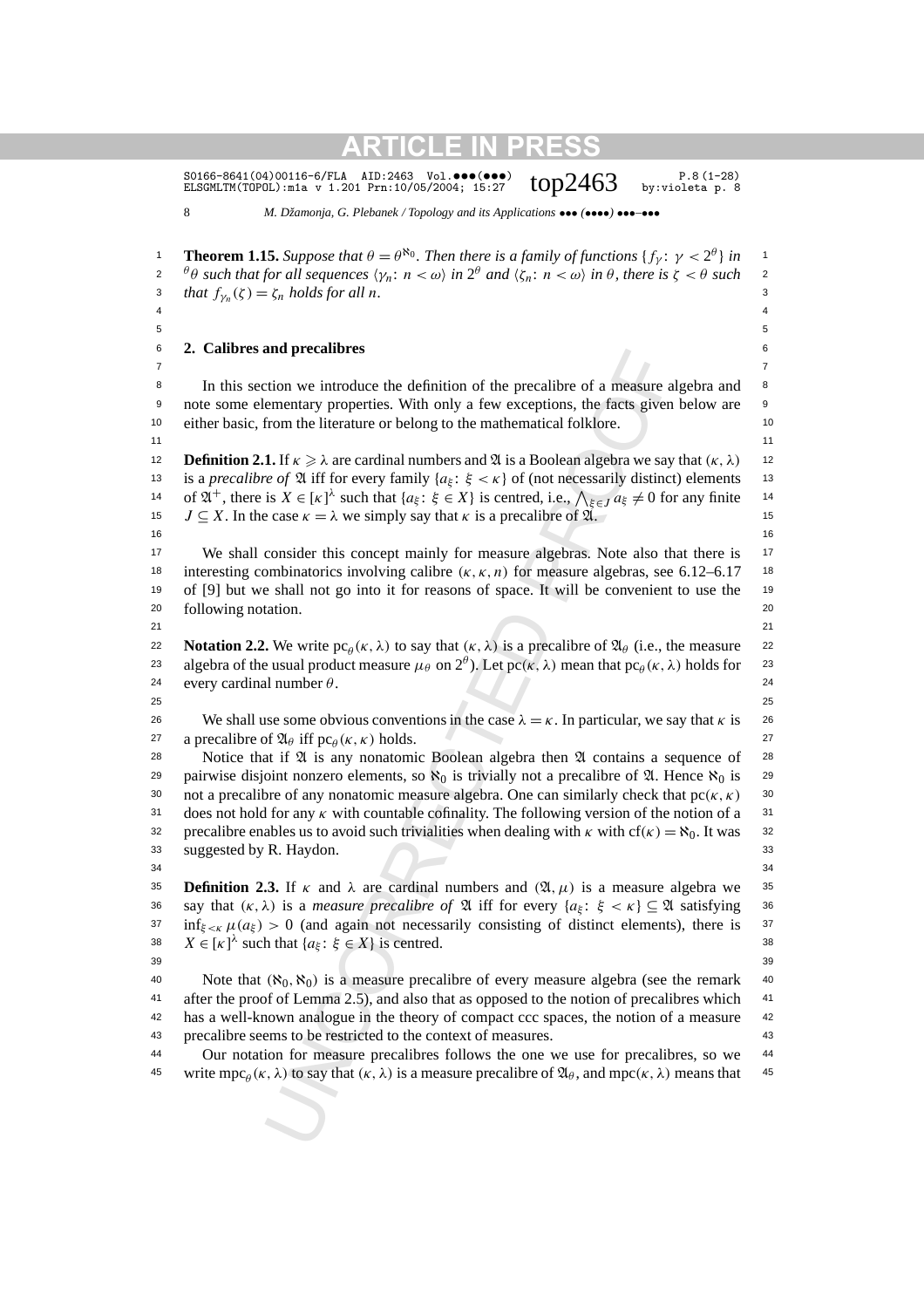|                                                                            | $SO166-8641(04)00116-6/FLA$ AID:2463 Vol.000(000)<br>$P.9(1-28)$<br>top $2463$<br>by:violeta p. 9<br>ELSGMLTM(TOPOL): m1a v 1.201 Prn: 10/05/2004; 15:27                                                                                                                                                                                                                                                                                                                                                                                                                                                                                                                                                                                                                                                                                                                                                                                                                                                                                                                                                                                                                           |                                                                            |
|----------------------------------------------------------------------------|------------------------------------------------------------------------------------------------------------------------------------------------------------------------------------------------------------------------------------------------------------------------------------------------------------------------------------------------------------------------------------------------------------------------------------------------------------------------------------------------------------------------------------------------------------------------------------------------------------------------------------------------------------------------------------------------------------------------------------------------------------------------------------------------------------------------------------------------------------------------------------------------------------------------------------------------------------------------------------------------------------------------------------------------------------------------------------------------------------------------------------------------------------------------------------|----------------------------------------------------------------------------|
|                                                                            | M. Džamonja, G. Plebanek / Topology and its Applications $\bullet \bullet \bullet$ ( $\bullet \bullet \bullet$ ) $\bullet \bullet \bullet \bullet \bullet \bullet$<br>9                                                                                                                                                                                                                                                                                                                                                                                                                                                                                                                                                                                                                                                                                                                                                                                                                                                                                                                                                                                                            |                                                                            |
| $\mathbf{1}$<br>2<br>3<br>4<br>5                                           | $\text{mpc}_{\theta}(\kappa, \lambda)$ holds for every cardinal number $\theta$ . In a similar manner we define when $\kappa$ itself<br>is a measure precalibre.<br>It is often convenient to use the language of measure spaces rather than that of measure<br>algebras.                                                                                                                                                                                                                                                                                                                                                                                                                                                                                                                                                                                                                                                                                                                                                                                                                                                                                                          | 1<br>2<br>3<br>4<br>5                                                      |
| 6<br>$\overline{7}$<br>8<br>9<br>10<br>11<br>12<br>13                      | <b>Definition 2.4.</b> If $\kappa$ and $\lambda$ are cardinal numbers and $(T, \Sigma, \mu)$ is a finite measure space we<br>say that $(\kappa, \lambda)$ is a <i>calibre of</i> $\mu$ iff for every subfamily $\{A_{\xi} : \xi < \kappa\} \subseteq \Sigma$ of (not necessarily<br>distinct) sets of positive measure there is $X \in [\kappa]^{\lambda}$ such that $\bigcap \{A_{\xi}: \xi \in X\} \neq \emptyset$ . The<br>definition of a <i>measure calibre of</i> $\mu$ is similar, but the sets $\{A_{\xi} : \xi < \kappa\} \subseteq \Sigma$ we start with<br>are required to have measure bounded away from 0.<br>In our context it turns out that precalibres and calibres express the same property in<br>slightly different languages:                                                                                                                                                                                                                                                                                                                                                                                                                                 | 6<br>$\overline{7}$<br>8<br>9<br>10<br>11<br>12<br>13                      |
| 14<br>15<br>16                                                             | <b>Lemma 2.5.</b> Let $\mathfrak A$ be the measure algebra of a measure space $(T, \Sigma, \mu)$ . Then the<br>following are equivalent                                                                                                                                                                                                                                                                                                                                                                                                                                                                                                                                                                                                                                                                                                                                                                                                                                                                                                                                                                                                                                            | 14<br>15<br>16                                                             |
| 17<br>18<br>19<br>20<br>21                                                 | (i) $(\kappa, \lambda)$ is a precalibre of $\mathfrak{A}$ ;<br>(ii) for every family $\{E_{\xi} : \xi < \kappa\} \subseteq \Sigma$ of not necessarily distinct sets of positive measure,<br>there is $X \in [\kappa]^{\lambda}$ such that the family $\{E_{\xi} : \xi \in X\}$ is centred.                                                                                                                                                                                                                                                                                                                                                                                                                                                                                                                                                                                                                                                                                                                                                                                                                                                                                         | 17<br>18<br>19<br>20<br>21                                                 |
| 22<br>23<br>24                                                             | Consequently, if $\mu$ is a Radon measure then $(\kappa, \lambda)$ is a precalibre of $\mathfrak A$ if and only if<br>$(\kappa, \lambda)$ is a calibre of $\mu$ . A similar statement holds for measure precalibres and measure<br>calibres.                                                                                                                                                                                                                                                                                                                                                                                                                                                                                                                                                                                                                                                                                                                                                                                                                                                                                                                                       | 22<br>23<br>24                                                             |
| 25<br>26<br>27<br>28<br>29<br>30<br>31<br>32<br>33<br>34<br>35<br>36<br>37 | <b>Proof.</b> The implication from (i) to (ii) follows immediately from the fact that if $\{E_{\xi} : \xi \in$<br>$X$ } $\subseteq$ 24 is a centred family then so is { $E_{\xi}$ : $\xi \in X$ } $\subseteq \Sigma$ .<br>To prove the reverse implication, notice first that without loss of generality we can<br>assume that $(T, \Sigma, \mu)$ is a complete measure space. Let $\varphi : \mathfrak{A} \to \Sigma$ , be a lifting (so<br>$\varphi(a) = a$ for every $a \in \mathfrak{A}$ ; see Fact 1.6(1)). Now if $\{a_{\xi}: \xi < \kappa\}$ is any family in $\mathfrak{A}^+$<br>then $\{\varphi(a_{\xi})\colon \xi < \kappa\}$ is a family of sets of positive measure so there is $X \in [\kappa]^{\lambda}$ such that<br>$\{\varphi(a_{\xi})\colon \xi \in X\}$ is centred. This implies that the family $\{a_{\xi}\colon \xi \in X\}$ is centred (as $\varphi$ is a<br>homomorphism and $\varphi(0) = \emptyset$ ).<br>If $\mu$ is a Radon measure and $\{E_{\xi} : \xi < \kappa\}$ is a family of sets of positive measure then<br>by 1.2(ii) we may assume that each $E_{\xi}$ is compact, and hence every centred subfamily has<br>nonempty intersection.<br>$\Box$ | 25<br>26<br>27<br>28<br>29<br>30<br>31<br>32<br>33<br>34<br>35<br>36<br>37 |
| 38<br>39<br>40<br>41<br>42<br>43                                           | As one can notice from the above, the fact that in the definition of calibres and<br>precalibres the family we start with does not necessarily consist of distinct elements<br>appears rather often, so we shall take it for granted in every such instance. To continue,<br>it is a classical fact from measure theory that $\aleph_0$ is a measure calibre of every finite<br>measure $(T, \Sigma, \mu)$ . Recall the proof: writing for a given sequence $\langle E_n : n \langle \omega \rangle$ of sets<br>whose measures are bounded away from 0 by $\varepsilon$                                                                                                                                                                                                                                                                                                                                                                                                                                                                                                                                                                                                            | 38<br>39<br>40<br>41<br>42<br>43                                           |
| 44<br>45                                                                   | $E = \bigcap_{n < \omega} \bigcup_{k \geq n} E_k,$                                                                                                                                                                                                                                                                                                                                                                                                                                                                                                                                                                                                                                                                                                                                                                                                                                                                                                                                                                                                                                                                                                                                 | 44<br>45                                                                   |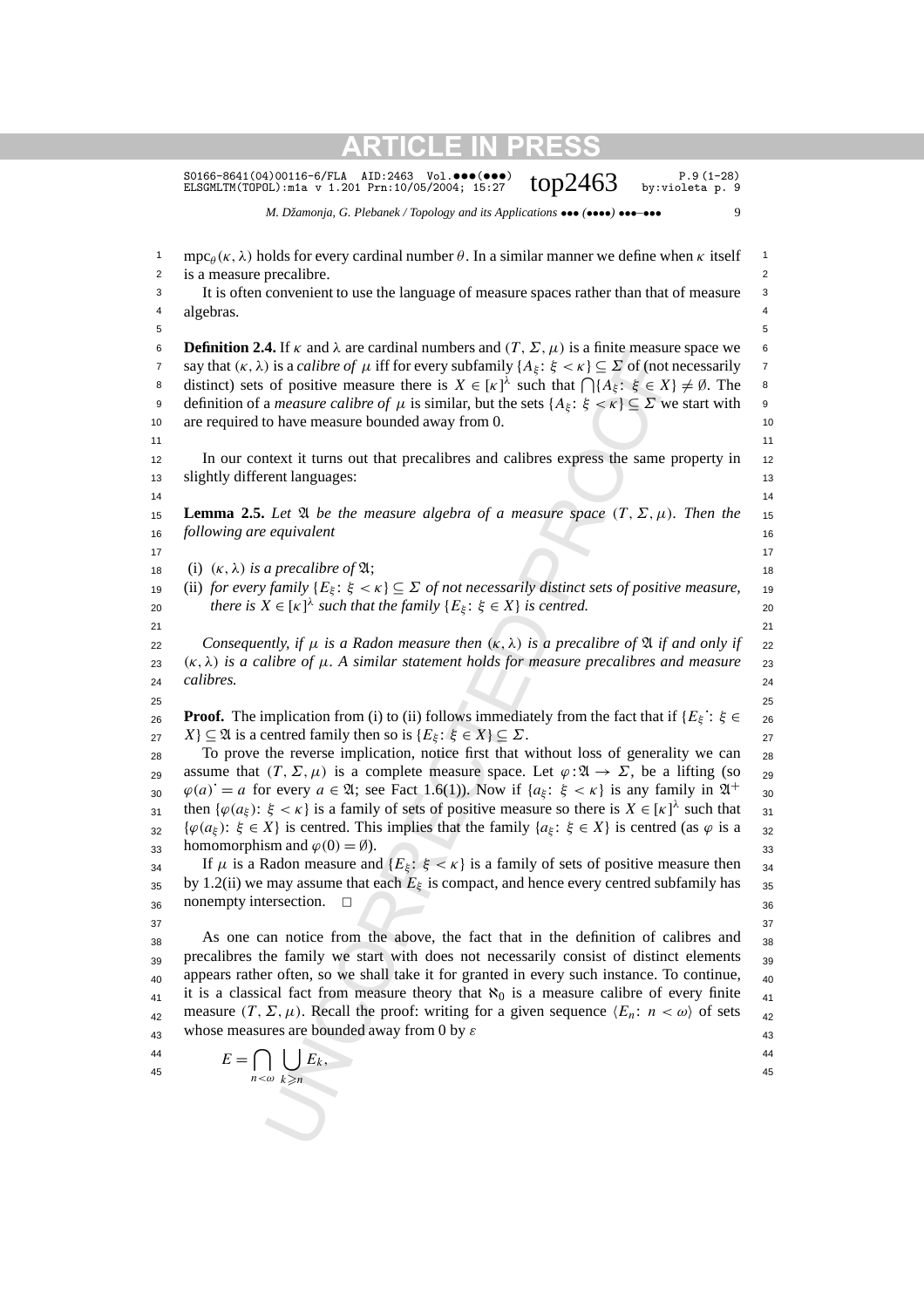|                                        | top $2463$<br>by:violeta p. 10<br>ELSGMLTM(TOPOL): m1a v 1.201 Prn: 10/05/2004; 15:27                                                                              |
|----------------------------------------|--------------------------------------------------------------------------------------------------------------------------------------------------------------------|
| 10                                     | M. Džamonja, G. Plebanek / Topology and its Applications $\bullet \bullet \bullet$ ( $\bullet \bullet \bullet$ ) $\bullet \bullet \bullet \bullet \bullet \bullet$ |
|                                        | we have $\mu(E) \geq \varepsilon$ , so E is nonempty. Any $s \in E$ is in infinitely many sets $E_n$ so we are                                                     |
|                                        | done. It is also easy to verify the following.                                                                                                                     |
|                                        |                                                                                                                                                                    |
|                                        | <b>Observation 2.6.</b> Suppose that $cf(\kappa) > \aleph_0$ and let $\mathfrak{A}$ be any measure algebra.                                                        |
|                                        | (a) For every $\lambda \leq \kappa$ of uncountable cofinality, $(\kappa, \lambda)$ is a measure precalibre of $\mathfrak{A}$ iff $(\kappa, \lambda)$               |
|                                        | is a precalibre of 2.                                                                                                                                              |
|                                        | (b) $(\kappa, \aleph_0)$ is a precalibre of $\mathfrak{A}$ .                                                                                                       |
|                                        | We now collect some implications about various calibre pairs and note some cases when                                                                              |
|                                        | basic cardinal arithmetic of $\kappa$ and $\lambda$ leads to a conclusion about the calibre pair $(\kappa, \lambda)$ .                                             |
|                                        | <b>Lemma 2.7.</b> For infinite cardinal numbers $\kappa$ , $\lambda$ , $\theta$ the following are satisfied:                                                       |
|                                        |                                                                                                                                                                    |
|                                        | (i) if $pc_{\theta}(\kappa, \lambda)$ then $pc_{\theta}(\kappa', \lambda')$ whenever $\kappa' \geq \kappa$ and $\lambda' \leq \lambda$ ;                           |
|                                        | (ii) if $pc_{\theta}(\kappa, \lambda)$ then $pc_{\theta'}(\kappa, \lambda)$ whenever $\theta' \leq \theta$ ;                                                       |
|                                        | (iii) if $\kappa > \theta^{\aleph_0}$ then $\operatorname{pc}_{\theta}(\kappa, \kappa)$ .                                                                          |
|                                        |                                                                                                                                                                    |
|                                        | <b>Proof.</b> (i) is obvious; (ii) follows from the fact that $\mathfrak{A}_{\theta}$ is embeddable as a subalgebra of                                             |
|                                        | $\mathfrak{A}_{\theta}$ when $\theta' \leq \theta$ . Part (iii) follows from Fact 1.5 (4), because there are only $\theta^{\aleph_0}$ compact                      |
|                                        | $G_{\delta}$ sets in $2^{\theta}$ (see Fact 1.5(1)).<br>$\Box$                                                                                                     |
|                                        |                                                                                                                                                                    |
|                                        | The following fact is very useful; it has been noted by D.H. Fremlin (unpublished).                                                                                |
|                                        |                                                                                                                                                                    |
|                                        | <b>Theorem 2.8.</b> If $\kappa \ge \lambda \ge \aleph_0$ then the following are equivalent:                                                                        |
|                                        |                                                                                                                                                                    |
|                                        | (i) $(\kappa, \lambda)$ is a precalibre of every measure algebra;                                                                                                  |
| (ii) $pc(\kappa, \lambda)$ ;           |                                                                                                                                                                    |
| (iii) $pc_{\kappa}(\kappa, \lambda)$ . |                                                                                                                                                                    |
|                                        |                                                                                                                                                                    |
|                                        | The analogous equivalence holds when we replace 'precalibre' by 'measure precalibre'.                                                                              |
|                                        | <b>Proof.</b> Trivially, (i) implies (ii), and (ii) implies (iii).                                                                                                 |
|                                        | Assume now $pc_{\kappa}(\kappa, \lambda)$ and suppose that $\{a_{\xi}: \xi < \kappa\}$ is a family of nonzero elements                                             |
|                                        | in some measure algebra $\mathfrak{A}$ . Let $\mathfrak{B}$ be the complete subalgebra of $\mathfrak{A}$ generated by the                                          |
|                                        | family $\{a_{\xi} : \xi < \kappa\}$ . Then $\mathfrak{B}$ is a measure algebra of Maharam type $\leq \kappa$ , and there is a                                      |
|                                        | homomorphic measure preserving embedding $\phi : \mathfrak{B} \to \mathfrak{A}_k$ (see Fact 1.8). Since pc <sub>k</sub> ( $\kappa, \lambda$ )                      |
|                                        | holds, there is $X \in [\kappa]^{\lambda}$ such that $\{\phi(a_{\xi}) : \xi \in X\}$ is a centred family. Then $\{a_{\xi} : \xi \in X\}$                           |
|                                        | is centred too. The same argument can be applied to measure precalibres, as $\phi$ preserves                                                                       |
| measure.                               | □                                                                                                                                                                  |
|                                        |                                                                                                                                                                    |
|                                        | Finally we note an obvious connection with topological calibres, which follows                                                                                     |
|                                        | immediately from the Stone representation theorem.                                                                                                                 |
|                                        |                                                                                                                                                                    |
|                                        |                                                                                                                                                                    |
|                                        |                                                                                                                                                                    |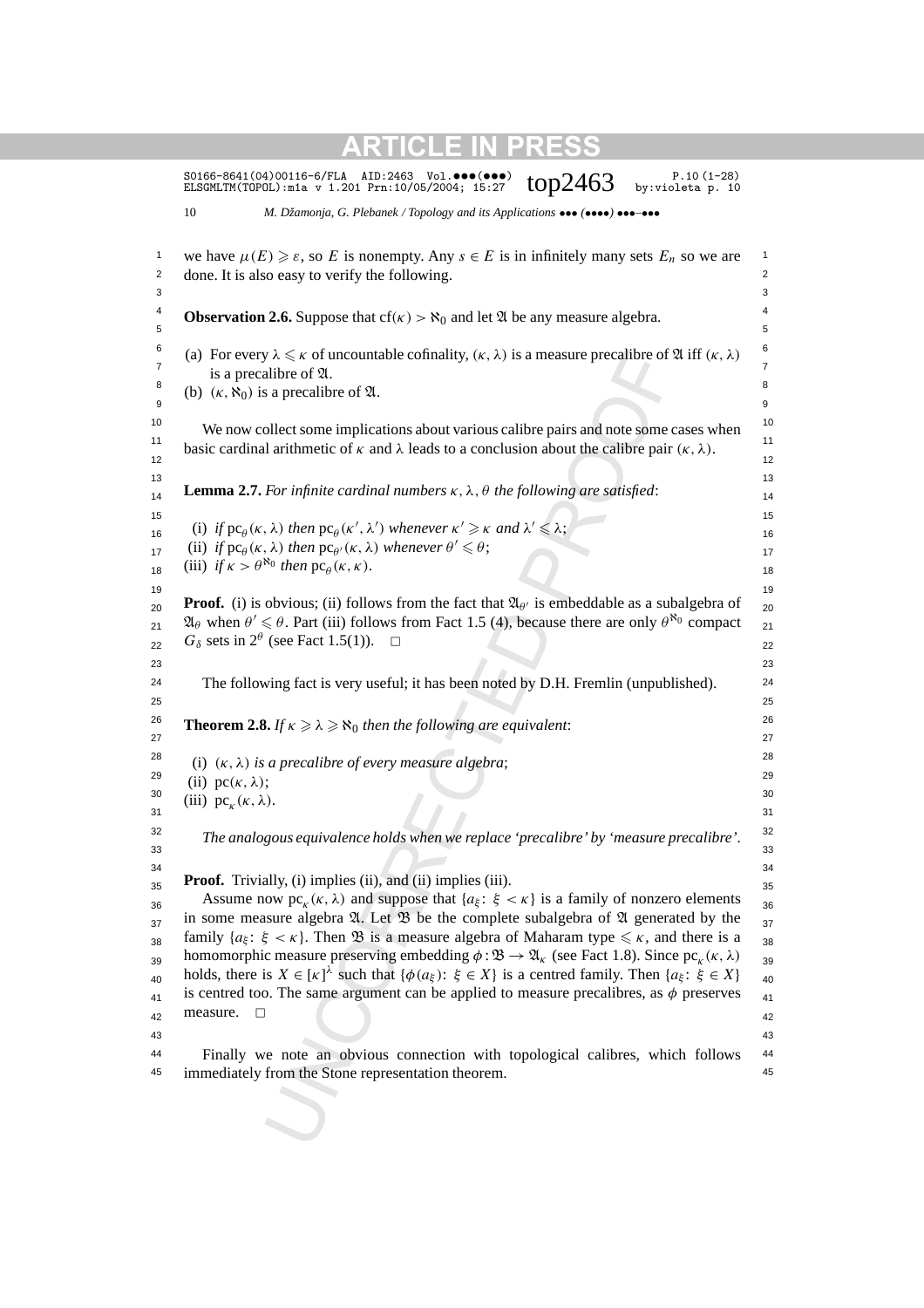|                                    | S0166-8641(04)00116-6/FLA AID:2463 Vol.000(000)<br>$P.11(1-28)$<br>top $2463$<br>by: violeta $p. 11$<br>ELSGMLTM(TOPOL): m1a v 1.201 Prn: 10/05/2004; 15:27                                                                                                                                                                                                                                                                                                                                                                                                                             |                                               |
|------------------------------------|-----------------------------------------------------------------------------------------------------------------------------------------------------------------------------------------------------------------------------------------------------------------------------------------------------------------------------------------------------------------------------------------------------------------------------------------------------------------------------------------------------------------------------------------------------------------------------------------|-----------------------------------------------|
|                                    | M. Džamonja, G. Plebanek / Topology and its Applications $\bullet \bullet \bullet$ ( $\bullet \bullet \bullet \bullet$ ) $\bullet \bullet \bullet \bullet \bullet \bullet$<br>11                                                                                                                                                                                                                                                                                                                                                                                                        |                                               |
| 1<br>2<br>3<br>$\overline{4}$<br>5 | <b>Remark 2.9.</b> Assume that $(\kappa, \lambda)$ is a calibre of all ccc compact spaces (i.e., whenever we<br>have $\kappa$ many nonempty open sets in a compact ccc space then we can choose $\lambda$ of them<br>having a nonempty intersection). Then $(\kappa, \lambda)$ is a precalibre of all measure algebras.                                                                                                                                                                                                                                                                 | $\mathbf{1}$<br>$\overline{c}$<br>3<br>4<br>5 |
| 6<br>$\overline{7}$                | 3. Precalibres and ideals of null sets                                                                                                                                                                                                                                                                                                                                                                                                                                                                                                                                                  | 6<br>$\overline{7}$                           |
| 8<br>9<br>10<br>11                 | In this section we analyse calibre-like properties in terms of suitable properties of ideals<br>of null sets. This enables us to discuss when small uncountable cardinals are precalibres of<br>measure algebras. The discussion is based on Cichoń [7] and Fremlin [17].                                                                                                                                                                                                                                                                                                               | 8<br>9<br>10<br>11                            |
| 12<br>13<br>14                     | <b>Definition 3.1.</b> Suppose that N is a $\sigma$ -ideal of subsets of T. A family $\mathcal{R} = \{N_{\xi} : \xi < \kappa\} \subseteq$<br>N is a $(\kappa, \lambda)$ -Rothberger family for N if for every $X \in [\kappa]^{\lambda}$ we have $\bigcup_{\xi \in X} N_{\xi} = T$ .                                                                                                                                                                                                                                                                                                    | 12<br>13<br>14                                |
| 15<br>16<br>17                     | The following theorem combines Theorem 7.1 from Cichoń [7] and Lemma A2U from<br>Fremlin [17].                                                                                                                                                                                                                                                                                                                                                                                                                                                                                          | 15<br>16<br>17                                |
| 18<br>19<br>20                     | <b>Theorem 3.2.</b> Suppose that $(T, \Sigma, \mu)$ is a finite complete measure space, N is its ideal of<br>null sets and $\mathfrak A$ is the corresponding measure algebra.                                                                                                                                                                                                                                                                                                                                                                                                          | 18<br>19<br>20                                |
| 21<br>22<br>23<br>24<br>25<br>26   | (i) If $\kappa \ge \lambda$ , $cf(\kappa) > \aleph_0$ and $(\kappa, \lambda)$ is not a precalibre of $\mathfrak A$ then there is a set $A \in \Sigma$ of<br>positive measure and a $(\kappa, \lambda)$ -Rothberger family for the ideal $\mathcal{N}_A = \{N \in \mathcal{N} : N \subseteq A\}$<br>of subsets of A.<br>(ii) If $\kappa$ is regular uncountable and is not a precalibre of $\mathfrak A$ then there is an increasing<br>sequence $\langle N_{\xi} : \xi < \kappa \rangle$ of elements of N such that $\bigcup_{\xi < \kappa} N_{\xi} \in \Sigma \setminus \mathcal{N}$ . | 21<br>22<br>23<br>24<br>25<br>26              |
| 27<br>28<br>29<br>30               | <b>Proof.</b> (i) Take a family $\{E_{\xi} : \xi < \kappa\} \subseteq \Sigma$ witnessing that $(\kappa, \lambda)$ is not a precalibre of $\mathfrak{A}$ .<br>We define inductively a sequence $\langle I_{\alpha}: \alpha < \kappa \rangle$ of pairwise disjoint countable subsets of $\kappa$<br>such that for every $\alpha$                                                                                                                                                                                                                                                          | 27<br>28<br>29<br>30                          |
| 31<br>32<br>33                     | $\bigvee_{\xi \in I_{\alpha}} E_{\xi} = \bigvee_{\xi \in R_{\alpha}} E_{\xi}$ where $R_{\alpha} = \kappa \setminus \bigcup_{\beta < \alpha} I_{\beta}$ .                                                                                                                                                                                                                                                                                                                                                                                                                                | 31<br>32<br>33                                |
| 34<br>35<br>36                     | Since $cf(\kappa) > \aleph_0$ , there is $\alpha_0 < \kappa$ and $a \in \mathfrak{A}^+$ such that<br>$\bigvee E_{\xi} = a$ for every $\alpha \ge \alpha_0$ .<br>$\xi \in R_{\alpha}$                                                                                                                                                                                                                                                                                                                                                                                                    | 34<br>35<br>36                                |
| 37<br>38<br>39<br>40               | Now we take $A \in \Sigma$ with $A' = a$ and for every $\alpha < \kappa$ put<br>$N_{\alpha} = A \setminus \bigcup_{\xi \in I_{\alpha}} E_{\xi}.$                                                                                                                                                                                                                                                                                                                                                                                                                                        | 37<br>38<br>39<br>40                          |
| 41<br>42<br>43<br>44<br>45         | Then we claim that $\{N_{\alpha}: \alpha < \kappa\}$ is a $(\kappa, \lambda)$ -Rothberger family for $\mathcal{N}_A$ .<br>Indeed, it is clear that $N_\alpha \in \mathcal{N}_A$ for every $\alpha < \kappa$ ; suppose that $\bigcup_{\alpha \in X} N_\alpha \neq A$ for some<br>$X \in [\kappa]^{\lambda}$ . Taking $t \in A \setminus \bigcup_{\alpha \in X} N_{\alpha}$ , we have $t \in \bigcup_{\xi \in I_{\alpha}} E_{\xi}$ for every $\alpha \in X$ , hence t is in $\lambda$<br>many sets $E_{\xi}$ , a contradiction.                                                           | 41<br>42<br>43<br>44<br>45                    |
|                                    |                                                                                                                                                                                                                                                                                                                                                                                                                                                                                                                                                                                         |                                               |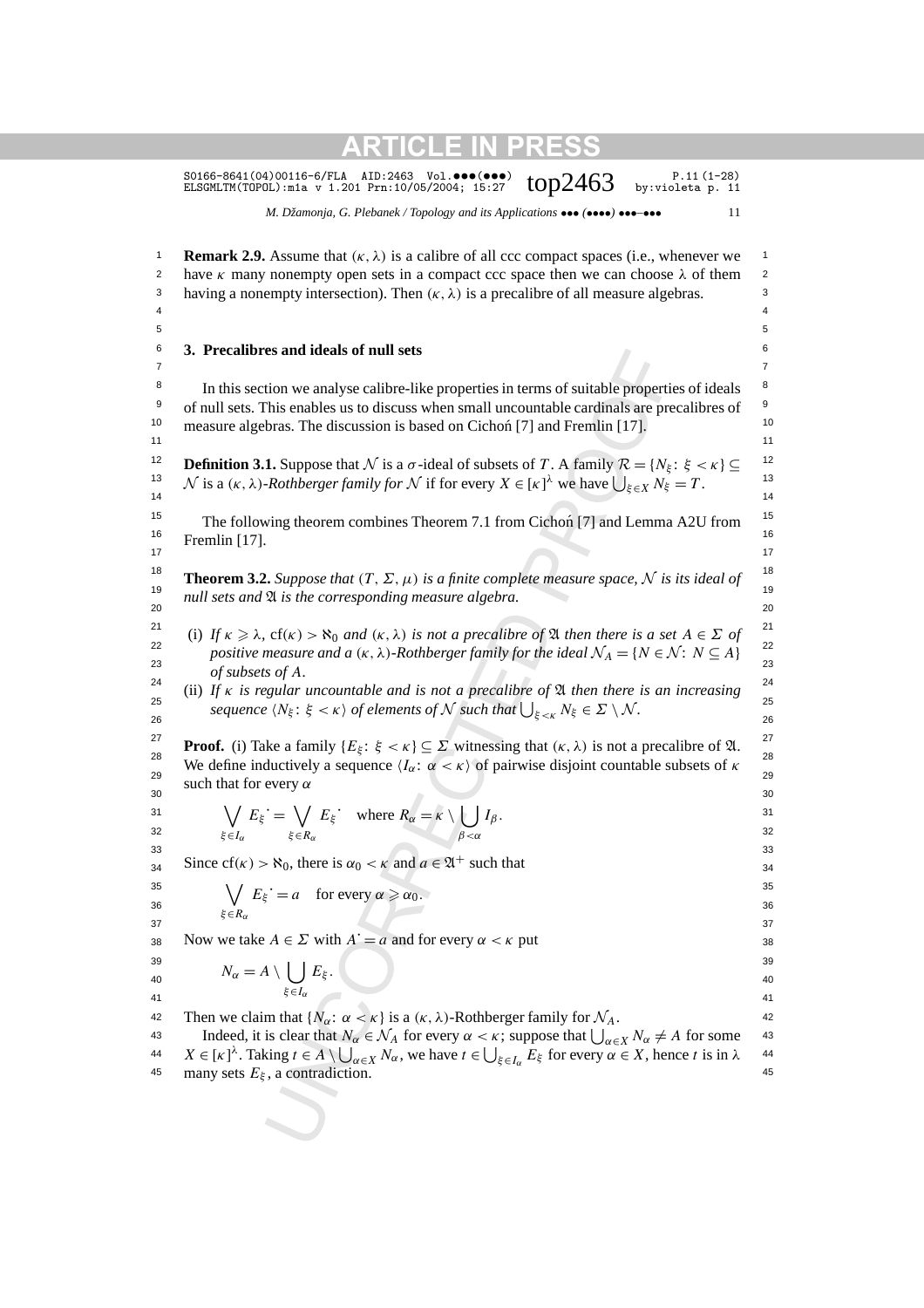S0166-8641(04)00116-6/FLA AID:2463 Vol. $\bullet\bullet\bullet\bullet\bullet\bullet$ )  $\bullet\bullet\cdot\bullet\cdot$  P.12(1-28)<br>ELSGMLTM(TOPOL):m1a v 1.201 Prn:10/05/2004; 15:27  $\bullet\bullet\bullet$  Dy:violeta p. 12

12 *M. Džamonja, G. Plebanek / Topology and its Applications* ••• *(*••••*)* •••*–*•••

Let 1.0(2). Since C(k) > 8 o for the 18 n (k) that the external in the search of  $\leq \pi/6$  for random in the search of  $\pi/8$  for  $K_{\infty}$  for  $\pi/6$ , for  $\pi$  for  $\pi$  for  $\pi$  for  $\pi$  for  $\pi$  for  $\pi$  for  $\pi$  for 1 (ii) Take a family  $\{a_{\xi} : \xi < \kappa\} \subseteq \mathfrak{A}$  witnessing that  $\kappa$  is not a precalibre of  $\mathfrak{A}$ . Let 2  $\varphi : \mathfrak{A} \to \Sigma$  be a lifting. For every  $\xi < \kappa$  we put 2  $3$  3  $\alpha = 4$   $\beta = 4$  $5 \leq \eta \leq \kappa$  5 <sup>6</sup> Then *F<sub>ξ</sub>* ∈ *Σ* by Fact 1.6(2). Since cf(*κ*) >  $\aleph_0$  there is *η*<sub>0</sub> such that  $\mu(F_\eta) = \mu(F_{\eta_0})$  <sup>6</sup> 7 whenever  $\eta_0 \le \eta < \kappa$ . <sup>8</sup> It is clear that the sets  $N_{\eta} = F_{\eta_0} \setminus F_{\eta}$  form an increasing family of null sets. We claim<sup>8</sup> <sup>9</sup> that  $\bigcup_{\eta \leq \kappa} N_{\eta} = F_{\eta_0}$ . Otherwise, there is a point  $t \in F_{\eta_0}$  such that  $t \in \bigcap_{\eta \leq \kappa} F_{\eta}$ . Then the 10 set  $X = \{\xi : t \in \varphi(a_{\xi})\}$  is cofinal in *κ*, so  $|X| = \kappa$  as *κ* is regular. But then  $\{a_{\xi} : \xi \in X\}$  is 10 11 centred, a contradiction. <del>□</del>  $12$  and  $12$ **13 Lemma 3.3.** *If*  $(T, \Sigma, \mu)$  *is a nontrivial Radon measure space and there is a*  $(\kappa, \lambda)$ - 13 *A* 14 Rothberger family for the ideal  $N$  of  $\mu$ -null sets, then  $(\kappa, \lambda)$  is not a calibre of  $\mu$ .  $15$  15 <sup>16</sup> **Proof.** Let {*N<sub>ξ</sub>*: *ξ* < *κ*} ⊆ *N* be a (*κ*, *λ*)-Rothberger family. We have  $μ(T) > 0$ , so for <sup>16</sup> 17 every  $\xi < \kappa$  there is a compact set  $F_{\xi}$  such that  $F_{\xi} \subseteq T \setminus N_{\xi}$  and  $\mu(F_{\xi}) > 0$ . It is clear that 17 18 no point of *T* belongs to  $\lambda$  many among the sets  $F_{\xi}$ .  $\square$  18 19 19 20 20 Part (1) of the following result is due to Cichon [7]. ´ 21 21 **Corollary 3.4.** *Suppose that*  $\aleph_0 < cf(\kappa)$  *and*  $\kappa \ge \lambda$ . 22 23 23 24 (1) *For any*  $\theta$ ,  $pc_{\theta}$ ( $\kappa$ ,  $\lambda$ ) *holds if and only if there is no*  $(\kappa, \lambda)$ *-Rothberger family for the* 24  $\omega$  *ideal*  $\mathcal{N}_{\theta}$  *of the null subsets of*  $2^{\theta}$ .  $\omega$  **25** 26 (2)  $\text{pc}(\kappa, \lambda)$  *if and only if there is no*  $(\kappa, \lambda)$ *-Rothberger family for*  $\mathcal{N}_{\kappa}$ . 26 27 (3) *There is*  $\theta$  *such that there is a*  $(\kappa, \lambda)$ *-Rothberger family for*  $\mathcal{N}_{\theta}$  *iff there is in fact a* 27 28  $(\kappa, \lambda)$ *-Rothberger family for*  $\mathcal{N}_\kappa$ . 28 29 29 30 30 **Proof.** (1) follows from Theorem 3.2 and Lemma 3.3; (2) is a consequence of (1) and 31 Theorem 2.8. (3) is a consequence of (1) and (2).  $\Box$  $32$   $32$ **Corollary 3.5.** Let  $\mu$  be a totally finite Radon measure on a space T, and let N be the  $\alpha$  $34$  *ideal of*  $\mu$ *-null sets*:  $35$   $35$ 36 (1)  $If \kappa = \text{add}(\mathcal{N}) = \text{cov}(\mathcal{N})$  *then*  $\kappa$  *is not a calibre of*  $\mu$ *.* 36 37 (2) If  $\kappa = \text{non}(\mathcal{N}) = |T|$  then  $\kappa$  is not a calibre of  $\mu$ . 38 (3) If *κ is regular,*  $\mu$  *is homogeneous and*  $\kappa > \text{non}(\mathcal{N})$  *then*  $\kappa$  *is a calibre of*  $\mu$ . 39 39 **Proof.** If either  $\kappa = \text{add}(\mathcal{N}) = \text{cov}(\mathcal{N})$  or  $\kappa = \text{non}(\mathcal{N}) = |T|$  then we can write *T* as an 40 41 increasing union of *κ* many null sets. This gives a  $(κ, κ)$ -Rothberger family for  $N$  so  $κ$  is 41 42 not a calibre of  $\mu$  by Lemma 3.3. 43 We can argue for (3) as follows. First note that the assumptions imply that  $\kappa$  is 43 44 uncountable. If *κ* is not a calibre of  $\mu$  then (it is not a precalibre of the measure algebra 44 45 of  $\mu$  by Lemma 2.5 and) by Lemma 3.2(2) there is a set  $A \in \Sigma$  of positive measure which 45  $F_{\xi} = \left| \right|$ *ξ*-*η<κ*  $\varphi(a_{\eta}).$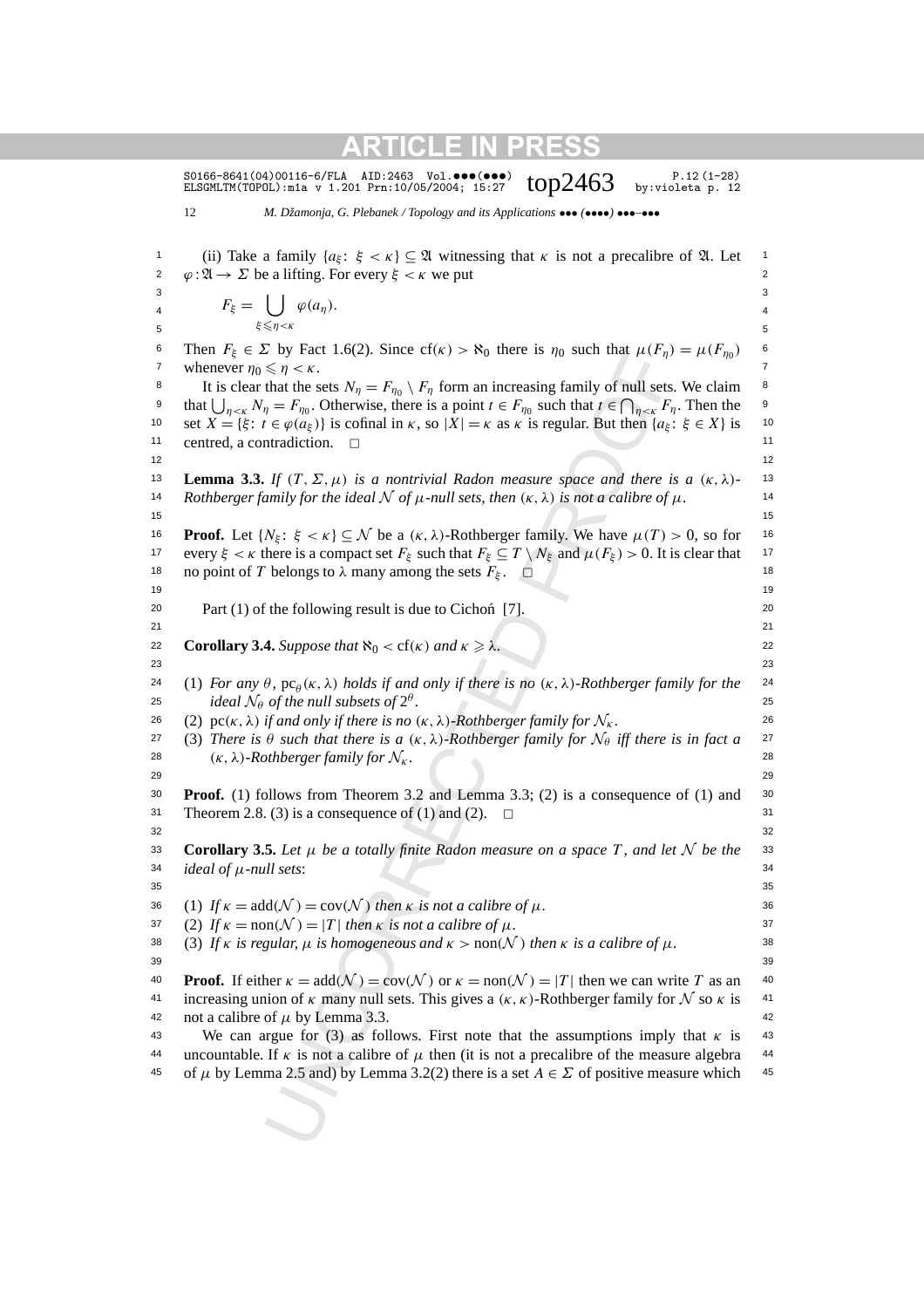|                    | M. Džamonja, G. Plebanek / Topology and its Applications $\bullet \bullet \bullet (\bullet \bullet \bullet) \bullet \bullet \bullet \bullet \bullet \bullet$<br>13                     |
|--------------------|----------------------------------------------------------------------------------------------------------------------------------------------------------------------------------------|
|                    |                                                                                                                                                                                        |
|                    | is an increasing union of $\kappa$ many null sets $\{N_{\xi} : \xi < \kappa\}$ . Since $\mu$ is homogeneous we can                                                                     |
|                    | assume that in fact $A = T$ (indeed, the measure $\mu$ restricted to A has the same non, see                                                                                           |
|                    | Section 1.3).<br>Take a set $Z \subseteq T$ which is not null and $ Z  = \text{non}(\mathcal{N})$ . Since $\text{non}(\mathcal{N}) < \kappa$ there must                                |
|                    | be $\xi < \kappa$ such that $Z \subseteq N_{\xi}$ , which is impossible. $\square$                                                                                                     |
|                    |                                                                                                                                                                                        |
|                    | Recall that for any uncountable $\kappa$ we have $add(\mathcal{N}_{\kappa}) = \aleph_1$ , see, e.g., Theorem 2.1.                                                                      |
|                    | in [29]. Therefore part (1) of Corollary 3.5 is interesting mostly when $\kappa = \aleph_1$ .                                                                                          |
|                    | Corollary 3.6.                                                                                                                                                                         |
|                    | (1) If $\kappa$ is regular and non( $\mathcal{N}_{\kappa}$ ) < $\kappa$ then $\kappa$ is a precalibre of all measure algebras.                                                         |
|                    | (2) $\aleph_1$ is a precalibre of all measure algebras if and only if $cov(\mathcal{N}_{\aleph_1}) > \aleph_1$ .                                                                       |
|                    | <b>Proof.</b> (1) follows from Corollary 3.5 (3) and Theorem 2.8; (2) is a consequence of                                                                                              |
|                    | Corollary 3.5(1), Theorem 2.8 and Theorem 3.2 combined with the homogeneity of                                                                                                         |
| $\mu_{\aleph_1}$ . | $\Box$                                                                                                                                                                                 |
|                    |                                                                                                                                                                                        |
|                    | In connection with the above considerations we mention the following result due to                                                                                                     |
|                    | D.H. Fremlin.                                                                                                                                                                          |
|                    | <b>Theorem 3.7.</b> If $\kappa < \text{cov}(\mathcal{N}_\kappa)$ then $\kappa$ is a measure precalibre of all measure algebras.                                                        |
|                    | Note that for $\kappa$ of uncountable cofinality the result follows directly from Theorem 3.2.                                                                                         |
|                    | The case $cf(\kappa) = \aleph_0$ requires an additional nontrivial argument, see 524M of [24] for                                                                                      |
|                    | details. Combining (the easier part of) Theorem 3.7 with Corollary 3.6 and Corollary 3.5                                                                                               |
|                    | we can obtain the following:                                                                                                                                                           |
|                    |                                                                                                                                                                                        |
|                    | <b>Corollary 3.8.</b> If $\kappa$ is regular and non $(\mathcal{N}_{\kappa}) <$ cov $(\mathcal{N}_{\kappa})$ then                                                                      |
|                    | (a) $\kappa$ is a precalibre of all measure algebras; and                                                                                                                              |
|                    | (b) every regular $\lambda$ is a calibre of $\mu_{\kappa}$ .                                                                                                                           |
|                    |                                                                                                                                                                                        |
|                    | The next result (with two different proofs) can be found in Argyros and Tsarpalias [2,                                                                                                 |
|                    | Theorem 4.1] (see also $[9,$ Theorem 6.18], and Shelah $[40,$ Theorem 1.3]). It is a                                                                                                   |
|                    | generalisation of the fact that under CH the cardinal $\aleph_1$ is not a precalibre of measure                                                                                        |
| algebras.          |                                                                                                                                                                                        |
|                    |                                                                                                                                                                                        |
|                    | <b>Theorem 3.9.</b> If $\kappa$ is a strong limit cardinal of countable cofinality and $\kappa^+ = 2^{\kappa}$ then $\kappa^+$                                                         |
|                    | is not a calibre of $\mu_{\kappa}$ .                                                                                                                                                   |
|                    |                                                                                                                                                                                        |
|                    | <b>Proof.</b> The point is that under such assumptions $\text{non}(\mathcal{N}_k) = 2^k$ see [16, 6.17e] and the<br>argument for 6.18d. Hence we can apply Corollary 3.5(2).<br>$\Box$ |
|                    |                                                                                                                                                                                        |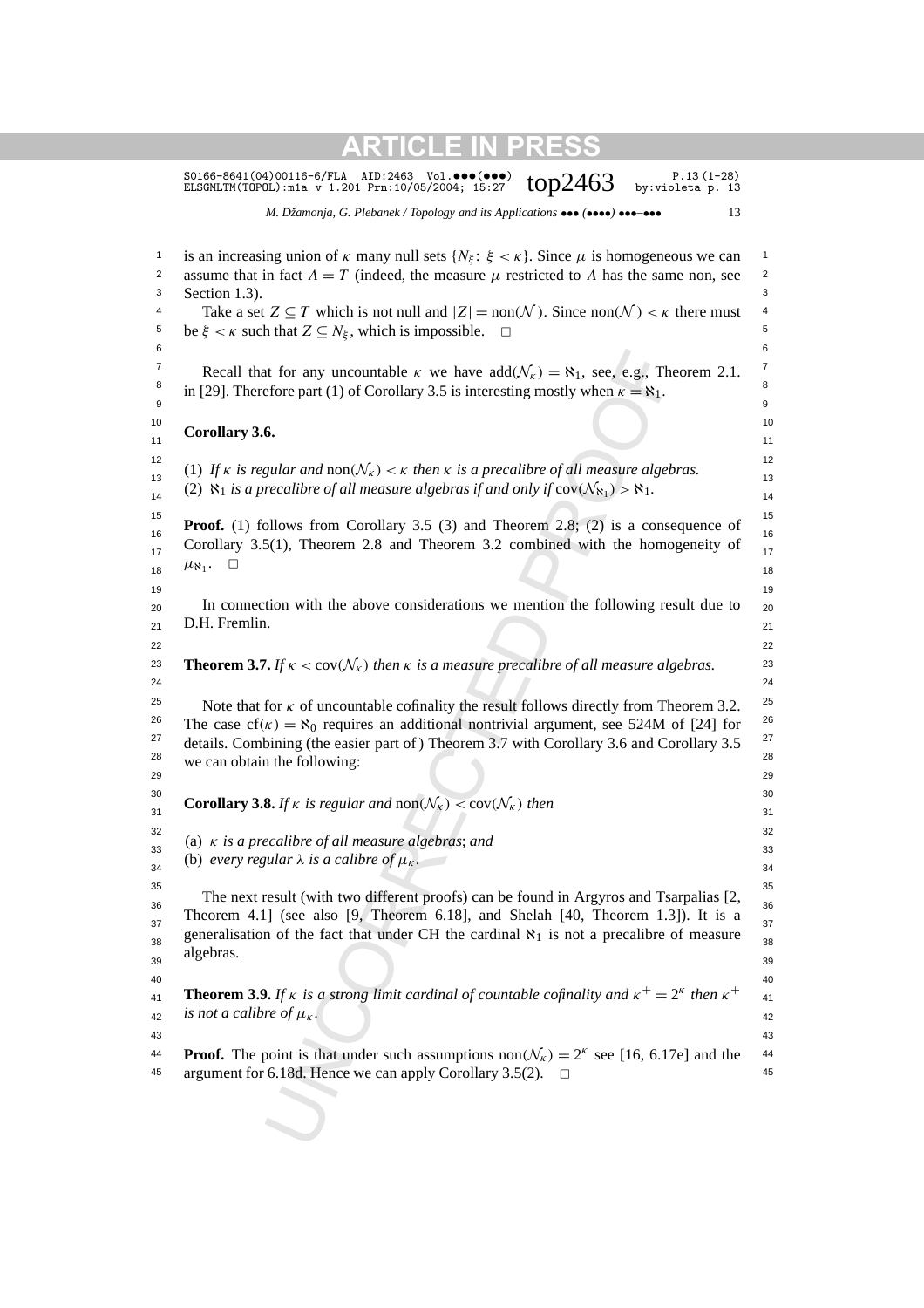$V[c]$  there is a (c, N<sub>1</sub>)-Rothberger fumily for the ideal  $N_{80}$  (and<br>  $N_{81}$ , N<sub>1</sub>) is not a calibre of the Lebesgue measure).<br>
ving corollary will be useful in Section 5.<br>
11. It is consistent that  $c > N_1$  and  $(c, N_1$ S0166-8641(04)00116-6/FLA AID:2463 Vol. ••• (•••)  $top2463$  P.14(1-28)<br>ELSGMLTM(TOPOL):mia v 1.201 Prn:10/05/2004; 15:27  $top2463$  by:violeta p. 14 ELSGMLTM(TOPOL):m1a v 1.201 Prn:10/05/2004; 15:27 14 *M. Džamonja, G. Plebanek / Topology and its Applications* ••• *(*••••*)* •••*–*••• 1 We can now discuss what the possibilities for  $pc(\kappa, \lambda)$  are when  $\lambda \leq \kappa \leq \mathfrak{c}$ . The <sup>2</sup> following theorem is due to Cichon and Pawlikowski and was proved as a claim within <sup>2</sup> 3 3 the proof of Theorem 3.1 of [8]. 4 4 5 5 **Theorem 3.10.** *Suppose that* **V** *is any universe of set theory, and c is a Cohen real over* <sup>6</sup> **V***. Then in* **V**[*c*] *there is a* (c,  $\aleph_1$ )*-Rothberger family for the ideal*  $\mathcal{N}_{\aleph_0}$  (*and hence, by T Lemma* 3.3  $(\mathfrak{c}, \aleph_1)$  *is not a calibre of the Lebesgue measure*). 8 a component contract to the contract of the contract of the contract of the contract of the contract of the c<br>Second contract of the contract of the contract of the contract of the contract of the contract of the contrac 9 9 The following corollary will be useful in Section 5.  $\frac{10}{10}$  $11$  11 **Corollary 3.11.** *It is consistent that*  $c > \aleph_1$  *and*  $(c, \aleph_1)$  *is not a calibre of the Lebesgue*  $_{12}$  $13$  measure.  $13$  $14$   $14$ 15 15 **Proof.** Start with **V** which fails CH and add a Cohen real over **V**. Hence **V**[*G*] will fail 16 CH and satisfy  $\neg pc_{\aleph_0}(\mathfrak{c}, \aleph_1)$ , by Theorem 3.10.  $\Box$  $17$  and  $17$ <sup>18</sup> Theorem 3.10 suggests a consideration of the situation when a Cohen subset is added <sup>18</sup> <sup>19</sup> to a regular cardinal  $\lambda > \aleph_0$ . Must  $\neg pc_\lambda(2^\lambda, \lambda^+)$  hold in the extension? The proof in [8] <sup>19</sup> <sup>20</sup> uses the Borel structure of  $2^\omega$ , but there are alternative proofs for which it is not immediate <sup>20</sup> <sup>21</sup> if one needs to be at  $\omega$ . However, it turns out that  $c^+$  is always a precalibre of measure<sup>21</sup> <sup>22</sup> algebras (see Section 4), hence if we add a Cohen subset to  $\aleph_1$  over a model of GCH we  $^{23}$  chall not obtain a  $(28)$  N bethbought funity of  $\mathcal{N}$  in the extension and use shall even  $^{23}$ <sup>23</sup> shall not obtain a  $(2^{\aleph_1}, \aleph_2)$ -Rothberger family of  $\mathcal{N}_{\aleph_1}$  in the extension and we shall even <sup>23</sup><br><sup>24</sup> have not  $(2^{\aleph_1}, \aleph_1)$ 25 25 To finalise this section let us consider the possibilities when c = ℵ2. Employing the <sup>26</sup> fact that non $(\mathcal{N}_{\aleph_0}) = \text{non}(\mathcal{N}_{\aleph_1}) = \text{non}(\mathcal{N}_{\aleph_2})$  (see Remark 1.10(3)), Corollary 3.5(2) and  $\frac{26}{27}$  $^{27}$  Corollary 3.6 we can draw the following conclusions. They show that all combinations  $^{27}$ between  $pc(\aleph_1, \aleph_1)$  and  $pc(\aleph_2, \aleph_2)$  follow from various assumptions about cov and non.  $29 \t\t 29$  $\frac{30}{10}$  The assumptions of the second line of the table hold in the iterated Sacks model, see,  $\frac{30}{10}$  $e.g., [4]$ . In Chapter 7.3.B [4] presents a forcing with perfect trees whose countable support <sup>32</sup> iteration of length  $\omega_2$  over a model of GCH gives a model of the third line of the table.  $^{33}$  Adding  $\aleph_2$  random reals to a model of GCH gives a model satisfying the assumptions of  $^{33}$ <sup>34</sup> the last line of the table (see the remark after Theorem 5.5 of [29]). However we do not  $35$   $\phantom{00}$   $\phantom{00}$   $\phantom{00}$   $\phantom{00}$   $\phantom{00}$   $\phantom{00}$   $\phantom{00}$   $\phantom{00}$   $\phantom{00}$   $\phantom{00}$   $\phantom{00}$   $\phantom{00}$   $\phantom{00}$   $\phantom{00}$   $\phantom{00}$   $\phantom{00}$   $\phantom{00}$   $\phantom{00}$   $\phantom{00}$   $\phantom{00}$   $\phantom{00}$   $\phantom{0$  $\frac{36}{36}$  know of a model in which the assumptions of the first line hold. This also leaves open the  $\frac{37}{37}$  problem of the "mixed types", see Problem 7.4. 38 38  $39$  39 40 40 41  $\frac{1}{r^{(1)}(1)}$   $\frac{1}{r^{(2)}(1)}$   $\frac{1}{r^{(3)}(1)}$  41  $cov(\mathcal{N}_{\aleph_1}) = \aleph_2$  and  $non(\mathcal{N}_{\aleph_0}) = \aleph_2$  yes no 42 43  $cov(N_{\aleph_0}) = \aleph_1$  and  $hom(N_{\aleph_0}) = \aleph_2$  no no no 143 *measure.* have  $pc_{\aleph_1}(2^{\aleph_1}, \aleph_1^+)$ . See Table 1. Table 1 Assumptions  $pc(\aleph_1, \aleph_1)$   $pc(\aleph_2, \aleph_2)$  $cov(\mathcal{N}_{\aleph_0}) = \aleph_1$  and  $non(\mathcal{N}_{\aleph_0}) = \aleph_1$  no yes

 $cov(\mathcal{N}_{\aleph_1}) = \aleph_2$  and  $non(\mathcal{N}_{\aleph_0}) = \aleph_1$  yes yes yes 45 45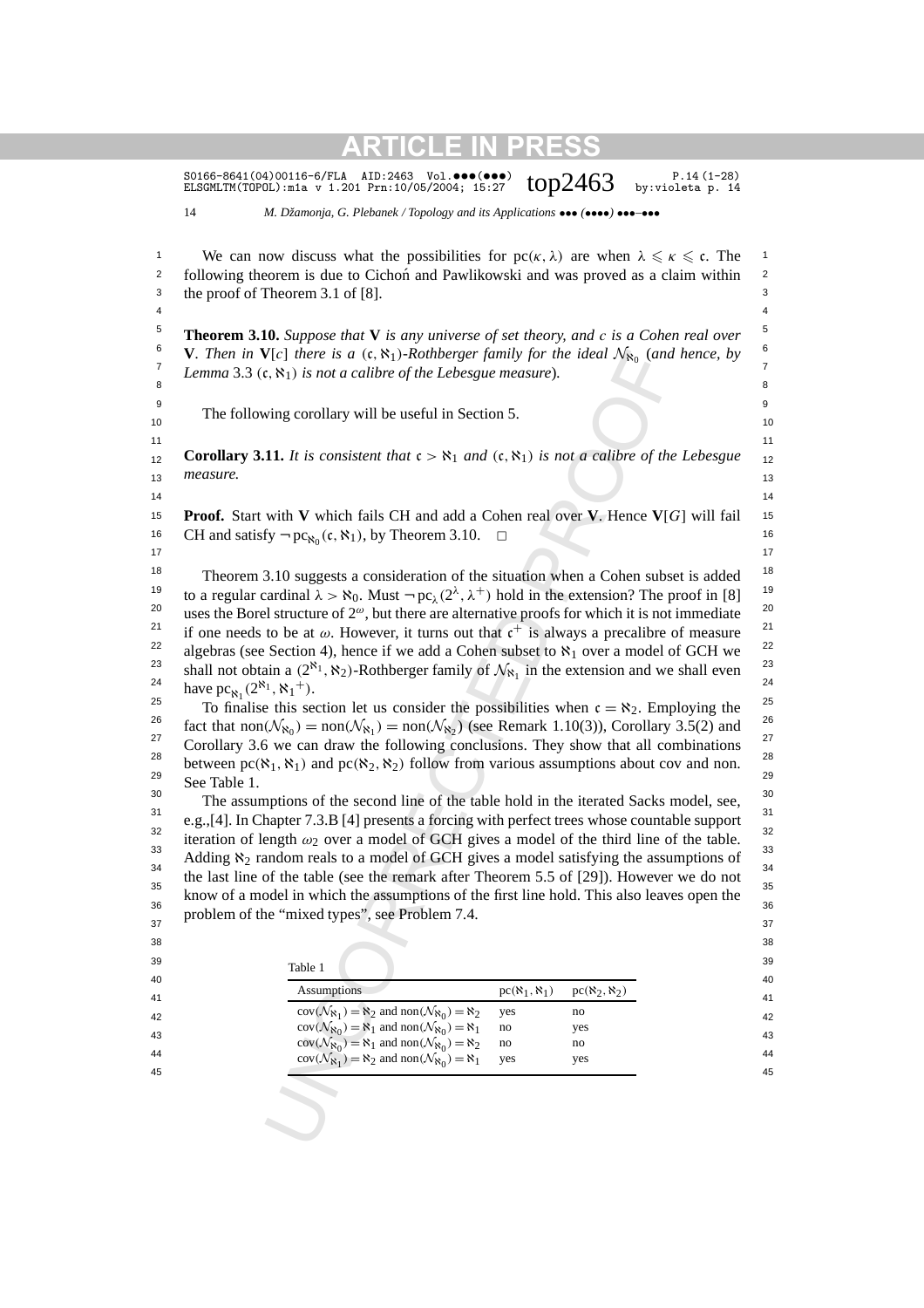S0166-8641(04)00116-6/FLA AID:2463 Vol. $\bullet\bullet\bullet\bullet\bullet\bullet$ )  $\bullet\bullet\cdot$   $\bullet\cdot$  P.15(1-28)<br>ELSGMLTM(TOPOL):m1a v 1.201 Prn:10/05/2004; 15:27  $\bullet$   $\bullet$   $\bullet$   $\bullet$  by:violeta p. 15

*M. Džamonja, G. Plebanek / Topology and its Applications* ••• *(*••••*)* •••*–*••• 15

#### 1 **4.** When  $\kappa > c$  1

2  $\sim$  2

<sup>3</sup> There are many cardinals above the continuum that are precalibres of every measure <sup>3</sup> <sup>4</sup> algebra. For instance,  $c^+$  is such a cardinal and in fact it is a calibre of all ccc compact <sup>4</sup> 5 5 spaces (the latter statement follows using Remark 2.9). This a particular case of a result 6 6 due to Argyros and Tsarpalias [2], Theorem 2.5 see also [9], Theorem 6.21). We formulate 7 7 their theorem in the (less general) measure-theoretic terms.

8 8

9 9 **Theorem 4.1.** *Suppose κ is a cardinal such that both κ and* cf*(κ) are* ℵ1*-inaccessible.* 10 10 *Then κ is a precalibre of measure algebras.*

 $11$  11

<sup>12</sup> The proof we give of Theorem 4.1 is simpler than that of the original. First, we prove <sup>12</sup> 13 13 it for *κ* regular, using a well-known method. Then, taking advantage of the regularity of 14 14 cf*(κ)*, Theorem 4.1 follows from the more general Theorem 4.3 below.

 $15$  15

16 16 **Lemma 4.2.** *If κ is a regular* ℵ1*-inaccessible cardinal then κ is a precalibre of measure* 17 algebras. 17 *algebras.*

18 18

is an issipants 1(2), tinotential 2, see ansigly, measure (6,21), we<br>is an issipants 1(2), theorem 4.2 see ansigly, measure of the correct terms.<br>
1. Suppose  $\kappa$  is a cardinal such that both  $\kappa$  and  $c f(\kappa)$  are  $R_1$ <sup>19</sup> Proof. The proof uses Theorem 2.8 and Lemma 2.5. We consider positive measure subsets <sup>19</sup> <sup>20</sup>  $F_{\xi}$  of 2<sup>*κ*</sup> ( $\xi < \kappa$ ), so we can assume that every  $F_{\xi}$  is a closed set depending only on the <sup>20</sup> 21 coordinates in a countable set *J<sub>ξ</sub>* ⊆ *κ*. Having a family {*J<sub>ξ</sub>*: *ξ* < *κ*} of countable sets and <sup>21</sup> <sup>22</sup> using the assumption on the  $\aleph_1$ -inaccessibility of *κ*, we can apply Theorem 1.12 to get a <sup>22</sup> 23 *∆*-system of size *κ* contained in {*J<sub>ξ</sub>*: *ξ* < *κ*}. Let us then assume that *X* ⊆ *κ* is a set of size 23 24 *κ* such that *J<sub>ξ</sub>* ∩ *J<sub>η</sub>* = *J* for some fixed set *J* whenever  $ξ ≠ η ∈ X$ . Since *J* is countable 24 25 there are only  $\leq$  c many closed subsets of  $2^J$ , so, using the fact that cf( $\kappa$ ) > c, we can find 25 26 a closed set  $H \subseteq 2^J$  and a set  $Y \subseteq X$  still of size  $\kappa$  such that  $\pi_J[F_{\xi}] = H$  for every  $\xi \in Y$ . 26 27 It follows that  $\bigcap_{\xi \in Y} F_{\xi} \neq \emptyset$ . Indeed, to find an element in this intersection, take any 27 28  $s \in H$  and choose  $t_{\xi} \in F_{\xi}$  with  $\pi_J(t_{\xi}) = s$ . Define  $t \in 2^k$  so that it is *s* on *J* and  $t_{\xi}$  on 28 29  $J_{\xi} \setminus J$ , which is possible since the sets  $J_{\xi} \setminus J$  for  $\xi \in Y$  are pairwise disjoint. Then  $t \in F_{\xi}$  29 30 for every *ξ* ∈ *Y* . <u>□</u> 30

 $31$   $31$ 

32 32 As an example of the use of Lemma 4.2, combining it with the fourth line of the table 33 at the end of Section 3, we obtain that if  $c = \aleph_2$ ,  $cov(\mathcal{N}_{\aleph_1}) = \aleph_2$ ,  $non(\mathcal{N}_{\aleph_0}) = \aleph_1$  and 33  $2^{\aleph_n} = \aleph_{n+1}$  for every  $n \ge 2$  then pc $(\aleph_n, \aleph_n)$  for every  $n < \omega$ .

35 35 The following Theorem 4.3 has been independently proved by Fremlin [24], see 524K, 36 36 and it is likely to be known otherwise as well.

38 38 **Theorem 4.3.** *Suppose that κ is an* ℵ1*-inaccessible cardinal and* cf*(κ) is a precalibre of* 39 39 *measure algebras. Then so is κ.*

 $37$   $37$ 

40 40

<sup>41</sup> The converse of Theorem 4.3 is easily seen to be true even without the assumption of <sup>41</sup> 42  $\aleph_1$ -inaccessibility of *κ*, see Observation 4.5.

43 43 Our proof of the next theorem, with minimal changes, gives another proof of <sup>44</sup> Theorem 4.3. We state Theorem 4.4 in terms of measure precalibres in order to give an <sup>44</sup> 45 45 explicit partial answer to a question of Haydon (Problem 7.3).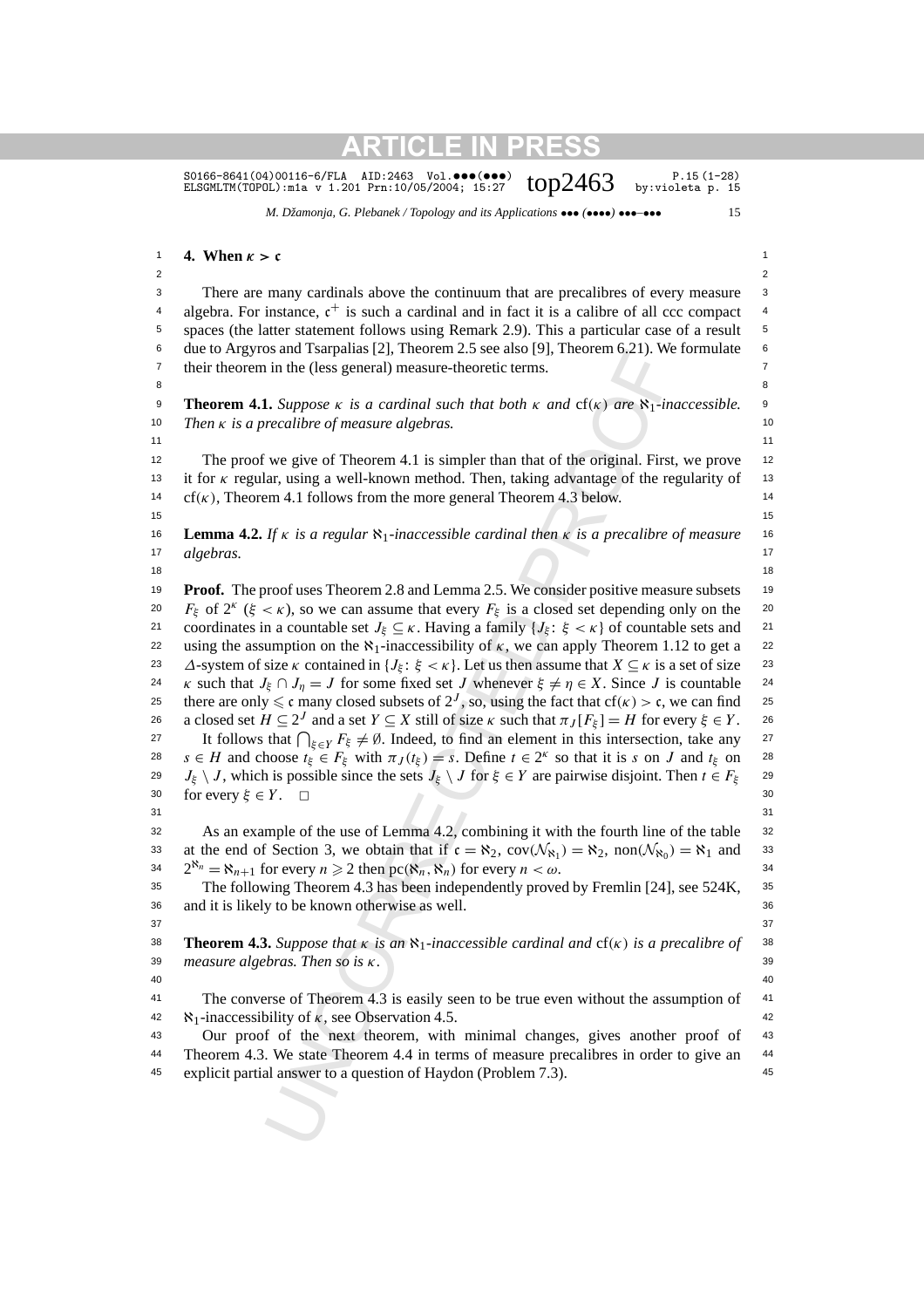|        | S0166-8641 (04) 00116-6/FLA<br>$AID:2463$ Vol. $\bullet\bullet\bullet(\bullet\bullet\bullet)$<br>$P.16(1-28)$<br>top2463<br>by:violeta p. 16<br>ELSGMLTM(TOPOL): m1a v 1.201 Prn: 10/05/2004; 15:27 |       |
|--------|-----------------------------------------------------------------------------------------------------------------------------------------------------------------------------------------------------|-------|
| 16     | M. Džamonja, G. Plebanek / Topology and its Applications $\bullet \bullet \bullet (\bullet \bullet \bullet) \bullet \bullet \bullet \bullet \bullet \bullet$                                        |       |
|        | <b>Theorem 4.4.</b> Suppose that $\kappa$ is an $\aleph_1$ -inaccessible cardinal of countable cofinality. Then                                                                                     |       |
| 2<br>3 | $\kappa$ is a measure precalibre.                                                                                                                                                                   |       |
| 4      | <b>Proof.</b> We shall apply Theorem 1.13, starting by an application of Lemma 1.14. Let $\kappa$                                                                                                   |       |
|        | be given as in the assumptions of the theorem and let $\langle \kappa_n : n < \omega \rangle$ be as provided by                                                                                     |       |
|        | Lemma 1.14. Suppose that $\varepsilon > 0$ and we are given a family $\{B_{\alpha}: \alpha < \kappa\}$ of subsets of                                                                                |       |
|        | $2^k$ each of which has measure > $\varepsilon$ . Without loss of generality each $B_{\alpha}$ is a closed set                                                                                      |       |
|        | determined by a countable set of coordinates $J_{\alpha}$ .                                                                                                                                         |       |
|        | By Theorem 1.13 there are sequences $\langle I_n: n < \omega \rangle$ and $\langle R_n: n < \omega \rangle$ such that                                                                               |       |
|        |                                                                                                                                                                                                     |       |
|        | (i) $I_n \in [\kappa]^{K_n}$ and the sets in $\langle I_n : n \langle \omega \rangle$ are pairwise disjoint,                                                                                        |       |
|        | (ii) if $\alpha \neq \beta \in I_n$ then $J_{\alpha} \cap J_{\beta} = R_n$ (hence each $R_n$ is countable) and                                                                                      |       |
|        | (iii) if $n < m$ and $\alpha \in I_n$ , $\beta \in I_m$ then $J_\alpha \cap J_\beta \subseteq R_m$ .                                                                                                |       |
|        |                                                                                                                                                                                                     |       |
|        | For $n < \omega$ let $\pi_n : 2^k \to 2^{R_n}$ be the natural projection. Fix for a moment $n < \omega$ and for                                                                                     |       |
|        | $\alpha \in I_n$ let $F_\alpha^n = \pi_n[B_\alpha]$ . Hence each $F_\alpha^n$ is a closed subset of $2^{R_n}$ . There are at most c                                                                 |       |
|        | closed subsets of $2^{R_n}$ , as $R_n$ is countable. Since $\mathfrak{c} = 2^{\aleph_0} < \kappa_n = \text{cf}(\kappa_n)$ by the choice of $\kappa_n$ ,                                             |       |
|        | and this holds for any $n$ , we may in addition assume that                                                                                                                                         |       |
|        | (iv) for each $n < \omega$ the set $F^n_\alpha$ ( $\alpha \in I_n$ ) is a fixed closed set $F_n$ in $2^{R_n}$ .                                                                                     |       |
|        |                                                                                                                                                                                                     |       |
|        | As $\mu_K(B_\alpha) > \varepsilon$ for every $\alpha$ we have in particular that $\mu_K(\pi_n^{-1}[F_n]) > \varepsilon$ for every $n < \omega$ .                                                    |       |
|        | Since $\aleph_0$ is a measure precalibre we may without loss of generality assume that                                                                                                              |       |
|        |                                                                                                                                                                                                     |       |
|        | (v) the family $\{\pi_n^{-1}[F_n]: n < \omega\}$ is centred.                                                                                                                                        |       |
|        |                                                                                                                                                                                                     |       |
|        | Let us again fix $n < \omega$ and consider any $m > n$ . For any $j \in R_m \setminus R_n$ we have that (by (ii))                                                                                   |       |
|        | $ \{\alpha \in I_n : j \in J_\alpha\}  \leq 1.$                                                                                                                                                     |       |
|        |                                                                                                                                                                                                     |       |
|        | By throwing away from each $I_n$ those $\alpha$ for which there is $m > n$ such that for some                                                                                                       |       |
|        | $j \in R_m \setminus R_n$ we have $j \in J_\alpha$ (so countably many such $\alpha$ ) we may further assume                                                                                         |       |
|        |                                                                                                                                                                                                     |       |
|        | (vi) if $n < m$ and $\alpha \in I_n$ then $J_\alpha \cap R_m \subseteq R_n$ .                                                                                                                       |       |
|        | We claim that (the many times trimmed by now) family $\{B_{\alpha}: \alpha \in \bigcup_{n < \omega} I_n\}$ is centred,                                                                              |       |
|        | which suffices to prove the theorem.                                                                                                                                                                |       |
|        | By (v) we may choose and fix $y \in \bigcap_{n < \omega} \pi_n^{-1}[F_n]$ . We now try to define $x \in 2^k$ so that                                                                                |       |
|        | $x \in B_\alpha$ for every $\alpha \in \bigcup_{n < \omega} I_n$ . We put $x(\xi) = y(\xi)$ whenever $\xi \in \bigcup_{n < \omega} R_n$ . Consider now                                              |       |
|        | $n < \omega$ and $\alpha \in I_n$ . By our choice of y                                                                                                                                              |       |
|        |                                                                                                                                                                                                     |       |
|        | $\pi_n(y) \in F_n = \pi_n[B_\alpha],$                                                                                                                                                               |       |
|        | so we can find $x_{\alpha} \in B_{\alpha}$ such that $\pi_n(y) = \pi_n(x_{\alpha})$ . Our intention is to let                                                                                       |       |
|        | $x(\xi) = x_\alpha(\xi)$ for every $\xi \in J_\alpha$                                                                                                                                               | $(*)$ |
|        | and to have $x(\xi) = 0$ for all other $\xi$ .                                                                                                                                                      |       |
|        |                                                                                                                                                                                                     |       |
|        |                                                                                                                                                                                                     |       |
|        |                                                                                                                                                                                                     |       |
|        |                                                                                                                                                                                                     |       |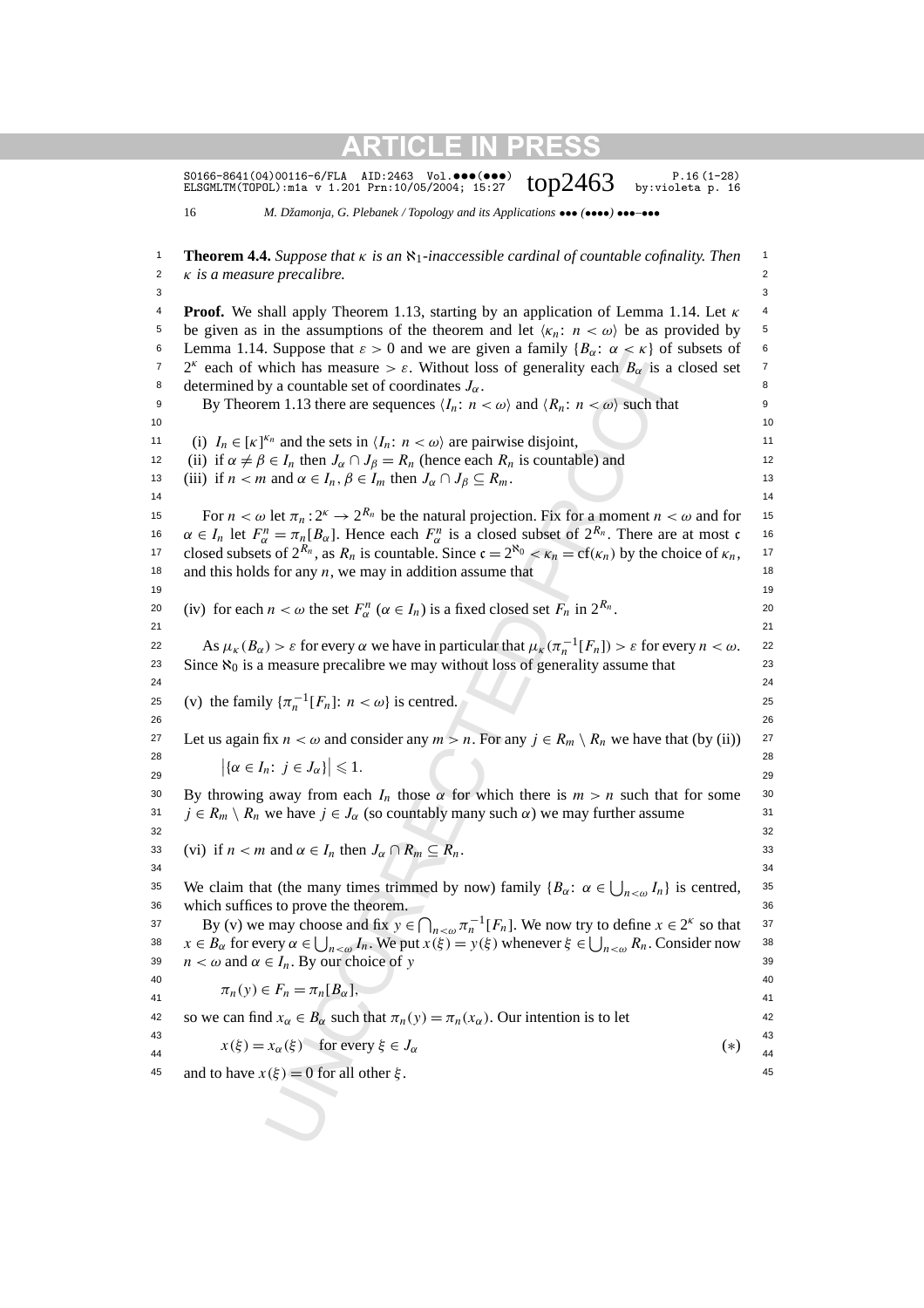S0166-8641(04)00116-6/FLA AID:2463 Vol. $\bullet\bullet\bullet\bullet\bullet\bullet$ )  $\bullet\bullet\cdot\bullet\cdot$  P.17(1-28)<br>ELSGMLTM(TOPOL):m1a v 1.201 Prn:10/05/2004; 15:27  $\bullet$   $\bullet$   $\bullet$ 2463 by:violeta p. 17

*M. Džamonja, G. Plebanek / Topology and its Applications* ••• *(*••••*)* •••*–*••• 17

here is  $n \le m$  and  $\alpha \in I_n$  such that  $\xi \in J_{\alpha}$ . Then by (vt),  $\xi \in I_{\alpha}$  in the part of  $\epsilon$ ,  $I_n$  is not that  $\xi \in J_n$  then by (vt)  $= x_{\alpha}(\xi)$ .<br>
ion,  $x(\xi)$  is well defined for every  $\xi$ .  $\square$ <br>  $= x_{\alpha}(\xi)$ .<br>
ion, 1 If such an element *x* really exists then  $x \in B_\alpha$  for every  $\alpha \in \bigcup_{n < \omega} I_n$  (by (\*), as every <sup>2</sup>  $B_{\alpha}$  is determined by the coordinates in  $J_{\alpha}$ ) and the proof is complete. So we check the <sup>2</sup> 3 consistency of the above definition of  $x$ . 3  $4$  If *ξ*  $\notin \bigcup_{n < \omega} R_n$  then by (iii) *ξ* ∈ *J*<sub>α</sub> for at most one *α* and *x*(*ξ*) is well defined. Consider <sup>4</sup> <sup>5</sup> now *ξ* ∈  $\bigcup_{n < \omega} R_n$  and let *m* be the first *m* < ω for which *ξ* ∈  $R_m$ . 6 Suppose there is *n* < *m* and *α* ∈ *I<sub>n</sub>* such that *ξ* ∈ *J<sub>α</sub>*. Then by (vi), *ξ* ∈ *J<sub>α</sub>* ∩ *R<sub>m</sub>* ⊆ *R<sub>n</sub>*, 6 <sup>7</sup> a contradiction. If there is *n > m* and *α* ∈ *I<sub>n</sub>* such that *ξ* ∈ *J<sub>α</sub>* then by (vi) *ξ* ∈ *R<sub>n</sub>* so <sup>7</sup> 8  $x(\xi) = y(\xi) = x_\alpha(\xi)$ . <sup>9</sup> In conclusion, *x*(*ξ*) is well defined for every *ξ*.  $□$  $10$ <sup>11</sup> 11 The reader has probably noticed that by starting with a family of sets of positive measure <sup>12</sup> and replacing the fact that  $\aleph_0$  is a measure precalibre by the assumption that cf(κ) is a <sup>12</sup> <sup>13</sup> precalibre of measures, the above proof gives the proof of Theorem 4.3. As a final note  $\frac{13}{14}$  $14$  1 about singular cardinals we give the following simple observation.  $16$  16 **Observation 4.5.** Suppose that *κ* is a precalibre of measure algebras (measure precalibre).  $_{17}$ Then so is cf( $\kappa$ ). 19 19 <sup>20</sup> **Proof.** The proof in both instances is along the same lines, so we concentrate on <sup>20</sup> <sup>21</sup> precalibres of measure algebras. Suppose for contradiction that the claim is not true and <sup>21</sup> 22 that *κ* demonstrates this. Clearly *κ* is singular, let  $θ = cf(κ) < κ$  and let  $\langle κ_α: α < θ \rangle$  be 22 23 an increasing sequence of regular cardinals converging to *κ*, with  $\kappa_0 > \theta$ . Let  $\{F_\alpha : \alpha < \theta\}$  23 <sup>24</sup> exemplify that  $θ$  is not a precalibre of measure algebras, so without loss of generality each <sup>24</sup> <sup>25</sup>  $F_\alpha$  is a subset of 2<sup>θ</sup> of positive measure and  $\bigcap_{\alpha < \theta} F_\alpha = \emptyset$ . We now form a family of *κ*<sup>25</sup> <sup>26</sup> many subsets of 2<sup>κ</sup> by taking for each *α*  $κ_\alpha$  many copies of the inverse projection of  $F_\alpha$  <sup>26</sup>  $27$  in 2<sup>*κ*</sup>. This family contradicts the assumption that *κ* is a precalibre of measure algebras.  $\Box$ <sup>27</sup> 28 28 29 A small twist on the above proof gives a family of *κ distinct* sets that show that *κ* is not <sup>30</sup> a precalibre of measure algebras, in case one wishes to insist in having distinct sets in the  $\frac{31}{2}$  definition of precalibre. The distinction between these notions seems to be blurred in the 32 32  $rac{33}{33}$  literature and we have not found another instance but the above where the difference could  $\frac{32}{33}$ <sup>34</sup> Under suitably simple assumptions on the cardinal arithmetic (GCH) the results  $35$   $35$   $35$ presented so far enable us to completely classify which cardinals are precalibres of measure  $\frac{36}{36}$  $37$   $37$   $37$ 38 38 39 39 **Corollary 4.6.** *Under* GCH *exactly one of the following holds for any uncountable*  $_{40}$  caramatic  $_{40}$ 41 41  $\kappa = \tau^+$  *for some*  $\tau$  *and then*  $\mathrm{pc}(\kappa, \kappa) \iff \mathrm{cf}(\tau) > \aleph_0$ ; *or*  $\kappa$  (2) *κ is a limit cardinal and* cf(*κ*) =  $\aleph$ <sub>0</sub>*, in which case* mpc(*κ, κ*) *and* − pc(*κ, κ*); *or*  $\qquad 43$ 44 44 (3) *κ is weakly inaccessible, in which case* pc*(κ, κ)*; *or* 45 (4) *κ is a singular limit cardinal with*  $\theta = cf(\kappa) > \aleph_0$  *and then*  $\text{pc}(\theta, \theta) \iff \text{pc}(\kappa, \kappa)$ *.* 45 matter. algebras. *cardinal κ*: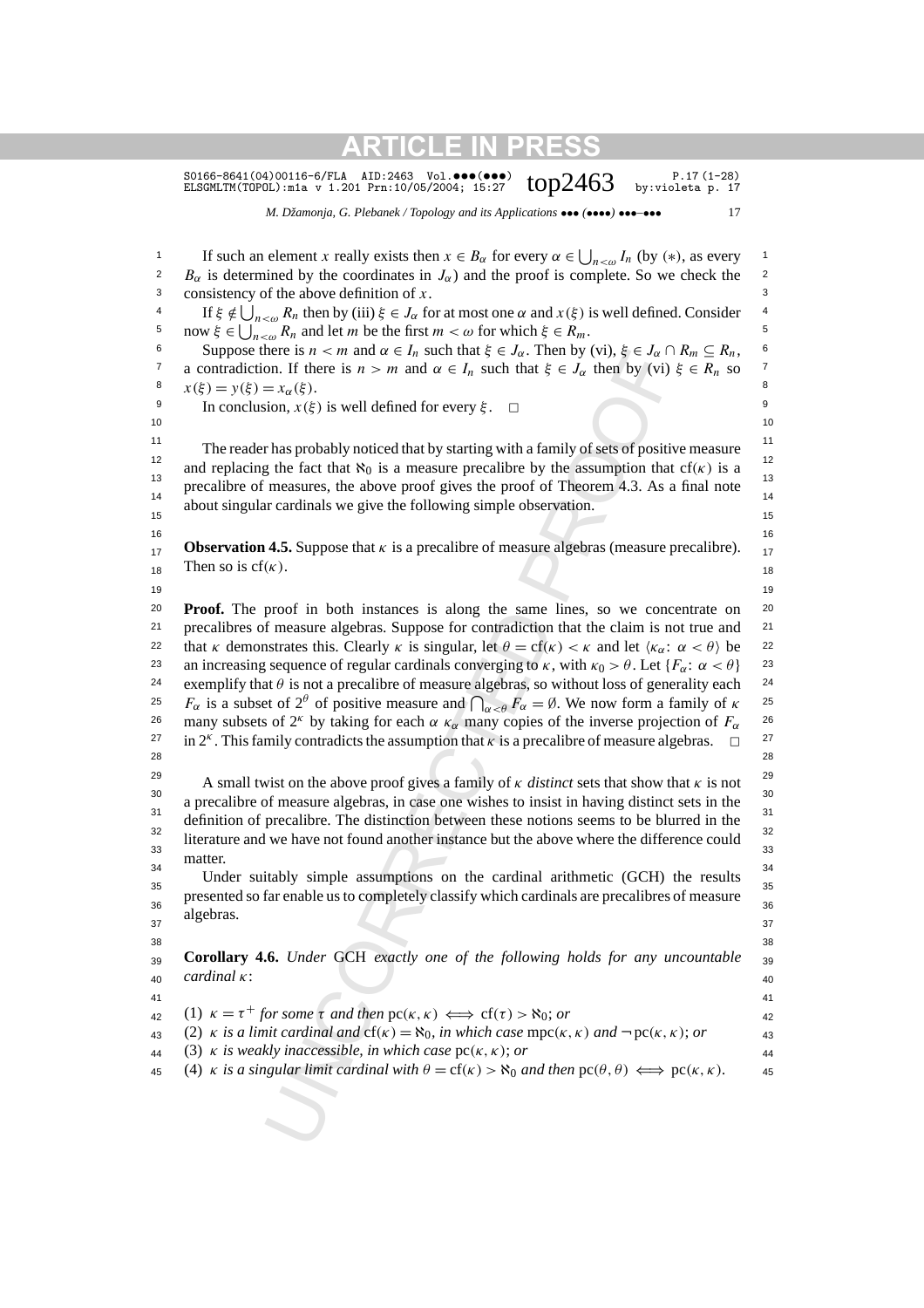S0166-8641(04)00116-6/FLA AID:2463 Vol. $\bullet\bullet\bullet\bullet\bullet\bullet$ )  $\bullet\bullet\cdot$   $\bullet\cdot$  P.18(1-28)<br>ELSGMLTM(TOPOL):m1a v 1.201 Prn:10/05/2004; 15:27  $\bullet$   $\bullet$   $\bullet$   $\bullet$  by:violeta p. 18

18 *M. Džamonja, G. Plebanek / Topology and its Applications* ••• *(*••••*)* •••*–*•••

**Proof.** (1) If cf( $\tau$ ) =  $\aleph_0$  then  $\neg$  pc( $\kappa$ ,  $\kappa$ ) by Theorem 3.9. If cf( $\tau$ ) >  $\aleph_0$  then from GCH  $\Box$ 2 implies that *κ* is  $\aleph_1$ -inaccessible and we have  $pc(\kappa, \kappa)$  by Lemma 4.2.

3 (2) follows from Theorem 4.4 since under GCH every limit cardinal is  $\aleph_1$ -inaccessible. <sup>3</sup> 4 4 (3) follows similarly from Lemma 4.2 and (4) from Theorem 4.3 and Observa- $5 \t{.} \t{.} \t{5}$ 

 $6$ 

<sup>7</sup> We now move away from GCH and present a measure-theoretic version of a theorem <sup>7</sup> 8 due to Shelah [40]. Shelah's original assumptions were 8

9<br>  $\frac{9}{2}$  2 ≤ θ = θ<sup>N</sup><sup>0</sup> < cf(κ) ≤ κ ≤ 2<sup>θ</sup>  $-2 < i$  10

nove away from GCH and present a measure-theoretic version of [40]. Shelah's original assumptions were  $= \theta^{N_0} \lt \epsilon f(\kappa) \leq \kappa \leq 2^6$ <br>on that for every family of  $\kappa$  positive measure sets in 2<sup>s</sup>, dust<br>brannil or ever 11 and conclusion that for every family of  $\kappa$  positive measure sets in  $2^{\kappa}$ , there is an 11 12 independent subfamily of size  $\kappa$ . Consequently  $pc(\kappa, \kappa)$ . It turns out that the conclusion <sup>12</sup> <sup>13</sup> about the precalibres can be obtained under weaker assumptions, as we do in Theorem 4.7 <sup>13</sup> <sup>14</sup> below. It is in fact also possible to slightly weaken the assumptions of the original theorem, <sup>14</sup> <sup>15</sup> and in fact one can view Shelah's proof (or our rendition of it) as consisting of two parts: <sup>15</sup> <sup>16</sup> one in which one uses a part of the assumptions to get the conclusions about the precalibres, <sup>16</sup> <sup>17</sup> and the other where the rest of the assumptions are used to get the full independence. It <sup>18</sup> seems also that the original proof is somewhat harder to read than what we make of it here, <sup>18</sup> 19 19 so we decided to present it as well, in Section 6. It will build on the proof we give below. 20 20

21 21 **Theorem 4.7.** *Suppose that θ and κ are cardinal numbers such that*

22<br> *θ* = *θ*<sup>N</sup><sup>0</sup> < cf(κ) ≤ κ ≤ 2<sup>θ</sup>. 23 23

24 24 *Then κ is a precalibre of measure algebras.*

26 **Note 4.8.** Clearly, the assumptions of Theorem 4.7 imply that  $c = 2^{\aleph_0} < cf(\kappa)$ .

<sup>27</sup> It might also be worthwhile to compare the assumptions of this theorem with those <sup>27</sup> 28 of Lemma 4.2. If  $\theta = \theta^{\aleph_0}$  then for any  $n < \omega$  we have  $(\theta^{+n})^{\aleph_0} = \theta^{+n}$ , so if  $\theta$  and 28 29 *κ* of Theorem 4.7 are close to each other in the sense that  $\kappa = \theta^{+n}$  for some *n*, then 29 30 the assumption  $\theta = \theta^{\aleph_0}$  implies that cf(*κ*) = *κ* is  $\aleph_1$ -inaccessible, hence the conclusion 30 31 31 already follows by Lemma 4.2. However, moving *κ* away from *θ* it is perfectly possible 32 that for some  $\lambda \in (\theta, \kappa)$  we have, for example, that  $\lambda^{\aleph_0} \geq \kappa$ . By König's lemma this will <sup>32</sup> 33 happen any time that  $\kappa$  is the successor of a singular cardinal of countable cofinality. As  $\approx$  33 34 34 an example, we could have

 $25$  25

 $35$  35  $35$ 36  $\theta = 2^{\aleph_0} = \aleph_1, \qquad 2^{\aleph_1} = \aleph_{\omega}^{++}, \qquad \kappa = \aleph_{\omega}^{+},$  36

37 which is the situation obtained when  $\aleph_{\omega}^{++}$  Cohen subsets are added to  $\aleph_1$  over a model <sup>37</sup> 38 of GCH. In this situation Lemma 4.2 and Theorem 4.3 do not apply but Theorem 4.7 does. 39 We also observe that many, even regular, cardinals might not satisfy either the 40 assumptions of Lemma 4.2 or the assumptions of Theorem 4.7. For instance, successors

<sup>41</sup> of singulars of countable cofinality in a model of GCH will fail both sets of assumptions, <sup>41</sup> 42 42 as is to be expected from Theorem 3.9. The assumptions of Theorem 3.9 may also fail. 43 Magidor [32] proved starting from the existence of an infinite sequence of supercompact 43 44 cardinals that for every  $0 < n < \omega$  there is a model of ZFC in which  $\aleph_{\omega}$  is a strong limit 44 45 cardinal but  $2^{\aleph_{\omega}} = \aleph_{\omega+n}$ , hence for  $n \ge 3$ ,  $\kappa = \aleph_{\omega}^+$  in such a model does not satisfy the 45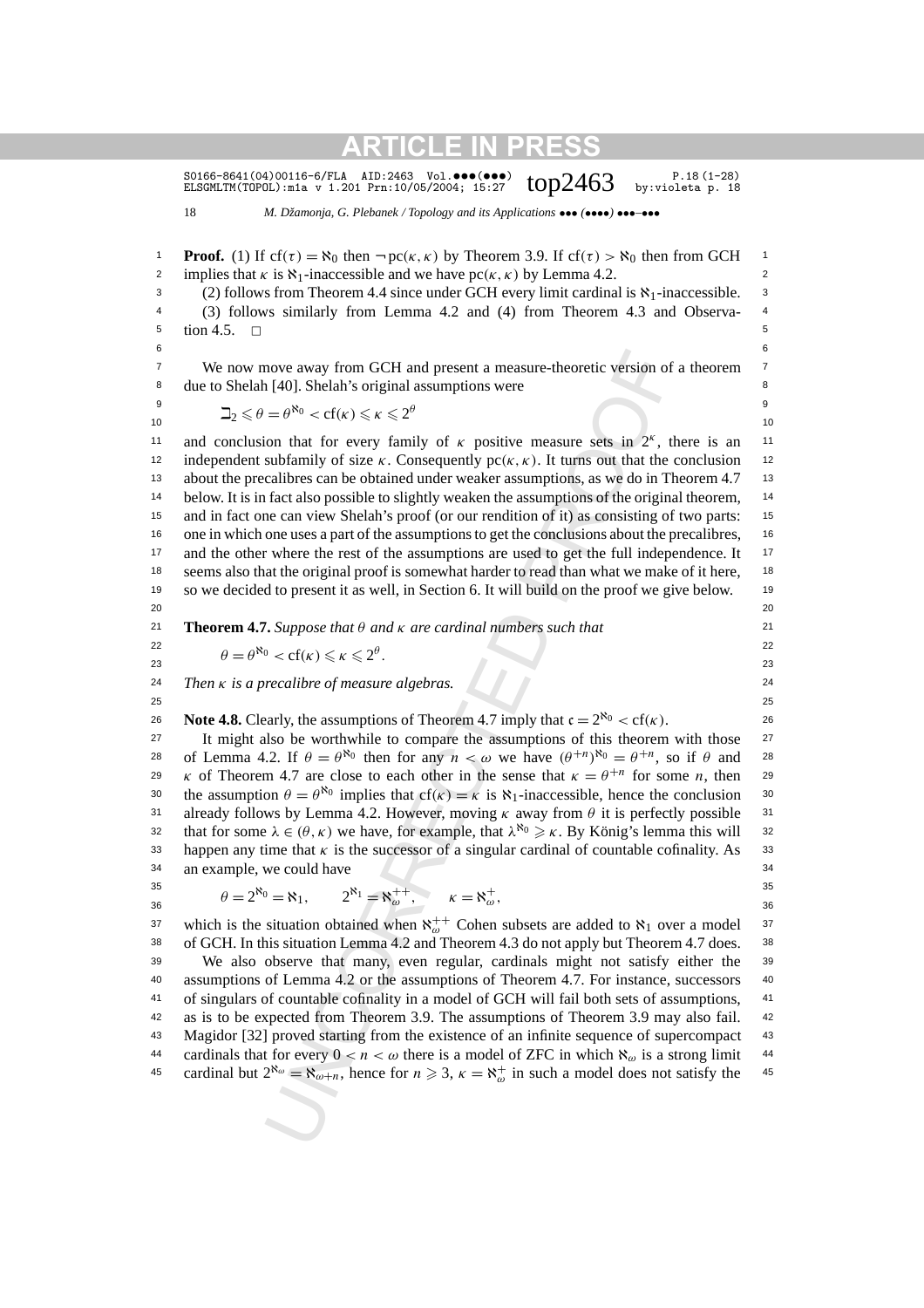S0166-8641(04)00116-6/FLA AID:2463 Vol. $\bullet\bullet\bullet\bullet\bullet\bullet$ )  $\bullet\bullet\cdot$   $\bullet\cdot$  P.19(1-28)<br>ELSGMLTM(TOPOL):m1a v 1.201 Prn:10/05/2004; 15:27  $\bullet$   $\bullet$   $\bullet$   $\bullet$   $\bullet$   $\cdot$   $\bullet$   $\cdot$  19

*M. Džamonja, G. Plebanek / Topology and its Applications* ••• *(*••••*)* •••*–*••• 19

In 7.1 betow.<br>
The Action Start and Start and Start and Start and Start and Start and Start and Start and Start and Start and Start and Start and Start and Start and Start and Start and Start and Start and Start and Start <sup>1</sup> assumptions of any of Lemma 4.2, Theorem 4.7 or Theorem 3.9. We do not know if *κ* is a <sup>1</sup> 2 2 precalibre of measure algebras in such a model. <sup>3</sup> We note that there are many later and more refined consistency results about the failure <sup>3</sup> <sup>4</sup> of the singular cardinal hypothesis, of which Magidor's theorem is the first instance. One <sup>4</sup> <sup>5</sup> may consult the introduction to Shelah's book [39] for a survey. See also the comments <sup>5</sup> 6 6 about Problem 7.1 below. 7 7 **Proof.** We consider a family  ${B_\alpha: \alpha < \kappa}$  of subsets of  ${0, 1}^{\kappa}$  with positive measure. We  $\infty$ 9 can assume that every  $B_{\alpha}$  is a closed set determined by the coordinates in a countable 9 10 set  $J_\alpha \subseteq \kappa$ . Further assume that every  $J_\alpha$  is infinite and has a 1–1 enumeration  $J_\alpha = 10$ 11  $\{i(\alpha, n): n < \omega\}$ , as the situation of  $\kappa$  many among the  $J_\alpha$ s being finite can be handled 11 12 12 in a much easier manner using a *∆*-system argument. 13 Since  $θ = θ^{\aleph_0}$  we can apply the Engelking–Karłowicz lemma to find a family {*f<sub>γ</sub>*:  $γ <$  13 14 2<sup>θ</sup>} of functions from  $\theta$  into  $\theta$ , with the property that for every sequence  $\langle \gamma_n : n < \omega \rangle \subseteq 2^\theta$  14 15 and  $\langle \zeta_n : n < \omega \rangle \subseteq \theta$  there is  $\zeta < \theta$  such that  $f_{\gamma_n}(\zeta) = \zeta_n$  for every *n*. 16 Using the above functions we define for  $\zeta < \theta$  16 17 17 *Xζ* = *α<κ*: *fi(α,n)(ζ )* = *n* for all *n* - *.* 18  $\frac{1}{18}$  18 19 We have  $\bigcup_{\zeta \leq \theta} X_{\zeta} = \kappa$  by the choice of  $f_{\gamma}$ s. Since  $\theta < cf(\kappa)$  there is  $\zeta < \kappa$  such that 19 20  $|X_r| = \kappa$ . 20 21 For every  $\alpha < \kappa$  we define a mapping  $\pi_{\alpha}$ , where 21 22 22 22<br>
23  $\pi_{\alpha} : \{0, 1\}^{k} \to \{0, 1\}^{\omega}, \qquad \pi_{\alpha}(x)(n) = x(i(\alpha, n))$  for every *n*. 24 Then  $F_\alpha = \pi_\alpha[B_\alpha]$  is a closed subset of  $\{0, 1\}^\omega$ . Using  $\mathfrak{c} < \text{cf}(\kappa)$  we can as well assume 24 25 that  $F_\alpha = F$  for every  $\alpha < \kappa$ . Thus we have  $\pi_\alpha[B_\alpha] = F$ ; note also that  $\pi_\alpha^{-1}[F] = B_\alpha$  25 26 for every  $\alpha < \kappa$ . Namely if  $\pi_{\alpha}(x) \in F$  then  $\pi_{\alpha}(x) = \pi_{\alpha}(y)$  for some  $y \in B_{\alpha}$ ; as  $B_{\alpha}$  is 26 27 determined by the coordinates in  $J_\alpha$  this implies that  $x \in B_\alpha$ . 28 We claim that  $\bigcap_{\alpha \in X_{\zeta}} B_{\alpha} \neq \emptyset$ . Indeed, take any  $t \in F$  and attempt to define  $x \in \{0, 1\}^{\kappa}$  28 29 so that  $x(i(\alpha, n)) = t(n)$  for every *n* and every  $\alpha \in X_{\zeta}$  (and  $x(\xi) = 0$  for other  $\xi$ ). Note 29 30 that if  $\alpha, \beta \in X_\zeta$  and  $i(\alpha, n) = i(\beta, k)$  then  $n = k$ , so the definition is consistent and hence <sup>30</sup> 31 we can fix such an *x*. For every  $\alpha \in X_{\zeta}$  we have  $\pi_{\alpha}(x) = t \in F$  so  $x \in \pi_{\alpha}^{-1}[F] = B_{\alpha}$  and 31  $32$  we are done.  $\Box$  $33$   $33$  $34$   $34$ 35 35 **5. Some applications** 36 36 37 37 We now mention some applications of precalibres. Although the applications are mostly 38 38 in topological measure theory, we start by a purely combinatorial notion isolated by 39 39 40 A family D of finite subsets of *κ* is said to be *ε*-*dense open* for  $ε ∈ (0, 1)$  if D is closed 40 41 under subsets and for any finite  $F \subseteq \kappa$  there is  $F' \subseteq F$  with  $F' \in \mathcal{D}$  and  $|F'| \geq \varepsilon |F|$ . 42 42 We say that *κ* is a *λ-Fremlin cardinal* iff whenever D is a 1*/*2-dense open family of 43 finite subsets of *κ*, there is  $A \in [\kappa]^{\lambda}$  such that all finite subsets of *A* are in *D*. By a result of 43 44 44 Fremlin [20], the definition of *κ* being a *λ*-Fremlin cardinal does not change if 1*/*2 in the 45 above is replaced by any  $\varepsilon \in (0, 1)$ .  $|X_{\zeta}| = \kappa$ . Fremlin.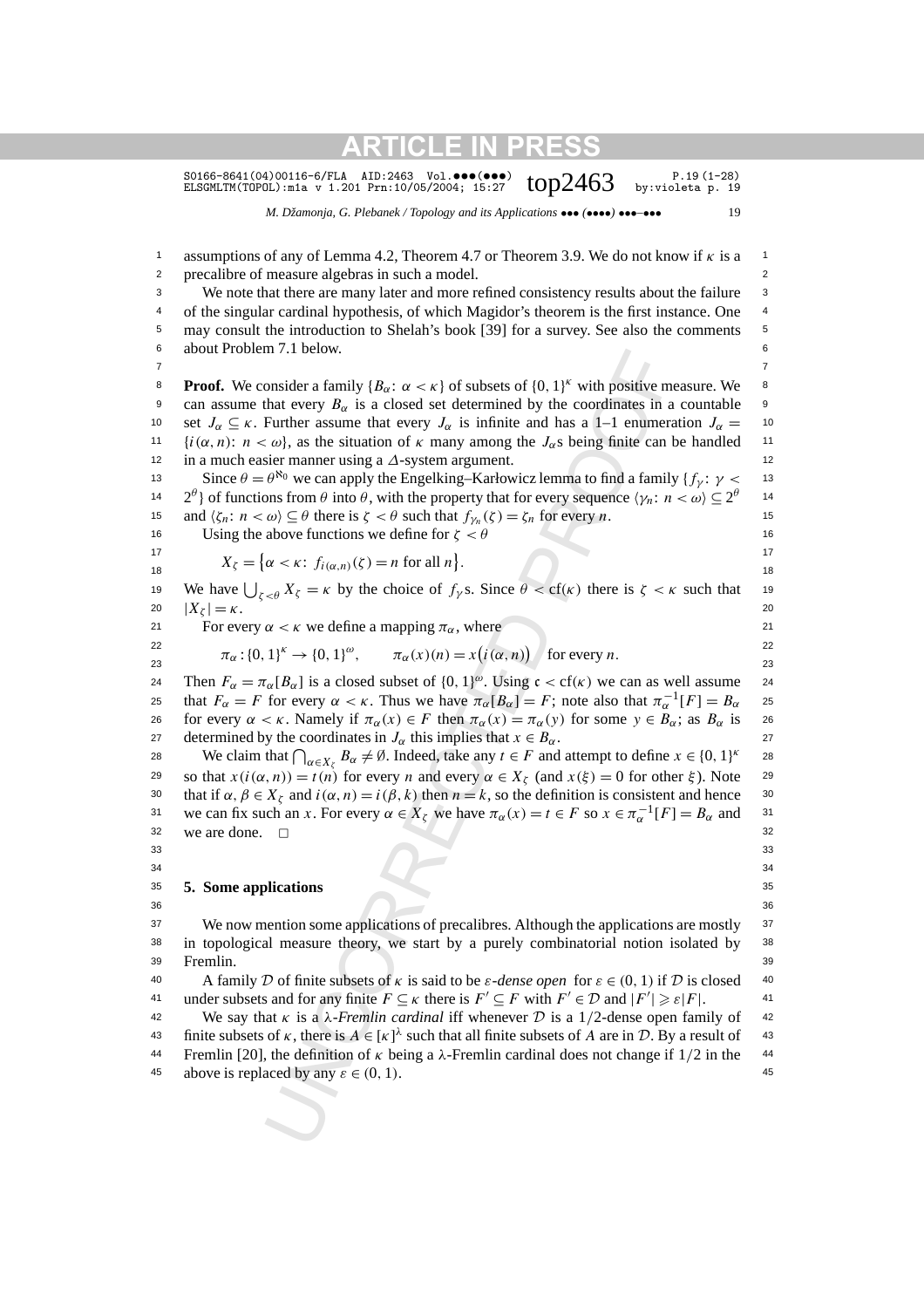S0166-8641(04)00116-6/FLA AID:2463 Vol.•••(•••)  $top2463$  p.20(1-28)<br>ELSGMLTM(TOPOL):m1a v 1.201 Prn:10/05/2004; 15:27  $top2463$  by:violeta p. 20

20 *M. Džamonja, G. Plebanek / Topology and its Applications* ••• *(*••••*)* •••*–*•••

ose that the family  $\{F_{\alpha}: \alpha < \kappa\}$  witnesses that  $p c(\kappa, \lambda)$  fails, whe<br>ssume that there is  $\varepsilon > 0$  such that all  $F_{\alpha}$  have measure at least  $\varepsilon$ <br>f finite  $\subseteq \kappa$ :  $\bigcap_{\alpha \in \mathcal{A}} F_{\alpha} \neq \emptyset$ .<br>If finite  $\subseteq \kappa$ : <sup>1</sup> There is a connection with precalibres which can be explained as follows, see [20]; <sup>1</sup> <sup>2</sup> other properties of Fremlin cardinals are discussed in Apter and Džamonja [1]; see also <sup>2</sup> 3 3 Džamonja and Plebanek [14]. 4 4 **5 Theorem 5.1.** *If* cf( $\kappa$ ) >  $\aleph_0$  *and*  $\kappa$  *is*  $\lambda$ *-Fremlin then* pc( $\kappa$ ,  $\lambda$ )*.*  $6$ **Proof.** Suppose that the family  ${F_\alpha: \alpha < \kappa}$  witnesses that  $pc(\kappa, \lambda)$  fails, where  $cf(\kappa) > \frac{1}{\kappa}$ 8  $\aleph_0$ . We can assume that there is  $\epsilon > 0$  such that all  $F_\alpha$  have measure at least  $\epsilon$ . Let D be 8 9 given by  $\overline{9}$  $10$  10 11  $D = \{d \text{ finite} \subseteq \kappa : \mid \mid F_{\alpha} \neq \emptyset\}.$  11 11  $\mathcal{D} \stackrel{\text{def}}{=} \left\{ d \text{ finite } \subseteq \kappa : \bigcap_{\alpha \in d} F_{\alpha} \neq \emptyset \right\}.$ Then D is *ε*-dense open. Indeed, for any finite  $a \subseteq \kappa$  we have  $\frac{14}{14}$  14  $\frac{1}{14}$  14 15  $\|\sum \chi_{F_n}\| \geqslant 1$   $\sum \chi_{F_n} d\mu_{V} \geqslant \varepsilon |a|$ . 16  $\parallel$   $\frac{1}{2}$   $\epsilon_{0}$   $\parallel$   $\parallel$   $\frac{1}{2}$   $\epsilon_{10}$   $\parallel$  16 which implies that there is  $d \subseteq a$ ,  $|d| \geq \varepsilon |a|$  such that  $\bigcap_{\xi \in d} F_{\xi} \neq \emptyset$  (here  $\|\cdot\|$  denotes the 18 supremum norm). By the choice of D it follows that *κ* is not *λ*-Fremlin.  $\Box$ <sup>18</sup>  $19$  19 <sup>20</sup> 20 For any set *Γ*, the Corson space  $\Sigma(\mathbb{R}^{\Gamma})$  is defined as the set 20 21 21 22  $\qquad \qquad \Sigma(\mathbb{R}^{\Gamma}) = \{x \in \mathbb{R}^{\Gamma} : |\{\gamma \in \Gamma : x(\gamma) \neq 0\}| \leqslant \aleph_0\}$  22 23 23 endowed with the subspace topology. A topological space *K* is called a *Corson compactum* <sup>24</sup> if *K* is homeomorphic to a compact subset of  $\Sigma(\mathbb{R}^k)$  for some *κ*. The following <sup>24</sup> <sup>25</sup> Theorem 5.2 was proved by Kunen and van Mill [31] in the special case  $\kappa = \aleph_1$ ; the result <sup>25</sup> <sup>26</sup> shows that precalibres of measure algebras are closely related to the question of what the <sup>26</sup> <sup>27</sup> Maharam types of measures defined on Corson compacta are. The proof of (i)  $\Rightarrow$  (ii) is <sup>27</sup> <sup>28</sup> standard and well known; the argument for the reverse implication is taken from [36]. <sup>28</sup> 29 29 30 30 **Theorem 5.2.** *The following are equivalent for any cardinal κ*:  $31$   $31$ 32 32 (i) *there is a Corson compact space K carrying a Radon measure of Maharam type κ*;  $33$  (ii) pc( $\kappa$ ,  $\aleph_1$ ) *does not hold.*  $34$   $34$ **Proof.** (i)  $\Rightarrow$  (ii). Let  $\mu$  be a probability Radon measure of type  $\kappa$  on a Corson compact <sup>35</sup> 36 space *K*. We can assume that *K* is a subset of  $\Sigma(\mathbb{R}^{\Gamma})$  for some *Γ*. For  $\gamma \in \Gamma$  let <sup>36</sup> 37  $C_{\gamma} = \{x \in K : x(\gamma) \neq 0\}.$  37 38 38 **Claim 5.3.** *Letting*  $G = \{ \gamma \in \Gamma : \mu(C_{\gamma}) > 0 \}$  *we have*  $|G| \geq \kappa$ .  $40$ 41 41 **Proof.** Let 42 42  $K_G = \{x \in K : x(y) = 0 \text{ for all } y \in \Gamma \setminus G\}.$ 44 Note that  $\gamma \in \Gamma \setminus G$  means that  $\mu({x \in K : x(\gamma) = 0}) = 1$  and so  $K_G$  is an intersection 44 45 of a family of closed sets of full measure and therefore  $\mu(K_G) = 1$ , since the measure is 45 given by  $\mathbf{f}$ *d* finite ⊆  $\kappa$ :  $\bigcap$ *α*∈*d*  $F_{\alpha} \neq \emptyset$ .  $\begin{array}{c} \begin{array}{c} \begin{array}{c} \end{array}\\ \begin{array}{c} \end{array} \end{array} \end{array}$  $\overline{\phantom{0}}$ *ξ*∈*a χFξ*  $\left\| \geqslant \int \sum_{\xi \in \mathcal{G}}$ *ξ*∈*a*  $\chi_{F_{\xi}} d\mu_{\kappa} \geqslant \varepsilon |a|,$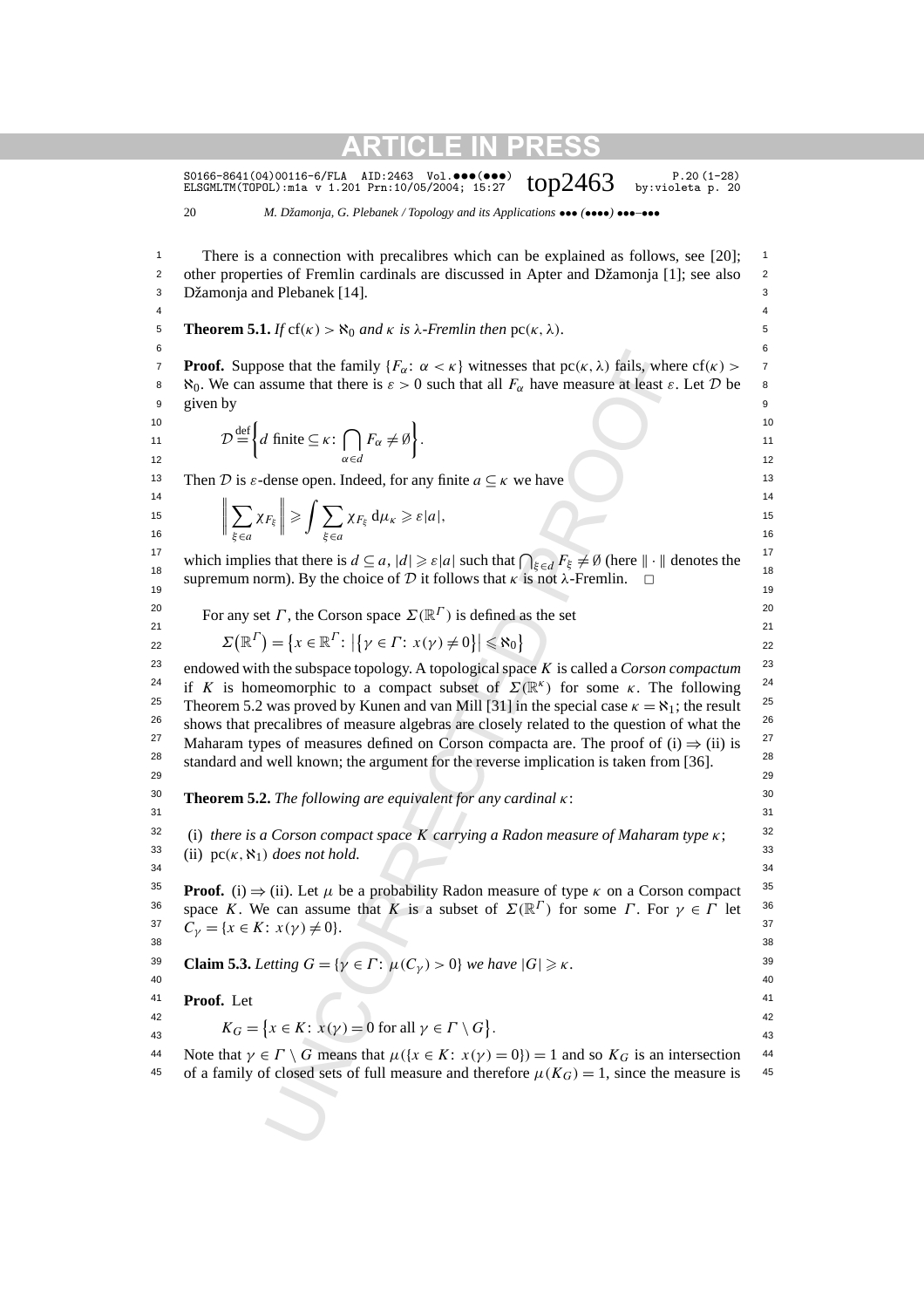S0166-8641(04)00116-6/FLA AID:2463 Vol.•••(•••)  $top2463$  p.21(1-28)<br>ELSGMLTM(TOPOL):m1a v 1.201 Prn:10/05/2004; 15:27  $top2463$  by:violeta p. 21

*M. Džamonja, G. Plebanek / Topology and its Applications* ••• *(*••••*)* •••*–*••• 21

 $\bigcup_{\geq 1} \{x \in K: |x(y)| \geq 1/n\},$ <br>  $\geq 1$  such that letting  $D_y = \{x \in K: |x(y)| \geq 1/n_y\}$  we have  $\mu(L \infty)$  timily  $\{D_y: \gamma \in G\}$  withen<br>
seemant 2.5.<br>
We shall again use Lemma 2.5, as well as Theorem 2.8.<br>
We shall again us 1 Radon. Since *μ* is of type *κ*, the topological weight of  $K_G$  is at least *κ*, so  $|G| \ge \kappa$ . Here 2 we use the following simple observation: If  $K$  is a topological space of weight  $\kappa$  then every 2 3 Radon measure on *K* has Maharam type at most *κ*. □ 3 4 4 Take any  $\gamma \in G$ . We have  $\mu(C_{\gamma}) > 0$  and <sup>5</sup>  $6$ 7  $C_{\nu} = | \{ x \in K : |x(\nu)| \geq 1/n \},$  7 8  $n \geqslant 1$  8 so there is  $n_\gamma \geq 1$  such that letting  $D_\gamma = \{x \in K : |x(\gamma)| \geq 1/n_\gamma\}$  we have  $\mu(D_\gamma) > 0$ . 10  $\frac{1}{2}$  10  $\frac{1}{2}$  10  $\frac{1}{2}$  10  $\frac{1}{2}$  10  $\frac{1}{2}$  10  $\frac{1}{2}$  10  $\frac{1}{2}$  10  $\frac{1}{2}$  10  $\frac{1}{2}$  10 Now the family  $\{D_\gamma : \gamma \in G\}$  witnesses that  $\mu$  does not have calibre  $(\kappa, \aleph_1)$ , which  $\frac{12}{(ii) \Rightarrow (i)}$ . We shall again use Lemma 2.5, as well as Theorem 2.8. Hence our  $13$  13 assumptions allow us to choose a family  $\{C_{\xi}: \xi < \kappa\}$  of compact positive measure subsets  $\frac{14}{14}$ <sup>15</sup><br>Using the fact that *μ* has Maharam type *κ* on every set of positive measure, we may use 16  $\frac{16}{16}$  16 induction on  $\xi < \kappa$  to find compact sets  $F_{\xi}$  such that for every  $\xi$  we have  $F_{\xi} \subseteq C_{\xi}$  and 18  $\inf \{ \mu(A \triangle F_{\xi}) : A \in \mathcal{A}_{\xi} \} > 0,$  (\*) 18 19 19 where  $A_{\xi}$  is the Boolean algebra of sets generated by the family  $\{F_{\alpha}: \alpha < \xi\}$ . 21 We take the algebra  $A = \bigcup_{\xi < K} A_{\xi}$  and show that its Stone space *K* is the required 21 <sub>22</sub> space. The measure *μ* restricted to *A* uniquely defines a Radon measure *ν* on *K* which is <sub>22</sub> generated by letting for every  $A \in \mathcal{A}$ ,  $v(\widehat{A}) = \mu(A)$ , where  $\widehat{A} \subseteq K$  is the clopen subset of <sub>23</sub>  $K$  induced by *A*. Then it follows from (\*) above that *ν* is of type at least *κ*. The fact that  $_{24}$  $K$  is Corson compact and *ν* has type at most (hence exactly) *κ* follows from the fact that  $25$  $_{26}$  and mapping  $_{26}$ 27 27 27<br>
28  $g: K \to \{0, 1\}^K$ ,  $g(p) = (\chi_{\widehat{F_{\xi}}}(p))_{\xi \lt \kappa}$ , <sup>27</sup> 29 is 1–1, hence by its definition a homeomorphic embedding, while  $g[K] \subseteq \Sigma(\mathbb{R}^k)$  since 29 30 there is no uncountable centred subfamily of  $\{F_{\xi}: \xi < \kappa\}$ .  $\square$  $31$   $31$ **Corollary 5.4.** *It is consistent that*  $c > \aleph_1$  *and there is a Corson compact space carrying a*<sup>32</sup> 33 33 *Radon measure of type* c*.*  $34$   $34$ **Proof.** Apply Corollary 3.11 and Theorem 5.2.  $\Box$ 36 36 Note that by Theorem 5.2, since  $\text{pc}(\mathfrak{c}^+,\mathfrak{c}^+)$  by Lemma 4.2, every Radon measure on a  $\frac{37}{20}$ <sup>38</sup> Corson compactum is of type at most c. We might generalise Theorem 5.2 to the case of <sup>38</sup> 39 39 an arbitrary pair *(κ, λ)* (where *λ κ*), replacing Corson compacta by *λ*-Corson compacta. <sup>40</sup> Let us also mention another interesting and simple construction of a Corson compact <sup>40</sup> 41 space resulting from a family that witnesses that pc(κ, S<sub>1</sub>) does not hold. Let  $(λ, μ)$  be a 41 <sup>42</sup> measure algebra and suppose that  $\{a_{\xi} : \xi < \kappa\} \subseteq \mathfrak{A}^+$  is a family without an uncountable 43 43 centred subfamily. Then one obtains a Corson compact space by letting 44 **44** 44 **44** 44 **44** 44 **44** 44 **44** 45 45  $K = \{x \in \{0, 1\}^k : \{a_{\xi}: x(\xi) = 1\} \text{ is centred}\}.$  45  $C_{\gamma} = \begin{pmatrix} \end{pmatrix}$ *n*≥1  $\{x \in K: |x(\gamma)| \geq 1/n\},\$ suffices by Lemma 2.5. of  $\{0, 1\}^k$  witnessing that  $(\kappa, \aleph_1)$  is not a calibre of the product measure  $\mu = \mu_{\kappa}$ . *>* 0*,* (∗) the mapping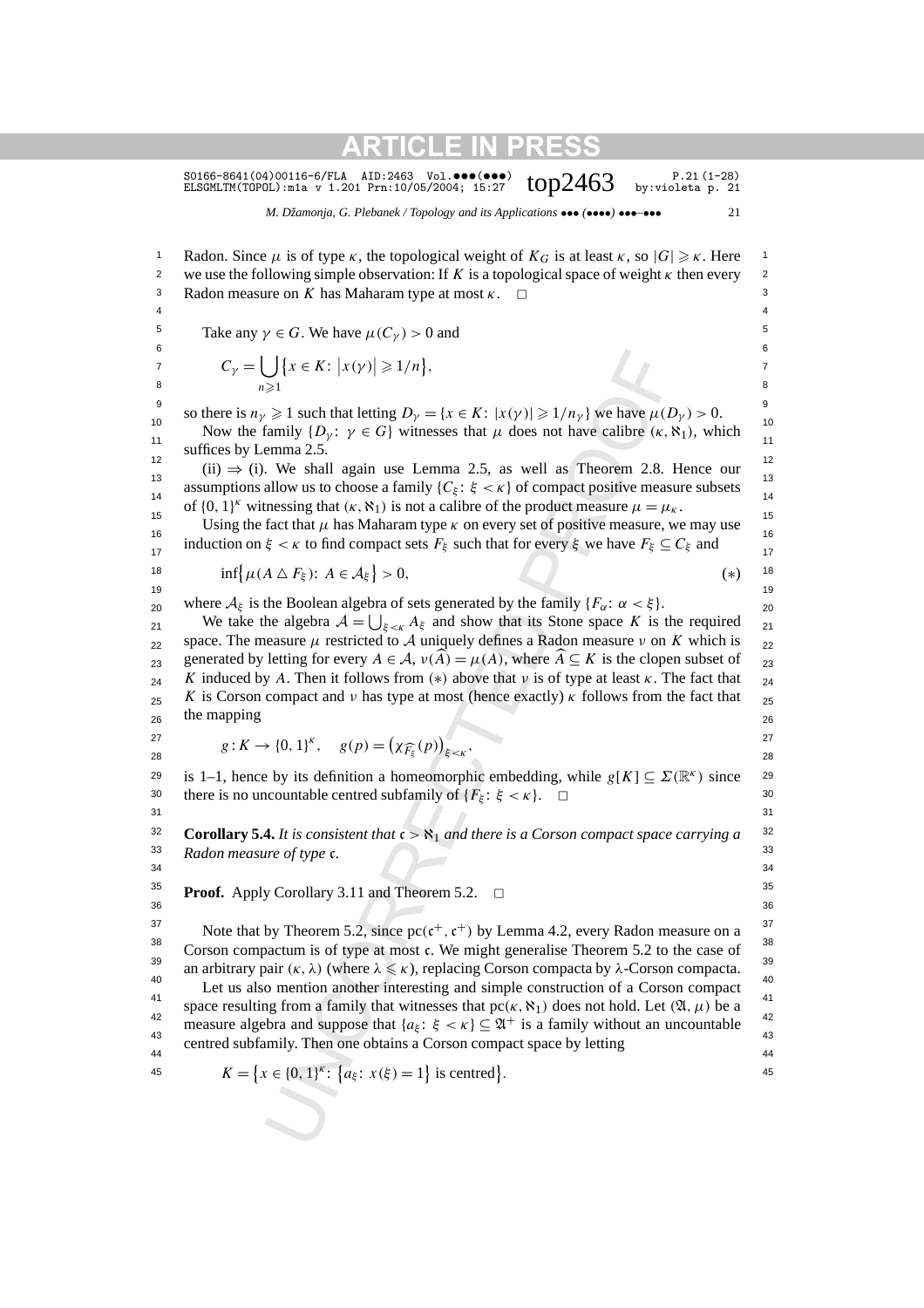|                | $P.22(1-28)$<br>S0166-8641(04)00116-6/FLA<br>AID:2463 Vol.●●●()<br>top2463<br>by: violeta p. 22<br>ELSGMLTM(TOPOL): m1a v 1.201 Prn: 10/05/2004; 15:27        |                |
|----------------|---------------------------------------------------------------------------------------------------------------------------------------------------------------|----------------|
|                | 22<br>M. Džamonja, G. Plebanek / Topology and its Applications ••• (****) ***-***                                                                             |                |
| 1              | See e.g., Plebanek [35] for some applications of this construction, where it is shown, for                                                                    | 1              |
| $\overline{c}$ | instance, that such a space $K$ admits a strictly positive measure. Earlier such a construction                                                               | 2              |
| 3              | was used by Marciszewski [33] to prove the following.                                                                                                         | 3              |
| 4              |                                                                                                                                                               | 4              |
| 5              | <b>Theorem 5.5.</b> The following are equivalent.                                                                                                             | 5              |
| 6              |                                                                                                                                                               | 6              |
| 7              | (i) There is compact $K \subseteq \Sigma(\mathbb{R}^{\omega_1})$ such that $\overline{\text{conv}(K)} \nsubseteq \Sigma(\mathbb{R}^{\omega_1})$ .             | $\overline{7}$ |
| 8              | (ii) $\aleph_1$ is not a precalibre of measure algebras.                                                                                                      | 8              |
| 9              |                                                                                                                                                               | 9              |
| 10<br>11       | The following theorem summarizes some of the remarks above and results from Kunen<br>and van Mill [31], Marciszewski [33] and Plebanek [35].                  | 10<br>11       |
| 12             |                                                                                                                                                               | 12             |
| 13<br>14       | <b>Theorem 5.6.</b> pc( $\aleph_1, \aleph_1$ ) is equivalent to each of the following:                                                                        | 13<br>14       |
| 15             | (i) Every Radon measure on a Corson compact space has a separable support.                                                                                    | 15             |
| 16             | (ii) Every Radon measure on a Corson compactum is of countable type.                                                                                          | 16             |
| 17             | (iii) conv $(K) \subseteq \Sigma(\mathbb{R}^k)$ for every $\kappa$ and every compact $K \subseteq \Sigma(\mathbb{R}^k)$ .                                     | 17             |
| 18             | (iv) Every Radon measure on a first countable space is of countable type.                                                                                     | 18             |
| 19             |                                                                                                                                                               | 19             |
| 20             | The class of compact spaces on which every measure is of countable type was also                                                                              | 20             |
| 21             | investigated by Džamonja and Kunen [12,13].                                                                                                                   | 21             |
| 22             | Calibres are also crucial in understanding the so-called Haydon problem about the                                                                             | 22             |
| 23             | equivalence between the existence of continuous surjections onto $[0, 1]^k$ and homogeneous                                                                   | 23<br>24       |
| 24<br>25       | measures of type $\kappa$ . The question originated in R. Haydon's results on the isomorphism                                                                 | 25             |
| 26             | structure of Banach spaces, see [25,26]; cf. Fremlin [18,19] and Plebanek [36,38]. We<br>recall here just one result along these lines, see [38] for details. | 26             |
| 27             |                                                                                                                                                               | 27             |
| 28             | <b>Theorem 5.7.</b> The following are equivalent for any $\kappa \ge \aleph_2$ :                                                                              | 28             |
| 29             |                                                                                                                                                               | 29             |
| 30             | (i) there is a continuous surjection from K onto $[0,1]^k$ iff K carries a homogeneous                                                                        | 30             |
| 31             | Radon measure of type $\kappa$ ;                                                                                                                              | 31             |
| 32             | (ii) $\kappa$ is a measure precalibre.                                                                                                                        | 32             |
| 33             |                                                                                                                                                               | 33             |
| 34             | Finally, let us mention that calibre-like properties of measure algebras are even relevant                                                                    | 34             |
| 35             | to a question on Pettis integrability of Banach-valued functions with respect to Radon                                                                        | 35             |
| 36             | measures, see, e.g., Plebanek [37].                                                                                                                           | 36             |
| 37             |                                                                                                                                                               | 37             |
| 38             |                                                                                                                                                               | 38             |
| 39             | 6. Shelah's theorem on independent families                                                                                                                   | 39             |
| 40             |                                                                                                                                                               | 40             |
| 41             | A theorem we were inspired by when working on this paper is Shelah's theorem on                                                                               | 41             |
| 42             | independent sets in measure algebras from [40], as we explained in the introduction to                                                                        | 42             |
| 43             | Theorem 4.7. As we mentioned before, it also turned out that one can use the methods                                                                          | 43             |
| 44             | developed here to give a somewhat simpler proof and slightly weaken the assumptions of                                                                        | 44             |
| 45             | the original theorem of Shelah. The first part of the argument necessary to do this is almost                                                                 | 45             |
|                |                                                                                                                                                               |                |
|                |                                                                                                                                                               |                |
|                |                                                                                                                                                               |                |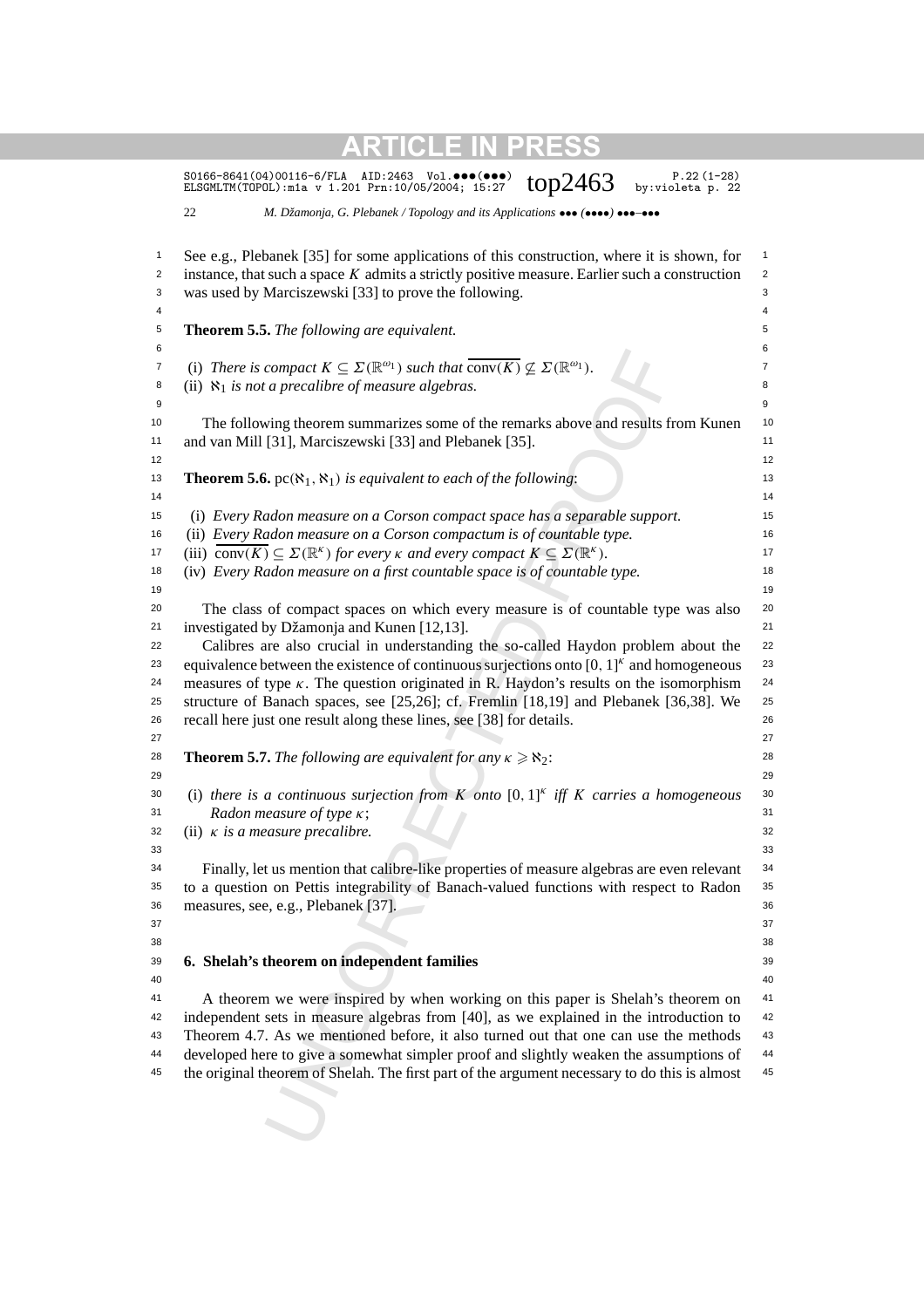S0166-8641(04)00116-6/FLA AID:2463 Vol.•••(•••)  $top2463$  p.23(1-28)<br>ELSGMLTM(TOPOL):m1a v 1.201 Prn:10/05/2004; 15:27  $top2463$  by:violeta p. 23

<sup>1</sup> the same as the one already familiar from the proof of Theorem 4.7. We decided to give <sup>1</sup> <sup>2</sup> also the rest of the argument for the sake of completeness, and this is what this section is <sup>2</sup> 3 3 devoted to.  $4 \times 4$ **5 Definition 6.1.** A subfamily of a Boolean algebra  $\mathfrak A$  is said to be independent iff every  $\mathfrak s$ 

*M. Džamonja, G. Plebanek / Topology and its Applications* ••• *(*••••*)* •••*–*••• 23

It by the Balcar-Pranck theorem [3] every complete Boolean<br>
It by the Balcar-Pranck theorem [3] every complete Boolean<br>
ndependent family of size [2], [1 [3] is a measure algebra this fit<br>
is the Maharam theorem. The re 6 6 nontrivial finite Boolean combination of its elements is nonzero. 7 7 8 Recall that by the Balcar–Franék theorem [3] every complete Boolean algebra  $\mathfrak A$  8 9 contains an independent family of size  $|\mathfrak{A}|$ . If  $\mathfrak A$  is a measure algebra this fact follows 9 10 easily from the Maharam theorem. The result discussed below says that for large  $\kappa$ , in fact 10 11 every family of *κ* many distinct elements of some measure algebra contains an independent <sup>11</sup> <sup>12</sup> subfamily of full size. Note that every nonatomic measure algebra contains a linearly <sup>12</sup> 13 ordered subfamily of cardinality c so it is not always possible to choose an independent 13 14 subfamily among c many elements of a measure algebra. Shelah's original assumptions for 14 15 **Fact 2.1 from [40] were** 15 16  $\Box_2 \leq \theta = \theta^{\aleph_0} < \text{cf}(\kappa) \leq \kappa \leq 2^{\theta}$  $17$  and  $17$  and  $17$  and  $17$ 18 and conclusion that for every family of  $\kappa$  many distinct elements in  $\mathfrak{A}_{\kappa}$ , there is an 18 19 19 independent family of size *κ*. We shall see that the assumptions may be somewhat relaxed. 20 20 Prior to the main theorem we enclose the following technical lemma from [40]. For every  $Y \subseteq \kappa$  we write  $\mathfrak{A}_\kappa[Y]$  for the family of all  $B \in \mathfrak{A}_\kappa$  for which  $B \in \Sigma_\kappa$  is determined 21  $22$  by the coordinates in *Y*. 23 23 **Lemma 6.2.** *Suppose that*  $\{a_{\alpha}: \alpha < \kappa\}$  *is a family of distinct elements of*  $\mathfrak{A}_{\kappa}$ *, where* 24 25  $a_{\alpha} \in \mathfrak{A}[J_{\alpha}],$  with  $J_{\alpha} \subseteq \kappa$  *countable for every*  $\alpha$ . Then for every  $Y \subseteq \lambda$ , denoting 25 26 and  $\epsilon$  (contract to the contract of the contract of the contract of the contract of the contract of the contract of the contract of the contract of the contract of the contract of the contract of the contract of the 27  $\text{Ind}(Y) = \{ \alpha \in Y : \neg(\exists m < \omega) (\exists \beta_0, \ldots, \beta_{m-1} \in Y \cap \alpha) d_{\alpha} \in \mathfrak{A}_k \mid \Box \mathcal{I}_{\beta_k} \mid \},$ 28 **a**  $\zeta$  28 29 *we have*  $|\text{ind}(Y)| + c \ge |Y|$ .  $30$ **Proof.** The lemma follows easily from the fact that  $|\mathfrak{A}_k[J]| \leqslant c$  whenever  $J \subseteq \kappa$  is <sup>31</sup> <sup>32</sup> countable. □ <sup>32</sup>  $33$   $33$ 34 34 **Theorem 6.3.** *Suppose that θ and κ are cardinals satisfying*  $35$  35 36 (i)  $\theta = \theta^{\aleph_0} < \text{cf}(\kappa) \leq \kappa \leq 2^{\theta}$ ; 37 (ii)  $\Box_2 < cf(\kappa)$ *.* 37 38 38 39 39 *Then for every family of κ many distinct elements of some measure algebra there is an* 40 40 *independent subfamily of size κ.* 41 41 42 42 **Example 6.4.** An example of a situation covered by Theorem 6.3 but not the original 43 Shelah's theorem is when  $2^{\aleph_0} = \aleph_2$ ,  $\theta = 2^{\aleph_1} = \aleph_{57}$ ,  $\Delta_2 = 2^{\aleph_2} = \aleph_{99}$ , while  $2^{\theta} = \aleph_{\omega_1+1}$ . 43  $ind(Y) \stackrel{\text{def}}{=}$  $\mathbf{f}$  $\alpha \in Y$ :  $\neg(\exists m < \omega)(\exists \beta_0, \ldots, \beta_{m-1} \in Y \cap \alpha)a_{\alpha} \in \mathfrak{A}_k$ <sup>[</sup> | | *k<m*  $J_{\beta_k}$ <sup>]</sup>,

44 Then any  $\kappa \le \aleph_{\omega_1+1}$  with cofinality  $\aleph_{58}$  will satisfy the assumptions of Theorem 6.3 but 44 45 45 not of the original theorem.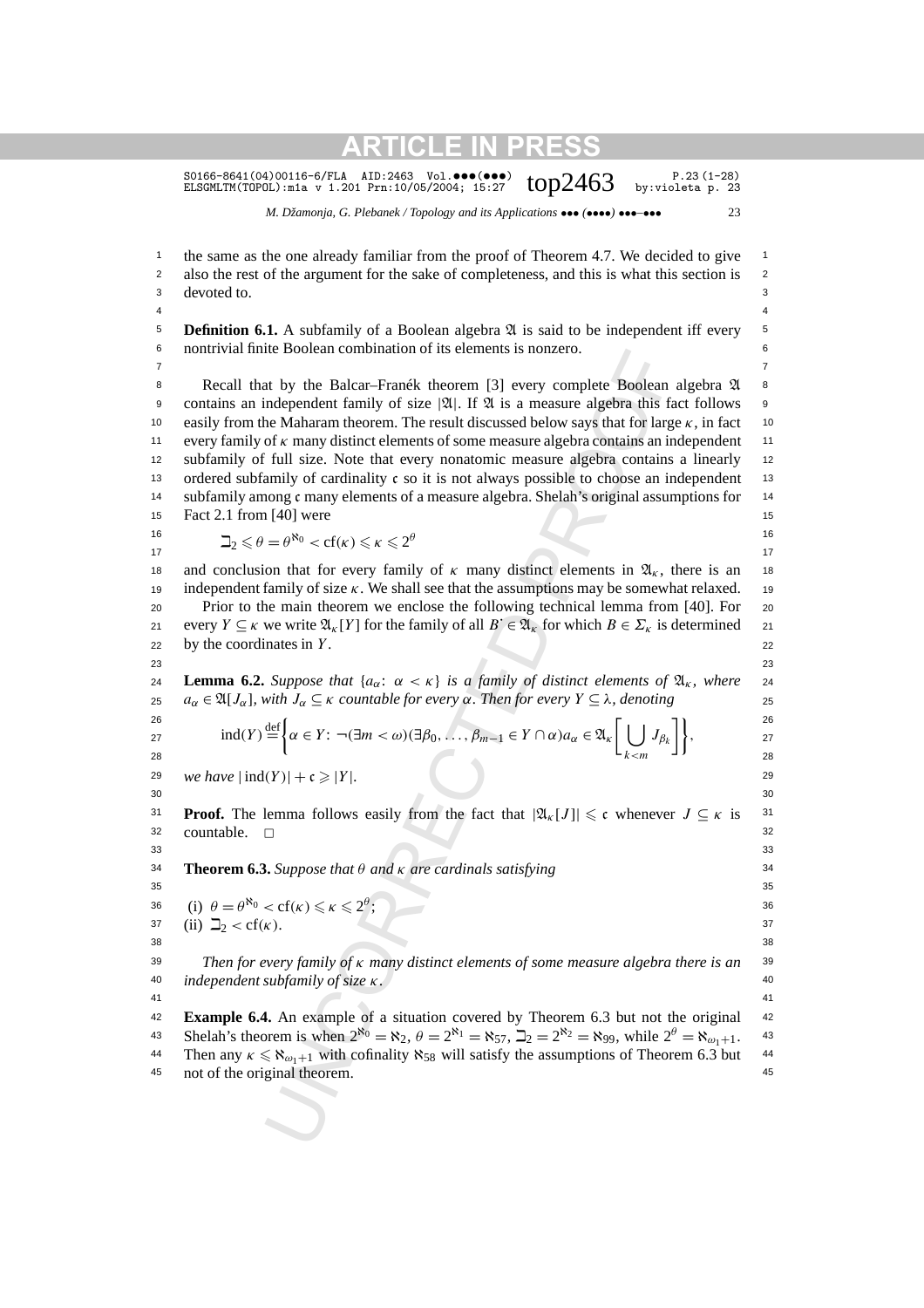S0166-8641(04)00116-6/FLA AID:2463 Vol.•••(•••) P.24 (1-28) ELSGMLTM(TOPOL):m1a v 1.201 Prn:10/05/2004; 15:27 top2463 by:violeta p. 24

24 *M. Džamonja, G. Plebanek / Topology and its Applications* ••• *(*••••*)* •••*–*•••

 $u_a$ <br>  $u_a$ ,  $B_a^+ = v_a$ ,<br>  $B_a^+ = 1 - a_a$ ,<br>  $B_a^+$  depend only on the coordinates in a countable set  $J_\alpha \subseteq \kappa$ .<br>  $B_\alpha^0$  we apply Fact 1.5(5) to  $B_\alpha$  and we similarly choose  $B_\alpha^1$ ,<br>  $B_\alpha^0$  we apply Fact 1.5(5) to  $B_\alpha$  an **Proof.** (1) By Maharam's theorem we can suppose that we are given a family  ${a<sub>α</sub>: α < κ}$  1 2 of distinct elements of  $\mathfrak{A}_{k}$  and we need to find an independent subfamily of size  $\kappa$ . We shall 2 3 work in the space  $2^k$  rather than in the algebra  $\mathfrak{A}_k$  itself. Let us fix a lifting  $\varphi : \mathfrak{A}_k \to \Sigma_k$  <sup>3</sup> 4 and put  $B_\alpha = \varphi(a_\alpha)$  for every  $\alpha < \kappa$ . Next we choose measurable sets  $B_\alpha^0$  and  $B_\alpha^1$  so that  $5$  $B^0_\alpha \subseteq B_\alpha$ ,  $B^1_\alpha \subseteq 2^\kappa \setminus B_\alpha$ , 6  $B_{\alpha}^{0} = a_{\alpha}, \qquad B_{\alpha}^{1} = 1 - a_{\alpha},$  $8 \t\t 0 \t\t 1$  $B_{\alpha}^{0}$  and  $B_{\alpha}^{1}$  depend only on the coordinates in a countable set  $J_{\alpha} \subseteq \kappa$ . 10 10 To choose *B*<sup>0</sup> *<sup>α</sup>* we apply Fact 1.5(5) to *Bα* and we similarly choose *B*<sup>1</sup> *α*. <sup>11</sup> (2) For the rest of the proof we consider disjoint pairs  $(B_{\alpha}^0, B_{\alpha}^1)$ . We shall prove that there is  $X \in [\kappa]^k$  such that the pairs  $(B_\alpha^0, B_\alpha^1)$  for  $\alpha \in X$  are independent, i.e., 13 13 14  $\left[\begin{array}{c} B_{\alpha}^{c}(x) \neq \emptyset \\ 1 \end{array}\right]$  for every finite  $I \subseteq X$  and every  $\varepsilon: I \to \{0, 1\}.$ 15  $\alpha \in I$  15 16  $c(x)$  16 This will prove the theorem since  $\bigcap_{\alpha \in I} B_{\alpha}^{\varepsilon(\alpha)} \neq \emptyset$  implies that 18 and  $(18$  18 18  $\varphi\left(\bigwedge a_{\alpha}^{\varepsilon(\alpha)}\right) = \bigwedge \varphi\left(a_{\alpha}^{\varepsilon(\alpha)}\right) \neq \emptyset,$ <sup>18</sup>
<sup>19</sup>
<sup>19</sup>
<sup>19</sup>
<sup>19</sup> 20  $\alpha \in I$   $\alpha \in I$  20 hence  $\bigwedge_{\alpha \in I} a_{\alpha}^{\varepsilon(\alpha)} \neq 0$ , and therefore the family  $\{a_{\alpha}: \alpha \in X\} \subseteq \mathfrak{A}_{\kappa}$  is independent. <sup>22</sup> (3) Using Lemma 6.2 we can assume that for every *α* < *κ* and  $β_0, ..., β_{k-1}$  < *α* we <sup>22</sup> have  $a_{\alpha} \neq B$ <sup>u</sup> whenever *B* depends on the coordinates in  $\bigcup_{k \le m} J_{\beta_k}$ . <sup>24</sup> (4) Now we use the same argument as in the proof of Theorem 4.7, using the assumption <sup>24</sup> that  $\theta = \theta^{\aleph_0}$  to obtain  $X_\zeta$  as there. Hence thanks to the assumption  $\theta < \text{cf}(\kappa)$  we can now <sup>25</sup> 26  $\frac{26}{\sqrt{25}}$  and  $\frac{26}{\sqrt{25}}$  and  $\frac{26}{\sqrt{25}}$  and  $\frac{26}{\sqrt{25}}$  and  $\frac{26}{\sqrt{25}}$  and  $\frac{26}{\sqrt{25}}$  and  $\frac{26}{\sqrt{25}}$ <sup>26</sup> pass to a subfamily of the original family if necessary and assume that  $X_\zeta = \kappa$ . This implies  $\frac{26}{27}$ 28 28 29 if  $i(\alpha, n) = i(\beta, k)$  then  $n = k$ . (\*) 29  $30$   $\phantom{00}$   $30$ (5) Again, for every  $\alpha < \kappa$  we define a mapping  $\pi_{\alpha}$ , where  $\frac{31}{31}$ 32  $\pi_{\alpha} : \{0, 1\}^{k} \to \{0, 1\}^{\omega}, \qquad \pi_{\alpha}(x)(n) = x(i(\alpha, n))$  for every *n*.  $33$   $33$  $_{34}$  Then  $r_{\alpha} = \pi_{\alpha} \cdot \mathbf{D}_{\alpha}$  and  $r_{\alpha} = \pi_{\alpha} \cdot \mathbf{D}_{\alpha}$  are boter subsets of  $\{0, 1\}$ . Using  $\mathbf{C} < \mathbf{C}(\mathbf{K})$  we can  $_{34}$ 35 as well assume that  $r_{\alpha} = r$  and  $r_{\alpha} = r$  for fixed  $r$ ,  $r$  and every  $\alpha < \kappa$ .  $_{36}$  (6) We now come to the point of the argument where we shall need to use the assumption  $_{36}$  $\exists$ <sub>2</sub> < cf(κ). For each  $\alpha < \kappa$  we define an ideal  $\mathcal{N}_{\alpha}$  on  $\omega$ . It is the ideal generated by the <sub>37</sub>  $38 \text{ }$   $38$  $39$   $70^\circ \text{def}$   $(3)$   $(2)$   $(3)$   $(3)$  $Z_{\beta}^{\alpha} \stackrel{\text{def}}{=} \left\{ n < \omega : i(\beta, n) = i(\alpha, n) \right\}$  for  $\beta < \alpha$ . 41 By (3) the ideal  $\mathcal{N}_{\alpha}$  is proper. Namely suppose that for some  $\beta_0, \ldots, \beta_{m-1} < \alpha$  we have 42  $\bigcup_{l \le m} Z_{\beta_l}^{\alpha} = \omega$ . Then  $a_{\alpha}$  belongs to  $\mathfrak{B}[\{i(\beta_l, n): l < m, n < \omega\}]$ , contradicting (3). 43 As the number of possible ideals on  $\omega$  is at most  $\Box_2$ , by our assumption cf( $\kappa$ )  $> \Box_2$  for 43  $\cap$ *α*∈*I*  $B_{\alpha}^{\varepsilon(\alpha)} \neq \emptyset$  for every finite  $I \subseteq X$  and every  $\varepsilon : I \to \{0, 1\}.$ *α*∈*I aε(α) α*  $=$   $\wedge$ *α*∈*I*  $\varphi\left(a_{\alpha}^{\varepsilon(\alpha)}\right) \neq \emptyset,$ the following: Then  $F_{\alpha}^{0} = \pi_{\alpha}[B_{\alpha}^{0}]$  and  $F_{\alpha}^{1} = \pi_{\alpha}[B_{\alpha}^{1}]$  are Borel subsets of  $\{0, 1\}^{\omega}$ . Using  $\mathfrak{c} < \text{cf}(\kappa)$  we can as well assume that  $F^0_\alpha = F^0$  and  $F^1_\alpha = F^1$  for fixed  $F^0, F^1$  and every  $\alpha < \kappa$ . sets  $\stackrel{\text{def}}{=} \{n < \omega : i(\beta, n) = i(\alpha, n)\}$  for  $\beta < \alpha$ .

the rest of the proof we can fix a set  $X \subseteq \kappa$  of size  $\kappa$ , such that for every  $\alpha \in X \mathcal{N}_\alpha = \mathcal{N}$ , 44 45 where  $N$  is a fixed proper ideal on  $\omega$ .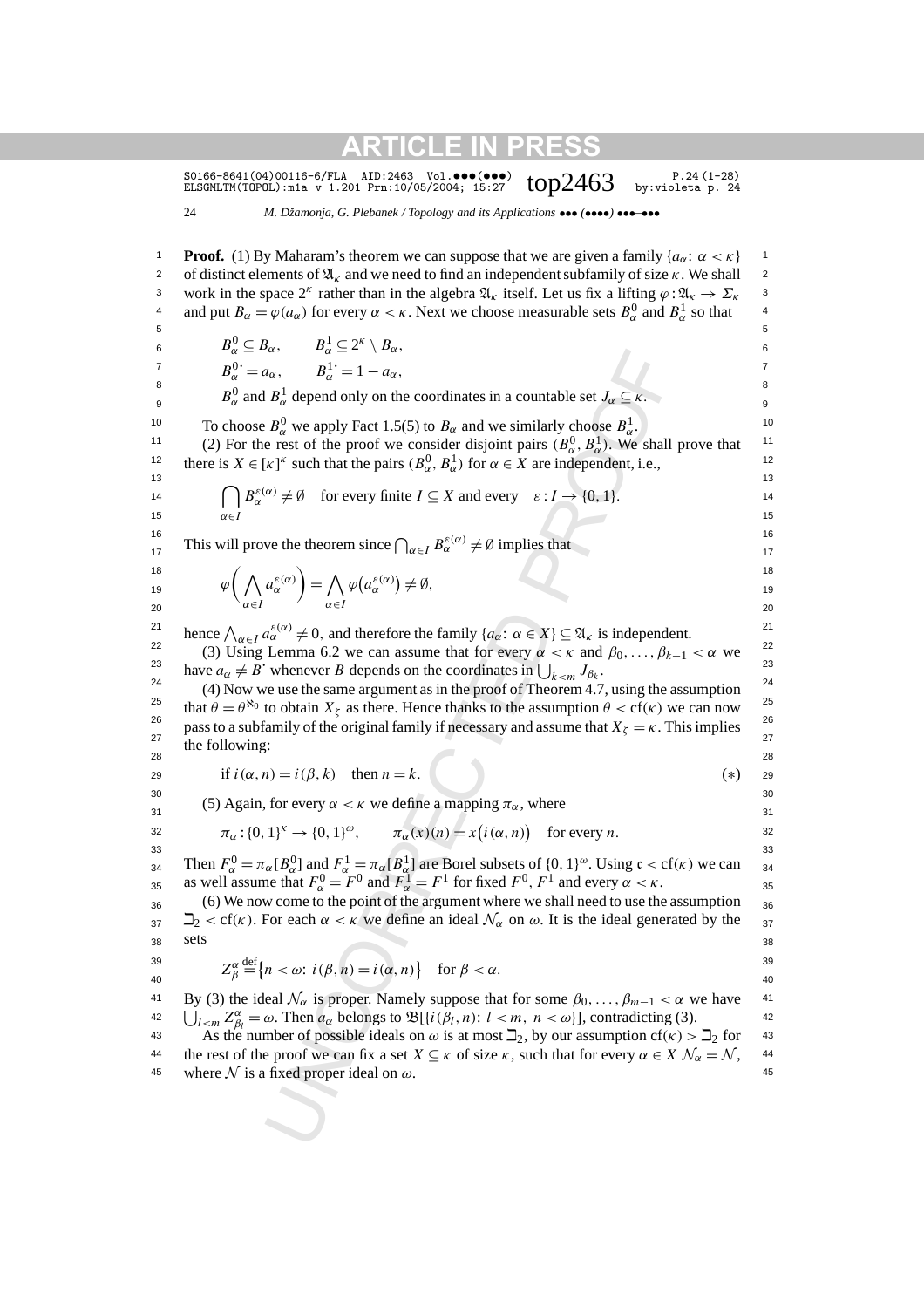S0166-8641(04)00116-6/FLA AID:2463 Vol. $\bullet\bullet\bullet\bullet\bullet\bullet$ )  $\bullet\bullet\cdot$   $\bullet\cdot$  P.25(1-28)<br>ELSGMLTM(TOPOL):m1a v 1.201 Prn:10/05/2004; 15:27  $\bullet$   $\bullet$   $\cdot$   $\bullet$  by:violeta p. 25

*M. Džamonja, G. Plebanek / Topology and its Applications* ••• *(*••••*)* •••*–*••• 25

1 (7) We can at last prove that our family of pairs  $(B_{\alpha}^0, B_{\alpha}^1)$ ,  $\alpha \in X$ , is independent as 2 defined in (2) above. So let us fix a finite set *I* ⊆ *X* and a function  $\varepsilon$  : *I* → {0, 1} and try to <sup>2</sup> 3 define  $x \in 2^k$  such that  $x \in \bigcap_{\alpha \in I} B_\alpha^{\varepsilon(\alpha)}$ . Let 4 4

$$
N = \{ n < \omega : i(\alpha, n) = i(\beta, n) \text{ for some } \alpha, \beta \in I, \alpha \neq \beta \},
$$

6 and  $\sim$  6 and  $\sim$  6 and  $\sim$  6 and  $\sim$  6 *R<sub>α</sub>* = {*i*(*α, n*): *n* ∈ *N*},  $R = \bigcup R_{\alpha}$ .  $\frac{1}{2}$  8 *α*∈*s Rα.*

9 Let us denote by  $\pi_N : 2^{\omega} \to 2^N$  the usual projection. For the sets  $F^0, F^1 \subseteq 2^{\omega}$  defined in <sup>9</sup>  $10\quad$  (5) we put  $10$ 

$$
F_{+}^{0} = \pi_{N}^{-1} \pi_{N} [F^{0}], \qquad F_{+}^{1} = \pi_{N}^{-1} \pi_{N} [F^{1}].
$$
<sup>11</sup>

14 **Claim 6.5.**  $F_+^0 \cap F_+^1 \neq \emptyset$ .

**Proof.** Indeed, otherwise taking  $\alpha = \max(I)$  and  $C = \pi_{\alpha}^{-1}[F_{+}^{0}]$  we would have  $C = a_{\alpha}$ . <sup>17</sup> Hence *C* is determined by the coordinates in  $R_\alpha$ . But *N* is in the ideal *N* fixed in (6) <sup>17</sup> 18 and we have  $\mathcal{N} = \mathcal{N}_{\alpha}$ , so there are  $\beta_0, \ldots, \beta_{k-1} < \alpha$  such that  $N \subseteq \bigcup_{i \le k-1} Z_{\beta_i}^{\alpha}$ . Then <sup>18</sup> <sup>19</sup>  $R_{\alpha} \subseteq \bigcup_{i < k-1} J_{\beta_i}$ , and we get a contradiction with (3).  $\square$ 20  $\sim$   $\sim$   $\sim$   $\sim$   $\sim$   $\sim$  20

 $15$  15

21 21 Fix an element  $t \in F_+^0 \cap F_+^1$ ; we define a desired element  $x : \kappa \to \{0, 1\}$  as follows:

23 23  $\frac{1}{24}$  − on *R* we let *x*(*i*(*α*, *n*)) = *t*(*n*) whenever *α* ∈ *I* and *i*(*α*, *n*) ∈ *R*. Note that by (\*) of (4),  $\frac{1}{24}$  $25$  and definition is consistent. this definition is consistent.

 $\alpha$ <sup>25</sup> − Take any *α* ∈ *I* with *ε*(*α*) = 0 (so that we want *x* in *B*<sup>0</sup><sub>*a*</sub>). Since *t* ∈ *F*<sup>0</sup><sub>+</sub>, there is *s* ∈ *F*<sup>0</sup><sub>26</sub><sup>2</sup> such that  $s_{|N} = t_{|N}$ . We can put  $x(i(\alpha, n)) = s(n)$  for  $n \notin N$ . Then  $x(i(\alpha, n)) = s(n)$   $\frac{1}{27}$ for every  $n < \omega$ , so  $x \in \pi_{\alpha}^{-1}[F^0] = B_{\alpha}^0$ , as required.

 $\epsilon_{29}$  – For  $\alpha \in I$  with  $\varepsilon(\alpha) = 1$  we proceed analogously.

 $30$ Thus *x* is defined so that  $x \in \bigcap_{\alpha \in I} B_{\alpha}^{\varepsilon(\alpha)}$ , and this finishes the proof.  $\square$  $32$   $32$ 

 $i(\alpha, n)$ :  $n \in N$ },<br>  $R = \bigcup_{\alpha \in S} R_{\alpha}$ .<br>
by  $\pi_N : 2^{\omega} \rightarrow 2^N$  the usual projection. For the sets  $F^0$ ,  $F^1 \subseteq 2^{\omega}$ <br>  $\pi_N^{-1} \pi_N [F^0]$ ,  $F_+^1 = \pi_N^{-1} \pi_N [F^1]$ .<br>  ${}^0_+ \cap F_+^1 \neq \emptyset$ .<br>  ${}^1_+ \cap F_+^1 \neq \emptyset$ .<br>  ${}^0_+ \cap F_+$ 33 Analysing the argument above we can see that the requirement (ii) of Theorem 6.3 was 33 34 applied only once, in (6) to make Claim 6.5 work. This enables us to derive the following 34  $35$  conclusion (which is, in a sense, motivated by Claim 2.4(2) of [40]). Say that a family  $35$  ${a_{\alpha}: \alpha < \kappa}$  in a measure algebra  $(\mathfrak{A}, \mu)$  is *separated* if there is a constant  $\delta > 0$  such that <sub>36</sub>  $\mu(a_{\alpha} \Delta a_{\beta}) \geq \delta$  whenever  $\alpha \neq \beta$ .

38 38 **Corollary 6.6.** *Suppose that*  $\theta$  *and*  $\kappa$  *are cardinals satisfying*  $\theta = \theta^{\aleph_0} < cf(\kappa) \leq \kappa \leq 2^{\theta}$  39 40 40 *and let* F *be a family of κ many distinct elements of some measure algebra. If either*

41 41

42 (i)  $\kappa$  *is*  $\aleph_1$ *-inaccessible*; *or*  $\blacktriangleleft$ 

43 (ii)  $\delta$  *is separated*; 43

44 44

45 45 *then* F *contains an independent subfamily of size κ.*

13 13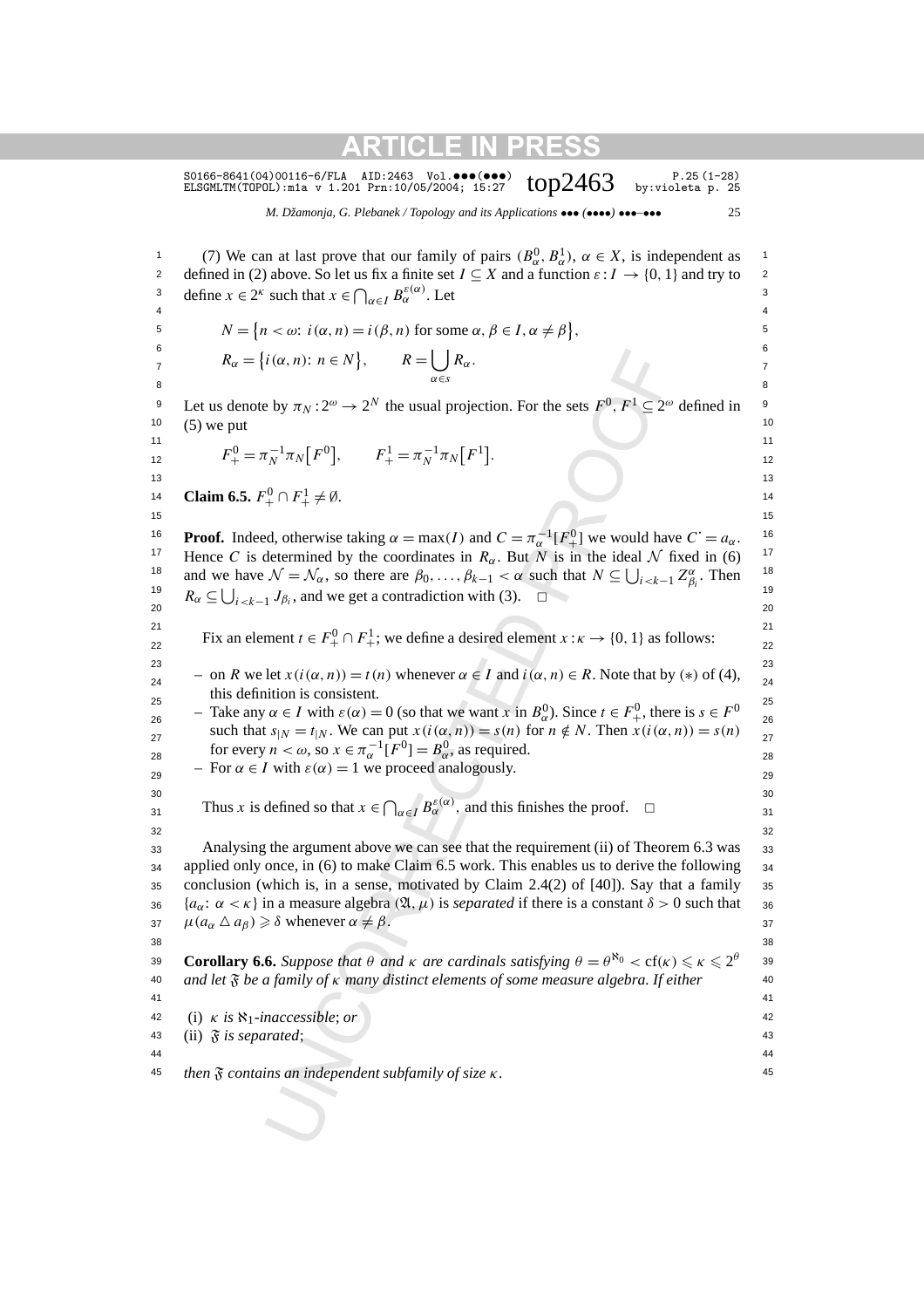S0166-8641(04)00116-6/FLA AID:2463 Vol.•••(•••)  $top2463$  by:violeta p. 26 (1-28)

26 *M. Džamonja, G. Plebanek / Topology and its Applications* ••• *(*••••*)* •••*–*•••

If the ment<br>
are the set  $B$  choens on the continuates in  $\bigcup_{\alpha \in \mathbb{N}} J_{\beta}$ .<br>  $B'$  whence  $B$  depends on the coordinates in  $\bigcup_{\alpha \in \mathbb{N}} J_{\beta}$ .<br>  $\alpha \in \mathbb{N}$  for the set  $Y = \bigcup_{\beta \in \mathbb{N}} J_{\alpha}$  of the  $\mathfrak{A}_K[Y]$  1 1 **Proof.** We again deal with measurable sets in {0*,* 1}*<sup>κ</sup>* . Recall first that for a measurable set  $B \subseteq \{0, 1\}^k$  there may be no minimal set  $J \subseteq \kappa$  of indices with the property that *B* depends 2 3 only on the coordinates in *J*. However, there is a (countable) set *J*<sup>∗</sup> such that whenever <sup>3</sup> 4  $C' = B'$  and *C* depends only on the coordinates in *I* then  $J^* \subseteq I$ , see Fremlin [21]. <sup>5</sup> Now we proceed as in the proof of Theorem 6.3 with the following changes. First we <sup>5</sup> 6 shall note that if either (i) or (ii) hold then we can replace (3) of the proof of Theorem 6.3  $\epsilon$  $\sigma$  by the requirement  $\sigma$ 8 (3)<sup>'</sup>  $a_{\alpha} \neq B$ <sup>'</sup> whenever *B* depends on the coordinates in  $\bigcup_{\beta < \alpha} J_{\beta}$ . 9 Indeed, for the set  $Y = \bigcup_{\beta < \alpha} J_\beta$  we have  $|Y| < \kappa$ , so if  $\aleph_1 \ll \kappa$  then  $\mathfrak{A}_\kappa[Y]$  has only <sup>10</sup>  $|Y|^{80} < \kappa$  elements. Similarly, if (ii) holds then  $\mathfrak{A}_{\kappa}[Y]$  contains at most  $|Y|$  elements  $a_{\xi}$ . <sup>10</sup> <sup>11</sup> Next we replace (6) from the proof of Theorem 6.3 by the following. For every  $\alpha < \kappa$ <sup>11</sup> 12 let  $J_{\alpha}^*$  be the minimal set of coordinates for  $a_{\alpha}$ , in the sense explained above. By (3)' we <sup>12</sup> <sup>13</sup> have for every *α < κ*<sup>13</sup>  $14$   $14$ 15  $J_{\alpha}^* \nsubseteq \bigcup J_{\beta}$ . 15 16  $\beta < \alpha$  16 17 Now passing to a suitable subfamily we can assume that there is a natural number  $n^*$  such <sup>17</sup> 18 that for every  $\alpha < \kappa$  we have 18 19 19 20  $l(\alpha, n) \in J_\alpha \setminus \bigcup J_\beta$ . 20 21  $\beta < \alpha$  21 22 Having this property we can verify Claim 6.5 in the same way.  $\Box$  22 23 23 24 24 25 25 **7. Open problems** 26 26 27 27 We list some open problems and partial solutions. 28 28 29 29 **Problem 7.1** (*Fremlin*)*.* Is it consistent that every regular *κ* is a precalibre of measure  $30$  algebras?  $30$  $31$   $31$ 32 32 Theorem 3.9 shows that if this is consistent then GCH fails at every strong limit of 33 cofinality  $\aleph_0$ . (Recall that  $\beth_\omega$  is such a strong limit). A positive answer to Problem 7.1 <sup>33</sup> <sup>34</sup> also implies the existence of  $0^{\sharp}$ . Jensen showed (see [11]) that if  $0^{\sharp}$  does not exist then the <sup>34</sup> 35 35 singular cardinal hypothesis (SCH) is true, that is, for any singular cardinal *κ* the value of 36 2<sup>*κ*</sup> is the least cardinal  $\lambda \ge 2^{k}$  with cf( $\lambda$ ) > *κ*. In particular,  $2^{k} = \kappa^{+}$  for every singular 36 37 37 strong limit cardinal and so we obtain 38 38 **Remark 7.2.** If  $0^{\sharp}$  does not exist then there is a regular cardinal which fails to be a <sup>39</sup> 40 40 precalibre of measure algebra. 41 41 42 Assuming various large cardinal hypotheses, many models make SCH false. One that 42 <sup>43</sup> seems particularly relevant given Theorem 4.1 and Theorem 3.9 was constructed by <sup>43</sup> 44 Cummings in [10], where (assuming the existence of a  $\mathcal{P}_{3k}$ -hypermeasurable cardinal) 44 45 a model is constructed in which  $2^k = \kappa^+$  if  $\kappa$  is a successor and  $2^k = \kappa^{++}$  if  $\kappa$  is a limit 45 *β<α Jβ .*  $i(\alpha, n^*) \in J_{\alpha}^* \setminus \bigcup$ *β<α Jβ.* algebras?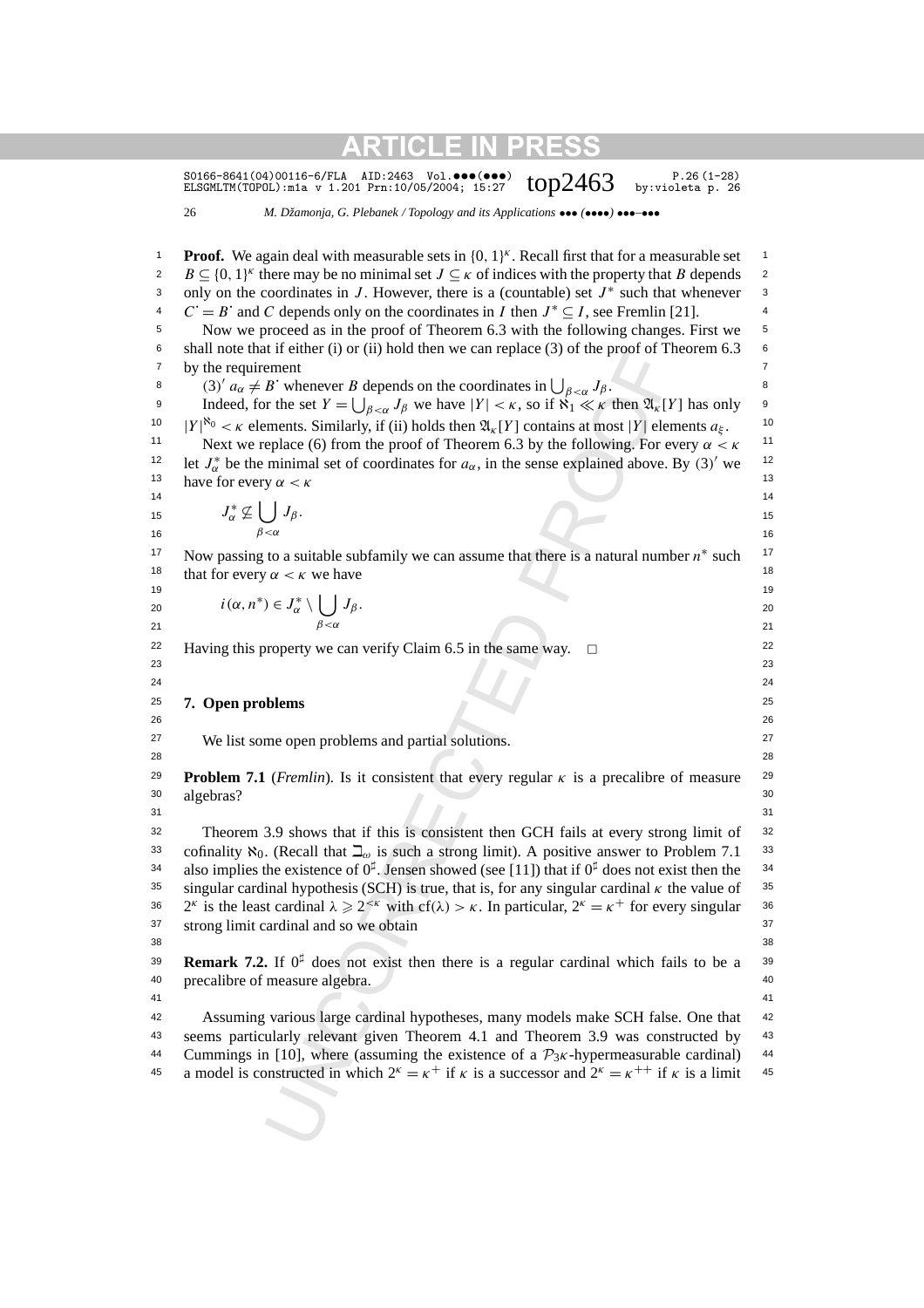S0166-8641(04)00116-6/FLA AID:2463 Vol.•••(•••)  $top2463$  p.27(1-28)<br>ELSGMLTM(TOPOL):m1a v 1.201 Prn:10/05/2004; 15:27  $top2463$  by:violeta p. 27

*M. Džamonja, G. Plebanek / Topology and its Applications* ••• *(*••••*)* •••*–*••• 27

| $\mathbf{1}$   | cardinal. One may consult [10] for further references. Calling Cummings's model V we                                                                                                                                      | $\mathbf{1}$            |
|----------------|---------------------------------------------------------------------------------------------------------------------------------------------------------------------------------------------------------------------------|-------------------------|
| $\overline{c}$ | may perform in V a forcing to collapse $\aleph_1$ followed by a forcing to add $\aleph_2$ random reals                                                                                                                    | $\overline{\mathbf{c}}$ |
| 3              | to obtain $V[G]$ in which $c = \aleph_2 = cov(\mathcal{N}_{\aleph_1})$ while non $(\mathcal{N}_{\aleph_0}) = \aleph_1$ . Then by the table at                                                                             | 3                       |
| 4              | the end of Section 3 the only regular cardinals that may fail to be precalibres of measure                                                                                                                                | 4                       |
| 5              | algebras in $V[G]$ are successors of singulars of countable cofinality, and Theorem 3.9 does                                                                                                                              | 5                       |
| 6              | not rule out that these cardinals are precalibres as well.                                                                                                                                                                | 6                       |
| 7              | Theorem 4.4 gives a partial solution of the following                                                                                                                                                                     | $\overline{7}$          |
| 8              |                                                                                                                                                                                                                           | 8                       |
| 9              | <b>Problem 7.3</b> ( <i>Haydon</i> ). Let $\kappa = \sup_{n \leq \omega} \kappa_n$ , where every $\kappa_n$ is a measure precalibre of                                                                                    | 9                       |
| 10             | measure algebras. Does $\kappa$ have the same property?                                                                                                                                                                   | 10                      |
| 11             |                                                                                                                                                                                                                           | 11                      |
| 12             | The table at the end of Section 3 suggests the following problem:                                                                                                                                                         | 12                      |
| 13             |                                                                                                                                                                                                                           | 13                      |
| 14             | <b>Problem 7.4.</b> Is it consistent that $pc(\aleph_2, \aleph_1)$ but $\neg pc(\aleph_2, \aleph_2)$ and $\neg pc(\aleph_1, \aleph_1)$ ?                                                                                  | 14                      |
| 15             |                                                                                                                                                                                                                           | 15                      |
| 16             | Proofs of Lemma 4.2 and Theorem 4.7 show that there is a combinatorial property that                                                                                                                                      | 16                      |
| 17             | suffices for a cardinal $\kappa$ to be a precalibre of measure algebras, namely that for every                                                                                                                            | 17                      |
| 18             | family $\{I_{\xi} : \xi < \kappa\}$ of countably infinite subsets of $\kappa$ there is $X \in [\kappa]^{\kappa}$ and enumerations                                                                                         | 18                      |
| 19             | $I_{\xi} = \{i(\xi, n): n < \omega\}$ for $\xi \in X$ with the property that $i(\xi, n) = i(\eta, k)$ implies $n = k$ . It                                                                                                | 19                      |
| 20             | might be interesting to see if this combinatorial property isolates a useful class of cardinals,                                                                                                                          | 20                      |
| 21             | and understanding how to force this property might be useful for Problem 7.1.                                                                                                                                             | 21                      |
| 22             |                                                                                                                                                                                                                           | 22                      |
| 23             |                                                                                                                                                                                                                           | 23                      |
| 24             | <b>Uncited references</b>                                                                                                                                                                                                 | 24                      |
| 25             |                                                                                                                                                                                                                           | 25                      |
| 26             |                                                                                                                                                                                                                           | 26                      |
| 27             | $[34]$                                                                                                                                                                                                                    | 27                      |
| 28             |                                                                                                                                                                                                                           | 28                      |
| 29             | <b>References</b>                                                                                                                                                                                                         | 29                      |
| 30             |                                                                                                                                                                                                                           | 30                      |
| 31             | [1] A.W. Apter, M. Džamonja, Some remarks on a question of D.H. Fremlin regarding $\varepsilon$ -density, Arch. Math.                                                                                                     | 31                      |
| 32             | Logic 40 (2001) 531-540.                                                                                                                                                                                                  | 32                      |
| 33             | [2] S. Argyros, A. Tsarpalias, Calibers of compact spaces, Trans. Amer. Math. Soc. 270 (1982) 149-162.                                                                                                                    | 33                      |
| 34             | [3] B. Balcar, F. Franék, Independent families in complete Boolean algebras, Trans. Amer. Math. Soc. 274                                                                                                                  | 34                      |
| 35             | (1982) 607–618.<br>[4] T. Bartoszyński, H. Judah, Set Theory on the Structure of the Real Line, AK Peters, 1995.                                                                                                          | 35                      |
| 36             | [5] T. Bartoszyński, A. Rosłanowski, S. Shelah, Adding one random real, J. Symbolic Logic 61 (1) (1996)                                                                                                                   | 36                      |
| 37             | $80 - 90.$                                                                                                                                                                                                                | 37                      |
| 38             | [6] J. Cichoń, A. Szymański, B. Węglorz, On intersections of sets of positive Lebesgue measure, Colloq.                                                                                                                   | 38                      |
| 39             | Math. 52 (1986) 173-177.                                                                                                                                                                                                  | 39                      |
| 40             | [7] J. Cichoń, On two cardinal properties of ideals, Trans. Amer. Math. Soc. 314 (2) (1989) 693-708.                                                                                                                      | 40                      |
| 41             | [8] J. Cichoń, J. Pawlikowski, On ideals of the plane and Cohen reals, J. Symbolic Logic 51 (3) (1986) 560-569.<br>[9] W.W. Comfort, S. Negrepontis, Chain Conditions in Topology, Cambridge University Press, Cambridge, | 41                      |
|                | 1982.                                                                                                                                                                                                                     |                         |
| 42             | [10] J. Cummings, A model in which GCH holds at successors but fails at limits, Trans. Amer. Math. Soc. 329                                                                                                               | 42                      |
| 43             | $(1992)$ 1-39.                                                                                                                                                                                                            | 43                      |
| 44             | [11] K. Devlin, R. Jensen, Marginalia to a theorem of Silver, in: Logic Conference Kiel, 1974, in: Lecture Notes                                                                                                          | 44                      |
| 45             | in Math., vol. 499, Springer, Berlin, 1974, pp. 115–142.                                                                                                                                                                  | 45                      |
|                |                                                                                                                                                                                                                           |                         |
|                |                                                                                                                                                                                                                           |                         |
|                |                                                                                                                                                                                                                           |                         |